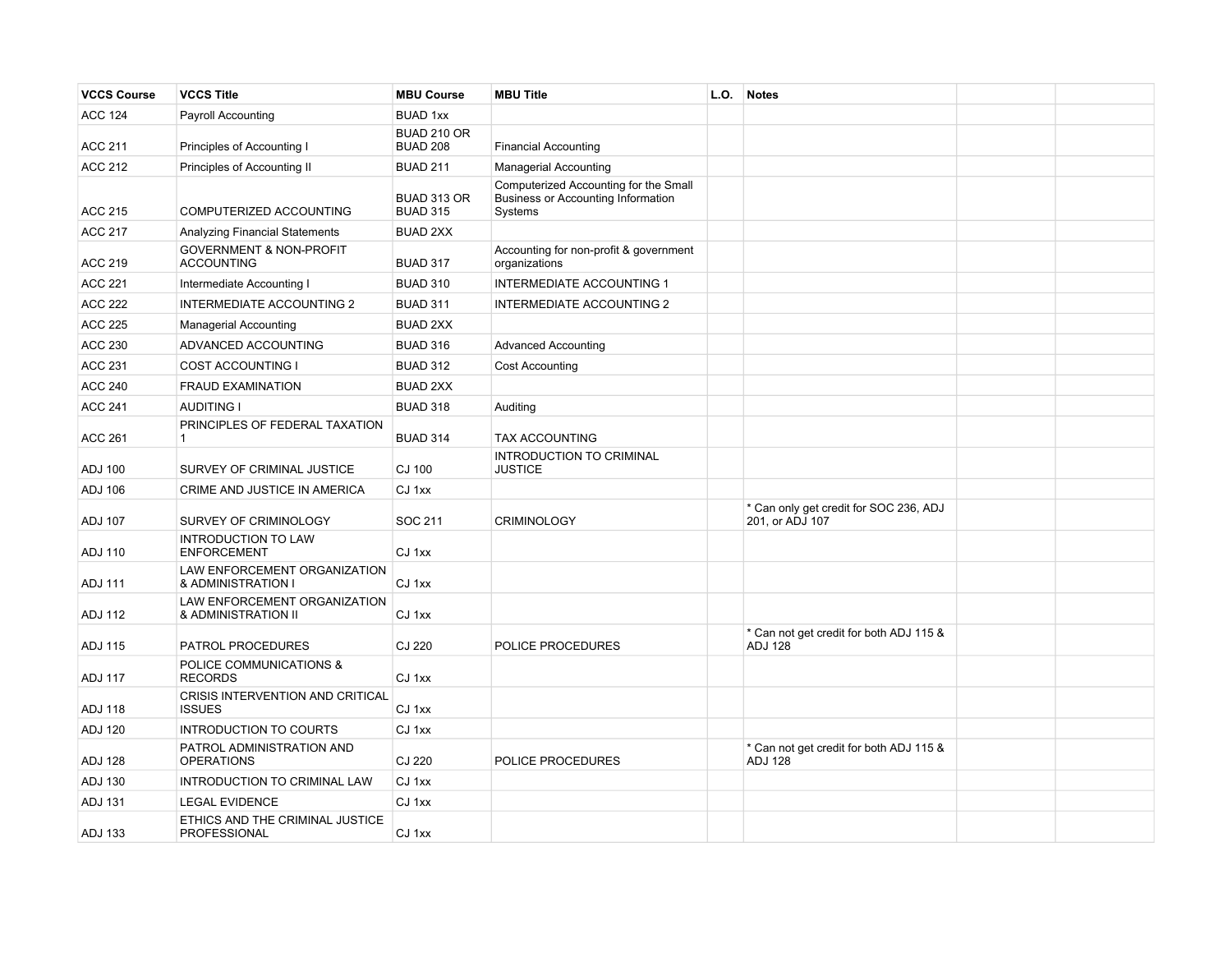| <b>VCCS Course</b> | <b>VCCS Title</b>                                            | <b>MBU Course</b> | <b>MBU Title</b>                                   | L.O. | <b>Notes</b>                                                  |  |
|--------------------|--------------------------------------------------------------|-------------------|----------------------------------------------------|------|---------------------------------------------------------------|--|
| <b>ADJ 134</b>     | <b>COLLECTION &amp; PRESERVATION OF</b><br>PHYSICAL EVIDENCE | CJ 1xx            |                                                    |      |                                                               |  |
| <b>ADJ 140</b>     | INTRODUCTION TO CORRECTIONS                                  | CJ 1xx            |                                                    |      |                                                               |  |
| ADJ 145            | <b>CORRECTIONS AND THE</b><br><b>COMMUNITY</b>               | CJ 235            | LAW ENFORCEMENT AND THE<br><b>COMMUNITY</b>        |      | * Can only receive credit for ADJ 145,<br>ADJ 229. or ADJ 231 |  |
| ADJ 146            | ADULT CORRECTIONAL<br><b>INSTITUTIONS</b>                    | CJ 1xx            |                                                    |      |                                                               |  |
| <b>ADJ 147</b>     | LOCAL ADULT DETENTION<br><b>FACILITIES</b>                   | CJ 1xx            |                                                    |      |                                                               |  |
| <b>ADJ 154</b>     | INTELLIGENCE AND TECHNOLOGY<br>ANALYSIS                      | CJ 1xx            |                                                    |      |                                                               |  |
| <b>ADJ 160</b>     | POLICE RESPONSE TO CRITICAL<br><b>INCIDENTS</b>              | CJ 225            | POLICE RESPONSE TO DISASTERS                       |      | * Can only receive credit for ADJ 160 or<br><b>ADJ 244</b>    |  |
| <b>ADJ 162</b>     | INTRODUCTION TO SEX CRIMES                                   | CJ 1xx            |                                                    |      |                                                               |  |
| ADJ 169            | <b>TRANSPORTATION &amp; BORDER</b><br><b>SECURITY</b>        | CJ 1xx            |                                                    |      |                                                               |  |
| <b>ADJ 170</b>     | <b>STREET GANGS &amp; LAW</b><br><b>ENFORCEMENT</b>          | CJ 1xx            |                                                    |      |                                                               |  |
| <b>ADJ 171</b>     | <b>FORENSIC SCIENCE I</b>                                    | CJ 1XX            |                                                    |      |                                                               |  |
| <b>ADJ 177</b>     | <b>DIGITAL EVIDENCE</b>                                      | CJ 230            | Crime Scene Investigations                         |      |                                                               |  |
| ADJ 201            | <b>CRIMINOLOGY</b>                                           | SOC 211           | <b>CRIMINOLOGY</b>                                 |      | * Can only get credit for SOC 236, ADJ<br>201, or ADJ 107     |  |
| ADJ 211            | CRIMIIAL LAW, EVIDENCE AND<br>PROCEDURES I                   | CJ 215            | CRIMINAL INVESTIGATIONS                            |      | * Can only receive credit for ADJ 211,<br>ADJ 212, or ADJ 236 |  |
| ADJ 212            | CRIMIIAL LAW, EVIDENCE AND<br><b>PROCEDURES II</b>           | CJ 215            | CRIMINAL INVESTIGATIONS                            |      | * Can only receive credit for ADJ 211,<br>ADJ 212, or ADJ 236 |  |
| ADJ 216            | ORGANIZED CRIME AND<br><b>CORRUPTION</b>                     | CJ 2xx            |                                                    |      |                                                               |  |
| <b>ADJ 225</b>     | COURTS AND THE ADMINISTRATION<br>OF JUSTICE                  | CJ 2xx            |                                                    |      |                                                               |  |
| <b>ADJ 226</b>     | QUESTIONED DOCUMENTS<br><b>EXAMINATION</b>                   | CJ 2xx            |                                                    |      |                                                               |  |
| <b>ADJ 227</b>     | CONSTITUTIONAL LAW FOR JUSTICE<br><b>PERSONNEL</b>           | CJ 2xx            |                                                    |      |                                                               |  |
| <b>ADJ 228</b>     | NARCOTICS AND DANGEROUS<br><b>DRUGS</b>                      | CJ 2xx            |                                                    |      |                                                               |  |
| <b>ADJ 229</b>     | LAW ENFORCEMENT AND THE<br><b>COMMUNITY</b>                  | CJ 235            | LAW ENFORCEMENT AND THE<br><b>COMMUNITY</b>        |      | * Can only receive credit for ADJ 145,<br>ADJ 229, or ADJ 231 |  |
| ADJ 230            | CIVIL LIABILITIES IN CRIMINAL<br><b>JUSTICE</b>              | CJ 2xx            |                                                    |      |                                                               |  |
| ADJ 231            | <b>COMMUNITY POLICING</b>                                    | CJ 235            | <b>LAW ENFORCEMENT AND THE</b><br><b>COMMUNITY</b> |      | * Can only receive credit for ADJ 145,<br>ADJ 229, or ADJ 231 |  |
| <b>ADJ 232</b>     | <b>DOMESTIC VIOLENCE</b>                                     | CJ 2xx            |                                                    |      |                                                               |  |
| ADJ 233            | DIGITAL CRIME AND DIGITAL<br><b>TERRORISM</b>                | CJ 2xx            |                                                    |      |                                                               |  |
| <b>ADJ 234</b>     | <b>TERRORISM &amp; COUNTER-</b><br><b>TERRORISM</b>          | CJ 2xx            |                                                    |      |                                                               |  |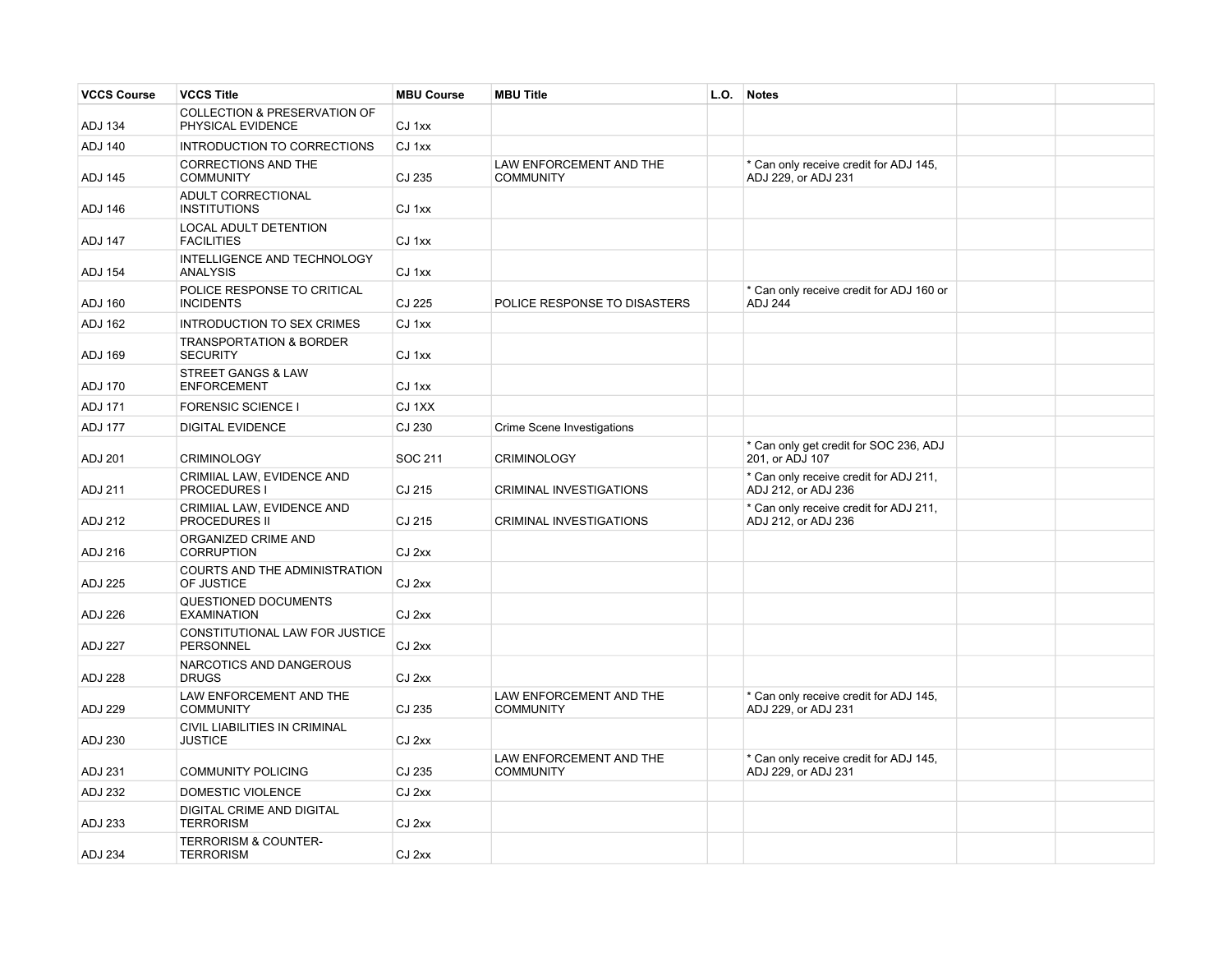| <b>VCCS Course</b> | <b>VCCS Title</b>                                                                               | <b>MBU Course</b> | <b>MBU Title</b>                                        | L.O.           | <b>Notes</b>                                                  |  |
|--------------------|-------------------------------------------------------------------------------------------------|-------------------|---------------------------------------------------------|----------------|---------------------------------------------------------------|--|
| ADJ 236            | PRINCIPLES OF CRIMINIAL<br><b>INVESTIGATION</b>                                                 | CJ 215            | CRIMINAL INVESTIGATIONS                                 |                | * Can only receive credit for ADJ 211,<br>ADJ 212, or ADJ 236 |  |
| ADJ 237            | ADVANCED CRIMINAL<br><b>INVESTIGATION</b>                                                       | CJ 2xx            |                                                         |                |                                                               |  |
| ADJ 243            | <b>HOMELAND SECURITY &amp; LAW</b>                                                              | CJ 2xx            |                                                         |                |                                                               |  |
| <b>ADJ 244</b>     | TERRORISM RESPONSE PLANNING                                                                     | CJ 225            | POLICE RESPONSE TO DISASTERS                            |                | * Can only receive credit for ADJ 160 or<br><b>ADJ 244</b>    |  |
| <b>ADJ 245</b>     | MANAGEMENT OF CORRECTIONAL<br><b>FACILITIES</b>                                                 | CJ 2xx            |                                                         |                |                                                               |  |
| <b>ADJ 248</b>     | PROBATION, PAROLE & TREATMENT                                                                   | CJ 2xx            |                                                         |                |                                                               |  |
| <b>ADJ 250</b>     | <b>GLOBAL SECURITY CONCEPTS FOR</b><br><b>LAW ENFORCEMENT &amp; NATIONAL</b><br><b>SECURITY</b> | CJ 2xx            |                                                         |                |                                                               |  |
| <b>ADJ 252</b>     | COUNTERINTELLIGENCE CONCEPTS<br>FOR LAW ENFORCEMENT AND<br>NATIONAL SECURITY                    | CJ 2xx            |                                                         |                |                                                               |  |
| ADJ 256            | <b>INFORMATION SECURITY</b>                                                                     | CJ 2xx            |                                                         |                |                                                               |  |
| <b>ADJ 257</b>     | <b>LOSS PREVENTION</b>                                                                          | CJ 2xx            |                                                         |                |                                                               |  |
| ADJ 270            | INTRODUCTION TO TRACE<br><b>EVIDENCE</b>                                                        | CJ 2xx            |                                                         |                |                                                               |  |
| <b>ADJ 277</b>     | ADVANCED DIGITAL EVIDENCE &<br><b>FORENSICS</b>                                                 | CJ 2xx            |                                                         |                |                                                               |  |
| <b>ADJ 278</b>     | FIREARMS AND TOOL-MARK<br><b>IDENTIFICATION</b>                                                 | CJ 2xx            |                                                         |                |                                                               |  |
| <b>ADJ 289</b>     | <b>COMPARATIVE SYSTEMS OF</b><br><b>CRIMINAL JUSTICE</b>                                        | SOC 233           | THE CRIMINAL JUSTICE SYSTEM                             |                |                                                               |  |
| <b>ARC 200</b>     | <b>History of Architecture</b>                                                                  | ARTH 1XX          |                                                         |                |                                                               |  |
| <b>ARC 201</b>     | History of Modern Architecture                                                                  | ARTH 2xx          |                                                         |                |                                                               |  |
| <b>ART 100</b>     | ART APPRECIATION                                                                                | ARTH 1XX          |                                                         | $\overline{A}$ |                                                               |  |
| <b>ART 101</b>     | HISTORY AND APPRECIATION OF<br>ART I                                                            | <b>ARTH 101</b>   | Survey of Western Art: The Ancient<br>World             | A              |                                                               |  |
| <b>ART 102</b>     | HISTORY AND APPRECIATION OF<br>ART II                                                           | <b>ARTH 102</b>   | Survey of Western Art: Medieval &<br>Renaissance Worlds | A              |                                                               |  |
| <b>ART 103</b>     | HISTORY OF FAR EASTERN ART I                                                                    | ARTH 1XX          |                                                         | Α              |                                                               |  |
| <b>ART 104</b>     | HISTORY OF FAR EASTERN ART II                                                                   | ARTH 1XX          |                                                         | Α              |                                                               |  |
| <b>ART 105</b>     | ART IN WORLD CULTURE                                                                            | ART 1XX           |                                                         |                |                                                               |  |
| <b>ART 106</b>     | HISTORY OF MODERN ART                                                                           | ARTH 1XX          |                                                         | A              |                                                               |  |
| <b>ART 109</b>     | HISTORY OF WOMEN ARTISTS                                                                        | <b>ARTH 221</b>   | Women in the Visual Arts                                | G              |                                                               |  |
| <b>ART 111</b>     | INTRODUCTION TO THE ARTS 1                                                                      | ARTH 1XX          |                                                         | $\overline{A}$ |                                                               |  |
| <b>ART 112</b>     | <b>INTRODUCTION TO THE ARTS II</b>                                                              | ARTH 1XX          |                                                         | A              |                                                               |  |
| <b>ART 113</b>     | <b>GENERAL ART I</b>                                                                            | ART 1XX           |                                                         | A              |                                                               |  |
| <b>ART 114</b>     | <b>GENERAL ART II</b>                                                                           | ART 1XX           |                                                         | Α              |                                                               |  |
| <b>ART 115</b>     | <b>CURRENT ISSUES IN WEB DESIGN</b>                                                             | ART 1XX           |                                                         | Α              |                                                               |  |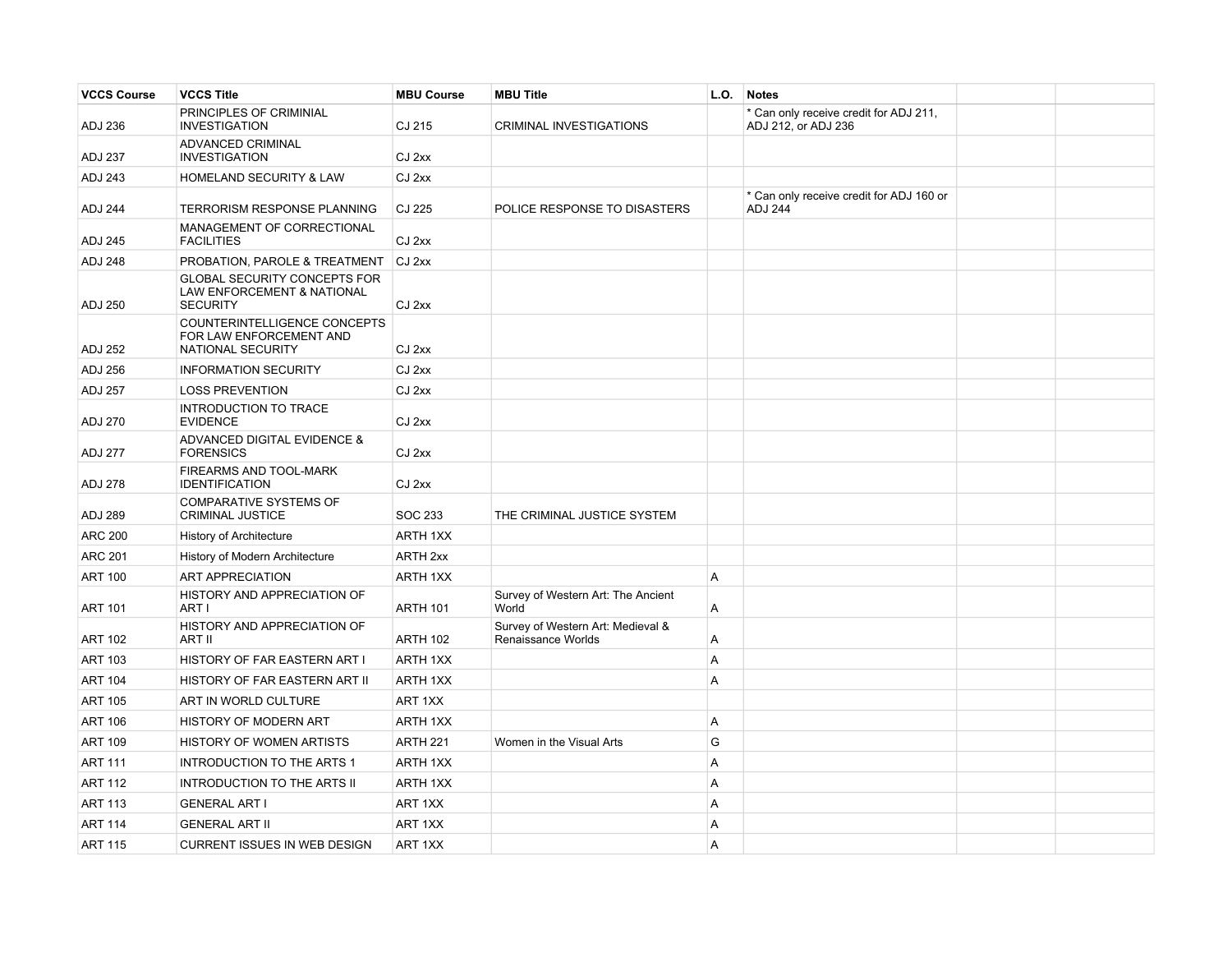| <b>VCCS Course</b> | <b>VCCS Title</b>                            | <b>MBU Course</b>          | <b>MBU Title</b>                                                          | L.O. | <b>Notes</b> |  |
|--------------------|----------------------------------------------|----------------------------|---------------------------------------------------------------------------|------|--------------|--|
| <b>ART 116</b>     | <b>DESIGN FOR THE WEB I</b>                  | ART 1XX                    |                                                                           |      |              |  |
| <b>ART 117</b>     | <b>DESIGN FOR THE WEB II</b>                 | ART 1XX                    |                                                                           |      |              |  |
| <b>ART 120</b>     | <b>BEGINNING DRAWING</b>                     | ART 1XX                    |                                                                           | A    |              |  |
| <b>ART 121</b>     | <b>DRAWING I</b>                             | <b>ART 111</b>             | <b>DRAWING I</b>                                                          | A    |              |  |
| <b>ART 122</b>     | <b>DRAWING II</b>                            | ART 1XX                    |                                                                           | A    |              |  |
| <b>ART 125</b>     | INTRODUCTION TO PAINTING                     | ART 1XX                    |                                                                           | Α    |              |  |
| <b>ART 130</b>     | INTRODUCTION TO MULTIMEDIA                   | ART 1XX                    |                                                                           |      |              |  |
| <b>ART 131</b>     | <b>FUNDAMENTALS OF DESIGN I</b>              | <b>ART 109</b>             | Fundamentals of Art & Design I                                            | A    |              |  |
| <b>ART 132</b>     | FUNDAMENTALS OF DESIGN II                    | <b>ART 110</b>             | Fundamentals of Art & Design II                                           | A    |              |  |
| <b>ART 133</b>     | VISUAL ARTS FOUNDATION                       | ART 1XX                    |                                                                           |      |              |  |
| <b>ART 134</b>     | THREE DIMENSIONAL DESIGN                     | ART 1XX                    |                                                                           |      |              |  |
| <b>ART 135</b>     | VISUAL COMMUNICATIONS                        | ART 1XX                    |                                                                           |      |              |  |
| <b>ART 138</b>     | <b>FIGURE DRAWING</b>                        | ART 1XX                    |                                                                           |      |              |  |
| <b>ART 140</b>     | <b>INTRODUCTION TO GRAPHIC SKILLS</b>        | ART 1XX                    |                                                                           | A    |              |  |
| <b>ART 141</b>     | <b>TYPOGRAPHY I</b>                          | ART 1XX                    |                                                                           |      |              |  |
| <b>ART 142</b>     | <b>TYPOGRAPHY II</b>                         | ART 1XX                    |                                                                           |      |              |  |
| <b>ART 150</b>     | HISTORY OF FILM AND ANIMATION                | ARTH 1XX                   |                                                                           |      |              |  |
| <b>ART 151</b>     | THEORY AND PRACTICE OF<br><b>CERAMICS I</b>  | ART 1XX                    |                                                                           | A    |              |  |
| <b>ART 152</b>     | THEORY AND PRACTICE OF<br><b>CERAMICS II</b> | ART 1XX                    |                                                                           |      |              |  |
| <b>ART 153</b>     | <b>CERAMICS I</b>                            | <b>ART 114</b>             | <b>CERAMICS I</b>                                                         | Α    |              |  |
| <b>ART 154</b>     | <b>CERAMICS II</b>                           | ART 1XX                    |                                                                           | A    |              |  |
| <b>ART 160</b>     | FILM PRODUCTION I                            |                            | FILM 119/COMM 1 INTRODUCTION TO VIDEO PRODUCTION                          |      |              |  |
| <b>ART 161</b>     | FILM PRODUCTION II                           |                            | FILM 229/COMM 2 ADVANCED VIDEO PRODUCTION                                 |      |              |  |
| <b>ART 175</b>     | PHOTOGRAPHY WORKSHOP                         | ART 1XX                    |                                                                           |      |              |  |
| <b>ART 180</b>     | INTRODUCTION TO COMPUTER<br><b>GRAPHICS</b>  | ART 171/172/173   Indesign | Software in the Visual Arts: Adobe<br>Photoshop, Adobe Illustrator, Adobe |      |              |  |
| <b>ART 201</b>     | HISTORY OF ART I                             | ARTH 2XX                   |                                                                           | A    |              |  |
| <b>ART 202</b>     | HISTORY OF ART II                            | ARTH 2XX                   |                                                                           | A    |              |  |
| <b>ART 211</b>     | HISTORY OF AMERICAN ART I                    | ARTH 222T                  | HISTORY OF AMERICAN ART &<br><b>ARCHITECTURE</b>                          |      |              |  |
| <b>ART 212</b>     | HISTORY OF AMERICAN ART II                   | ARTH 222T                  | HISTORY OF AMERICAN ART &<br><b>ARCHITECTURE</b>                          |      |              |  |
| <b>ART 213</b>     | <b>ITALIAN ART I</b>                         | ARTH 202T                  | EARLY RENAISSANCE ART IN ITALY                                            |      |              |  |
| <b>ART 217</b>     | <b>GRAPHIC DESIGN I</b>                      | ART 1XX                    |                                                                           |      |              |  |
| <b>ART 218</b>     | <b>GRAPHIC DESIGN II</b>                     | ART 1XX                    |                                                                           |      |              |  |
| <b>ART 220</b>     | ADVANCED DESIGN FOR THE WEB                  | ART 2XX                    |                                                                           |      |              |  |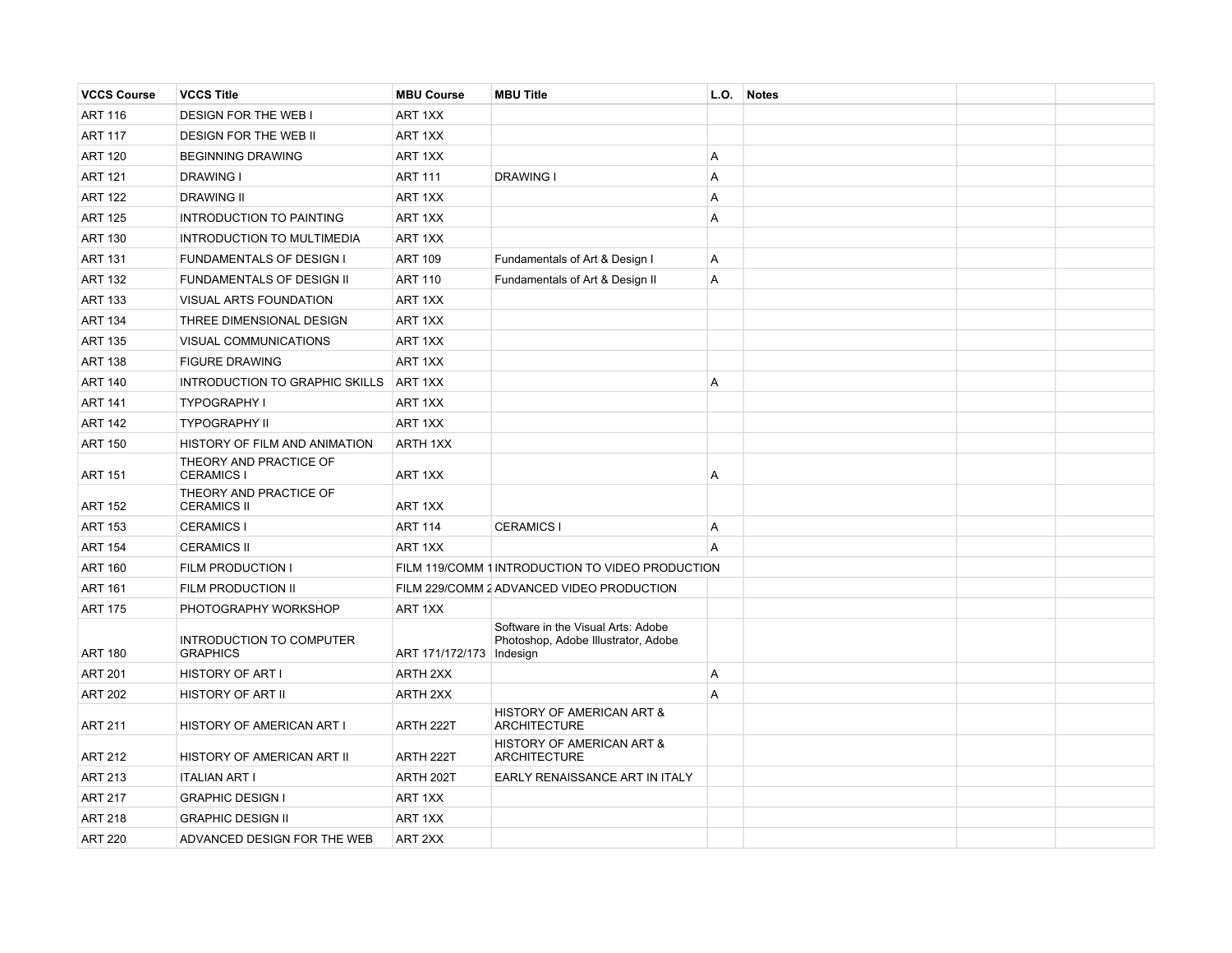| <b>VCCS Course</b> | <b>VCCS Title</b>                              | <b>MBU Course</b> | <b>MBU Title</b>           | L.O.           | <b>Notes</b> |  |
|--------------------|------------------------------------------------|-------------------|----------------------------|----------------|--------------|--|
| <b>ART 221</b>     | <b>DRAWING III</b>                             | ART 2XX           |                            |                |              |  |
| <b>ART 222</b>     | <b>DRAWING IV</b>                              | ART 2XX           |                            |                |              |  |
| <b>ART 228</b>     | MULTIMEDIA GRAPHIC DESIGN I                    | ART 2XX           |                            |                |              |  |
| <b>ART 229</b>     | MULTIMEDIA GRAPHIC DESIGN II                   | ART 2XX           |                            |                |              |  |
| <b>ART 230</b>     | <b>MULTIMEDIA II</b>                           | ART 2XX           |                            |                |              |  |
| <b>ART 231</b>     | <b>SCULPTURE I</b>                             | ART 2XX           |                            | A              |              |  |
| <b>ART 232</b>     | <b>SCULPTURE II</b>                            | ART 2XX           |                            | $\overline{A}$ |              |  |
| <b>ART 235</b>     | <b>FUNCTIONAL CERAMICS</b>                     | ART 2XX           |                            | A              |              |  |
| <b>ART 236</b>     | <b>SCULPTURAL CERAMICS</b>                     | ART 2XX           |                            | Α              |              |  |
| <b>ART 237</b>     | <b>CERAMIC DECORATION</b>                      | ART 2XX           |                            |                |              |  |
| <b>ART 238</b>     | FIGURE DRAWING II                              | ART 2XX           |                            |                |              |  |
| <b>ART 241</b>     | <b>PAINTING I</b>                              | <b>ART 112</b>    | PAINTING I                 | A              |              |  |
| <b>ART 242</b>     | <b>PAINTING II</b>                             | ART 1XX           |                            | A              |              |  |
| <b>ART 243</b>     | <b>WATERCOLOR 1</b>                            | <b>ART 113</b>    | Introduction to Watercolor | $\overline{A}$ |              |  |
| <b>ART 244</b>     | <b>WATERCOLOR 2</b>                            | ART 1XX           |                            | Α              |              |  |
| <b>ART 245</b>     | PORTRAIT PAINTING                              | ART 2XX           |                            |                |              |  |
| <b>ART 246</b>     | <b>FIGURE PAINTING</b>                         | ART 2XX           |                            |                |              |  |
| <b>ART 247</b>     | PAINTING TECHNIQUES FOR<br><b>ILLUSTRATORS</b> | ART 2XX           |                            |                |              |  |
| <b>ART 248</b>     | <b>PAINTING III</b>                            | ART 2XX           |                            |                |              |  |
| <b>ART 249</b>     | <b>PAINTING IV</b>                             | ART 2XX           |                            |                |              |  |
| <b>ART 250</b>     | <b>HISTORY OF DESIGN</b>                       | <b>ARTH 2xx</b>   |                            |                |              |  |
| <b>ART 259</b>     | LANDSCAPE PAINTING                             | ART 2XX           |                            |                |              |  |
| <b>ART 260</b>     | PASTEL LANDSCAPE                               | ART 2XX           |                            |                |              |  |
| <b>ART 263</b>     | <b>INTERACTIVE DESIGN I</b>                    | ART 2XX           |                            |                |              |  |
| <b>ART 264</b>     | <b>INTERACTIVE DESIGN II</b>                   | ART 2XX           |                            |                |              |  |
| <b>ART 265</b>     | <b>GRAPHIC TECHNIQUES</b>                      | <b>ART 218</b>    | Production for Print       |                |              |  |
| <b>ART 270</b>     | <b>MOTION GRAPHICS I</b>                       | ART 2XX           |                            |                |              |  |
| <b>ART 271</b>     | <b>PRINTMAKING I</b>                           | <b>ART 120</b>    | <b>PRINTMAKING I</b>       | A              |              |  |
| <b>ART 272</b>     | PRINTMAKING II                                 | ART 2XX           |                            | $\overline{A}$ |              |  |
| <b>ART 275</b>     | <b>RELIEF PRINTMAKING</b>                      | ART 2XX           |                            |                |              |  |
| <b>ART 277</b>     | ADVANCED PRINTMAKING                           | ART 2XX           |                            |                |              |  |
| <b>ART 278</b>     | 3D COMPUTER DESIGN I                           | ART 2XX           |                            |                |              |  |
| <b>ART 279</b>     | 3D COMPUTER DESIGN II                          | ART 2XX           |                            |                |              |  |
| <b>ART 280</b>     | GRAPHIC DESIGN FOR STUDIO ARTS ART 2XX         |                   |                            |                |              |  |
| <b>ART 282</b>     | <b>GRAPHIC TECHNIQUES</b>                      | ART 2XX           |                            |                |              |  |
| <b>ART 283</b>     | <b>COMPUTER GRAPHICS I</b>                     | ART 2XX           |                            |                |              |  |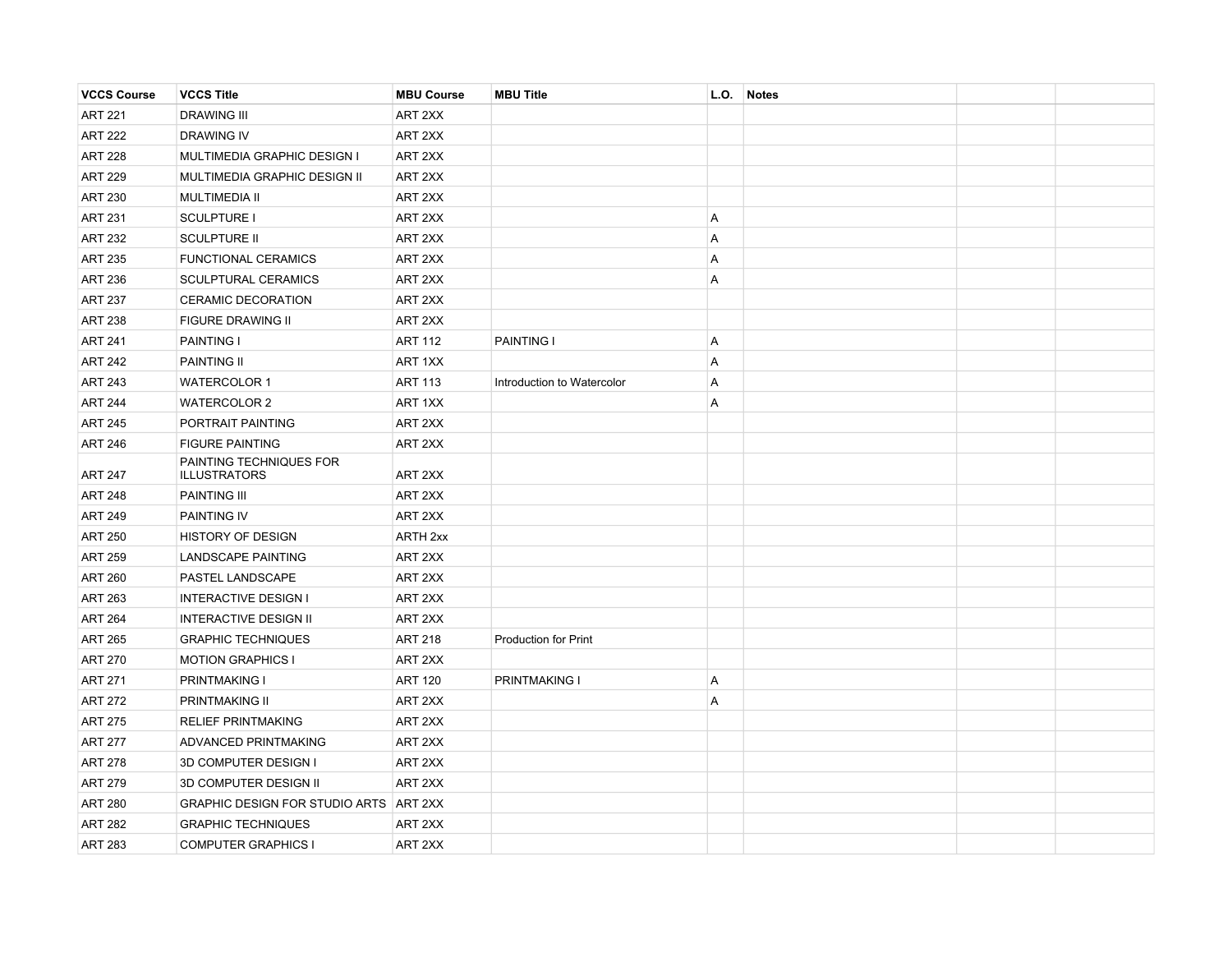| <b>VCCS Course</b> | <b>VCCS Title</b>                                       | <b>MBU Course</b>      | <b>MBU Title</b>              | L.O.      | <b>Notes</b>                         |  |
|--------------------|---------------------------------------------------------|------------------------|-------------------------------|-----------|--------------------------------------|--|
| <b>ART 284</b>     | <b>COMPUTER GRAPHICS II</b>                             | ART 2XX                |                               |           |                                      |  |
| <b>ART 286</b>     | COMMUNICATION ARTS WORKSHOP                             | ART 2XX                |                               |           |                                      |  |
| <b>ART 291</b>     | COMPUTERIZED GRAPHIC DESIGN I                           | ART 2XX                |                               |           |                                      |  |
| <b>ART 292</b>     | COMPUTERIZED GRAPHIC DESIGN II                          | ART 2XX                |                               |           |                                      |  |
| <b>ASL 101</b>     | American Sign Language I                                | <b>TRNS</b>            |                               |           |                                      |  |
| <b>ASL 102</b>     | American Sign Language II                               | <b>TRNS</b>            |                               |           |                                      |  |
| <b>AST</b>         |                                                         |                        |                               |           | No AST classes accepted for transfer |  |
| <b>BCS 110</b>     | FUNDAMENTALS IN VIDEO PRODUCTI(TRNS                     |                        |                               |           |                                      |  |
| <b>BCS 115</b>     | AUDIO PRODUCTION FOR ELECTRONI TRNS                     |                        |                               |           |                                      |  |
| <b>BCS 117</b>     | ELECTRONIC JOURNALISM                                   |                        |                               |           |                                      |  |
| <b>BCS 125</b>     | PROD DESIGN                                             | <b>TRNS</b>            |                               |           |                                      |  |
| <b>BCS 140</b>     | <b>INTRO MASS MEDIA</b>                                 | <b>TRNS</b>            |                               |           |                                      |  |
| <b>BCS 228</b>     | <b>ELE FLD REPORT</b>                                   | <b>TRNS</b>            |                               |           |                                      |  |
| <b>BCS 247</b>     | ELE MEDIA ADV                                           | <b>TRNS</b>            |                               |           |                                      |  |
| <b>BCS 290</b>     | <b>COORDINATED INTERNSHIP</b>                           | <b>INT 287</b>         |                               |           |                                      |  |
| <b>BIO 100</b>     | <b>BASIC HUMAN BIOLOGY</b>                              | <b>BIOL 151</b>        | Human Health & Disease        | N         |                                      |  |
| <b>BIO 101</b>     | <b>GENERAL BIOLOGY I</b>                                | BIOL 111T              | Principles of Biology         | N         | *Does not have W credit              |  |
| <b>BIO 102</b>     | <b>GENERAL BIOLOGY II</b>                               | <b>BIOL 112</b>        | Diversity of Life             | N         |                                      |  |
| <b>BIO 106</b>     | LIFE SCIENCE                                            | <b>BIOL 1XX</b>        |                               | N         |                                      |  |
| <b>BIO 107</b>     | <b>BIOLOGY OF THE ENVIRONMENT</b>                       | BIOL 148 & BIOL<br>149 | Environmental Issues w/ Lab   | N         |                                      |  |
| <b>BIO 110</b>     | <b>GENERAL BOTANY</b>                                   | <b>BIOL 1XX</b>        |                               | N         |                                      |  |
| <b>BIO 114</b>     | <b>ORGANISMS</b>                                        | <b>BIOL 112</b>        | Diversity of Life             | N         |                                      |  |
| <b>BIO 120</b>     | <b>GENERAL ZOOLOGY</b>                                  | <b>BIOL 253</b>        | Zoology                       |           |                                      |  |
| <b>BIO 141</b>     | HUMAN ANATOMY AND PHYSIOLOGY                            | <b>BIOL 264</b>        | Human Anatomy & Physiology I  |           |                                      |  |
| <b>BIO 142</b>     | HUMAN ANATOMY AND PHYSIOLOGY<br>$\mathbf{II}$           | <b>BIOL 265</b>        | Human Anatomy & Physiology II |           |                                      |  |
| <b>BIO 145</b>     | HUMAN ANATOMY AND PHYSIOLOGY<br>FOR THE HEALTH SCIENCES | <b>BIOL 151</b>        | Human Health & Disease        | ${\sf N}$ |                                      |  |
| <b>BIO 205</b>     | <b>GENERAL MICROBIOLOGY</b>                             | <b>BIOL 255</b>        | Microbiology                  |           |                                      |  |
| <b>BIO 206</b>     | <b>CELL BIOLOGY</b>                                     | <b>BIOL 224</b>        | Cell Biology                  |           |                                      |  |
| <b>BIO 215</b>     | PLANT LIFE OF VIRGINIA                                  | <b>BIOL 1XX</b>        |                               | N         |                                      |  |
| <b>BIO 220</b>     | <b>IMMUNOLOGY</b>                                       | <b>BIOL 327</b>        | Immunology                    |           |                                      |  |
| <b>BIO 227</b>     | ANIMAL LIFE OF VIRGINIA                                 | <b>BIOL 1XX</b>        |                               |           |                                      |  |
| <b>BIO 231</b>     | HUMAN ANATOMY & PHYSIOLOGY I                            | <b>BIOL 264</b>        | Human Anatomy & Physiology I  |           |                                      |  |
| <b>BIO 232</b>     | HUMAN ANATOMY & PHYSIOLOGY II                           | <b>BIOL 265</b>        | Human Anatomy & Physiology II |           |                                      |  |
| <b>BIO 256</b>     | <b>GENERAL GENETICS</b>                                 | <b>BIOL 222</b>        | Genetics                      |           |                                      |  |
| <b>BIO 270</b>     | <b>GENERAL ECOLOGY</b>                                  | <b>BIOL 245</b>        | Ecology                       |           |                                      |  |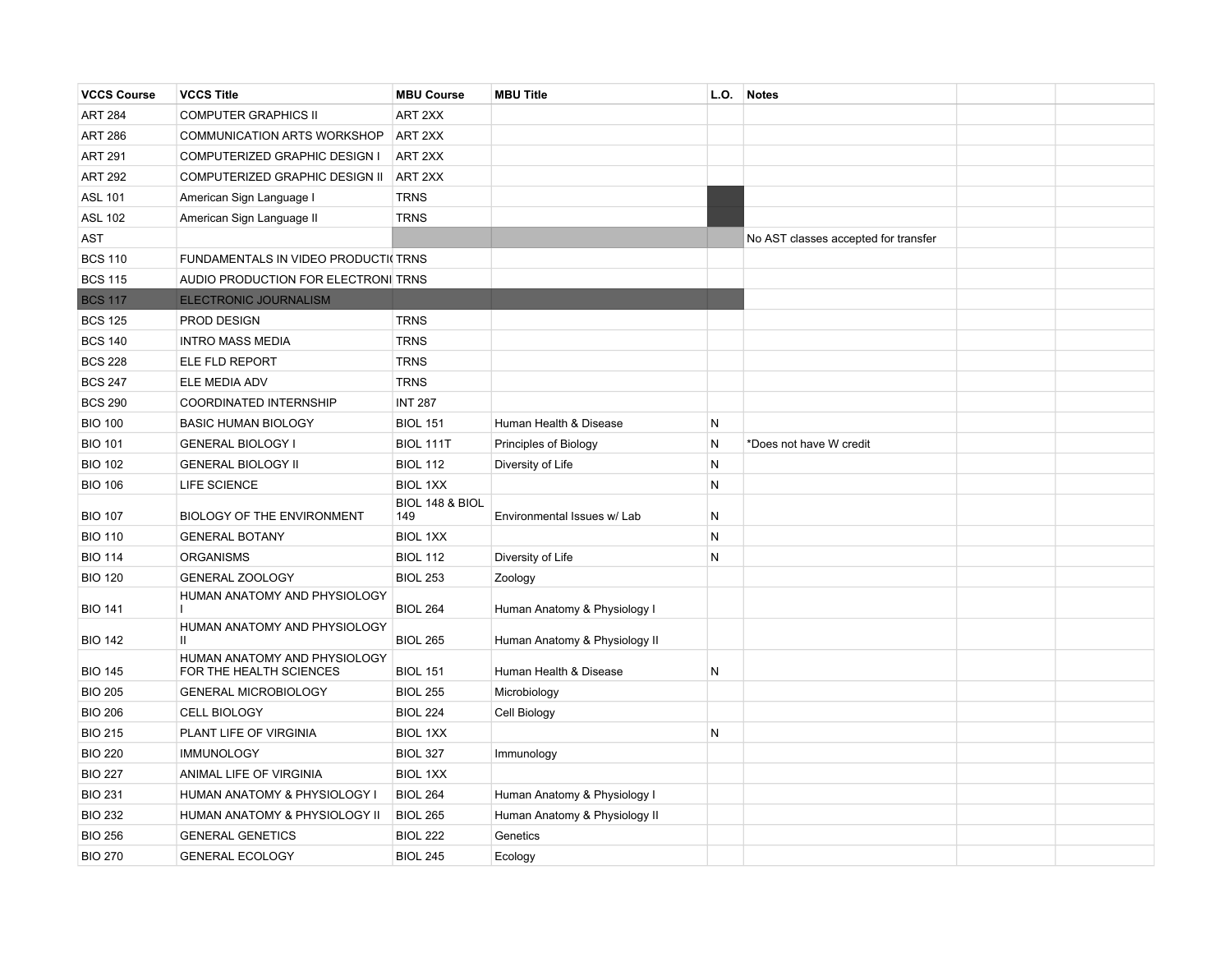| <b>VCCS Course</b> | <b>VCCS Title</b>                                            | <b>MBU Course</b> | <b>MBU Title</b>                                         | L.O. | Notes                                   |  |
|--------------------|--------------------------------------------------------------|-------------------|----------------------------------------------------------|------|-----------------------------------------|--|
| <b>BIO 271</b>     | INTRODUCTION TO ECOLOGICAL<br><b>SYSTEMS</b>                 | <b>BIOL 2XX</b>   |                                                          |      |                                         |  |
| <b>BIO 275</b>     | MARINE ECOLOGY                                               | <b>BIOL 2XX</b>   |                                                          |      |                                         |  |
| <b>BIO 276</b>     | FRESHWATER ECOLOGY                                           | <b>BIOL 141</b>   | <b>Field Biology</b>                                     | N    |                                         |  |
| <b>BIO 278</b>     | COASTAL ECOLOGY                                              | <b>BIOL 2XX</b>   |                                                          |      |                                         |  |
| <b>BIO 285</b>     | <b>BIOLOGICAL PROBLEMS IN</b><br><b>CONTEMPORARY SOCIETY</b> | <b>ELECTIVE</b>   |                                                          | N    |                                         |  |
| <b>BIOL 161</b>    | FIELD BIOLOGY OF ANIMALS I                                   | <b>BIOL 1XX</b>   |                                                          | N    |                                         |  |
| <b>BUS 100</b>     | Introduction to Business                                     | <b>BUAD 1XX</b>   |                                                          |      |                                         |  |
| <b>BUS 116</b>     | <b>ENTREPRENEURSHIP</b>                                      | <b>BUAD 1XX</b>   |                                                          |      |                                         |  |
| <b>BUS 118</b>     | CONCEPTS SUPERVISION                                         | <b>TRNS</b>       |                                                          |      |                                         |  |
| <b>BUS 200</b>     | Principles of Management                                     | BUAD 200T         | <b>MANAGEMENT PRINCIPLES</b>                             |      | *can only receive credit for 200 or 202 |  |
| <b>BUS 201</b>     | Organizational Behavior                                      | <b>BUAD 202</b>   | Organizational Behavior & Interpersonal<br>Communication |      |                                         |  |
| <b>BUS 202</b>     | <b>Applied Management Principles</b>                         | BUAD 200T         | <b>Management Principles</b>                             |      | *can only receive credit for 200 or 202 |  |
| <b>BUS 205</b>     | Human Resource Management                                    | <b>BUAD 302</b>   | <b>Managing Human Resources</b>                          |      |                                         |  |
| <b>BUS 220</b>     | <b>INTRO TO BUSINESS STATISTICS</b>                          | <b>BUAD 1XX</b>   |                                                          | Q    |                                         |  |
| <b>BUS 221</b>     | <b>Business Statistics I</b>                                 | BUAD/INT 222      | Social Science Statistics                                | Q    |                                         |  |
| <b>BUS 225</b>     | <b>Applied Business Statistics</b>                           | <b>BUAD 2xx</b>   |                                                          | Q    |                                         |  |
| <b>BUS 240</b>     | <b>INTRO TO BUSINESS LAW</b>                                 | <b>BUAD 220</b>   | The Legal Environment of Business                        |      |                                         |  |
| <b>BUS 241</b>     | Business Law I                                               | <b>BUAD 220</b>   | The Legal Environment of Business                        |      |                                         |  |
| <b>BUS 242</b>     | <b>BUSINESS LAW II</b>                                       | <b>BUAD 221</b>   | The Legal Environment of Business II                     |      |                                         |  |
| <b>BUS 265</b>     | Ethical Issues in Management                                 | <b>BUAD 2XX</b>   |                                                          |      |                                         |  |
| <b>BUS 270</b>     | <b>INTERPERSONAL DYNAMICS</b>                                | <b>BUAD 2XX</b>   |                                                          |      |                                         |  |
| <b>BUS 280</b>     | Introduction to International Business                       | <b>BUAD 305</b>   | <b>Global Business</b>                                   | ı    |                                         |  |
| <b>CHD 085</b>     | <b>CREATIVE ACTIVITIES FOR</b><br><b>CHILDREN</b>            |                   |                                                          |      |                                         |  |
| <b>CHD 117</b>     | INTRODUCTION TO READING<br><b>METHODS</b>                    | <b>TRNS</b>       |                                                          |      |                                         |  |
| <b>CHD 118</b>     | LANGUAGE ARTS FOR YOUNG<br><b>CHILDREN</b>                   | <b>TRNS</b>       |                                                          |      |                                         |  |
| <b>CHD 119</b>     | Intro to Reading Methods                                     | <b>TRNS</b>       |                                                          |      |                                         |  |
| <b>CHD 120</b>     | Intro to Early Childhood Ed                                  |                   |                                                          |      |                                         |  |
| CHD 121*           | Childhood Ed Dev I                                           | <b>TRNS</b>       |                                                          |      |                                         |  |
| CHD 122*           | Childhood Ed Dev II                                          | <b>TRNS</b>       |                                                          |      |                                         |  |
| <b>CHD 125</b>     | <b>CREATIVE ACTIVITIES FOR</b><br><b>CHILDREN</b>            |                   |                                                          |      |                                         |  |
| <b>CHD 126</b>     | <b>SCIENCE &amp; MATH CONCEPTS FOR</b><br><b>CHILDREN</b>    |                   |                                                          |      |                                         |  |
| <b>CHD 145</b>     | Teaching Art, Music, and Movement to<br>Children             | <b>TRNS</b>       |                                                          |      |                                         |  |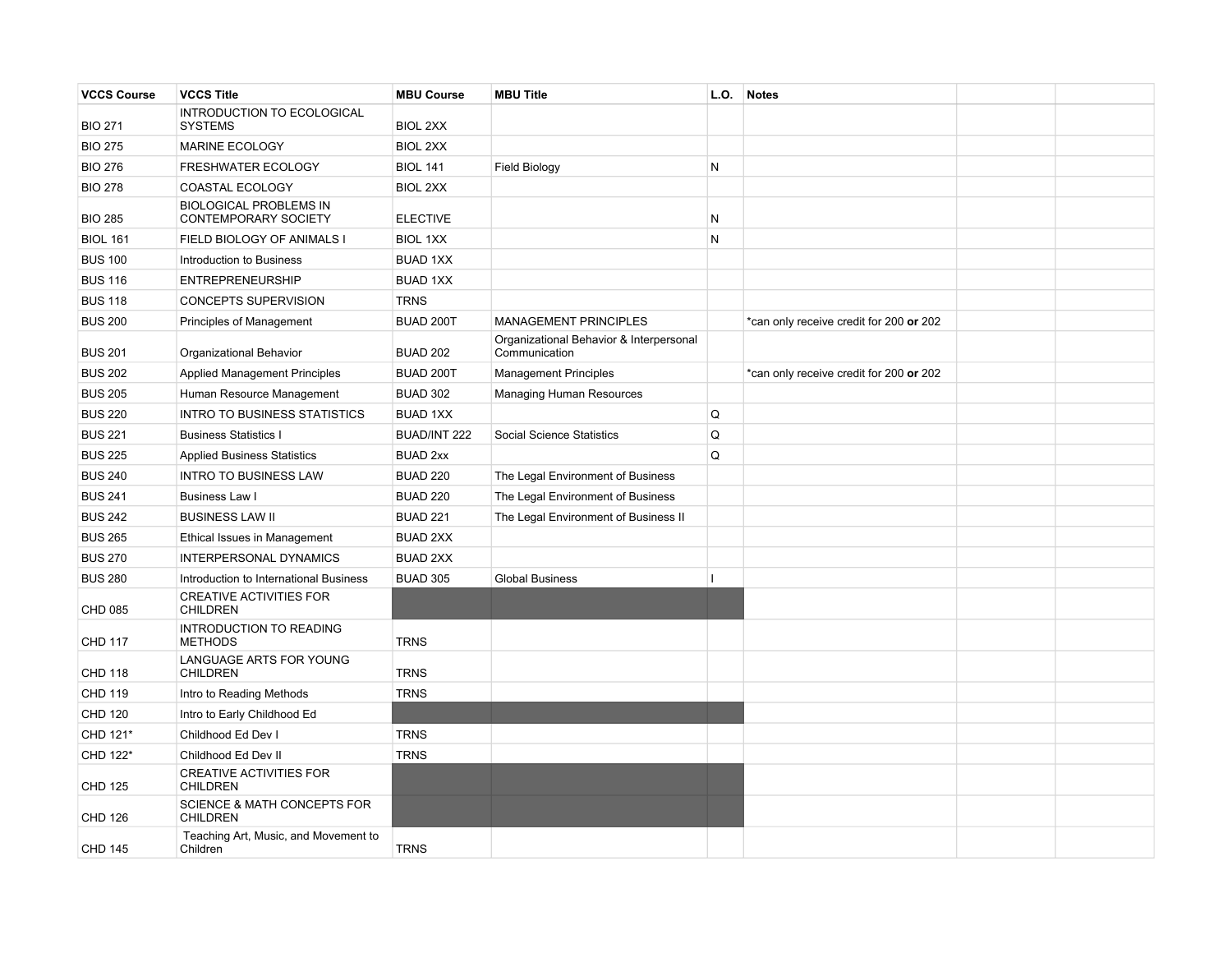| <b>VCCS Course</b> | <b>VCCS Title</b>                                          | <b>MBU Course</b> | <b>MBU Title</b>                      | L.O. | <b>Notes</b>                                                          |  |
|--------------------|------------------------------------------------------------|-------------------|---------------------------------------|------|-----------------------------------------------------------------------|--|
| <b>CHD 146</b>     | MATH, SCIENCE, AND SOCIAL<br>STUDIES FOR CHILDREN          | <b>TRNS</b>       |                                       |      |                                                                       |  |
| <b>CHD 164</b>     | WORKING WITH INFANTS AND<br>TODDLERS IN INCLUSIVE SETTINGS |                   |                                       |      |                                                                       |  |
| <b>CHD 165</b>     | OBSER. AND PARTI. IN EARLY<br><b>CH/PRIMARY SETTINGS</b>   |                   |                                       |      |                                                                       |  |
| <b>CHD 166</b>     | INFANT AND TODDLER PROGRAMS                                |                   |                                       |      |                                                                       |  |
| <b>CHD 167</b>     | CDA THEORIES AND APPLICATIONS:<br><b>RESOURCE FILE</b>     |                   |                                       |      |                                                                       |  |
| <b>CHD 190</b>     | Coordinated Internship                                     | <b>INT 287</b>    | Internship                            |      | *15 hrs internship credit max                                         |  |
| <b>CHD 195</b>     | <b>TOPICS IN</b>                                           |                   |                                       |      |                                                                       |  |
| <b>CHD 196</b>     | On-Site Training                                           | <b>INT 287</b>    | Internship                            |      | *15 hrs internship credit max                                         |  |
| <b>CHD 197</b>     | Cooperative Education                                      | <b>INT 287</b>    | Internship                            |      | *15 hrs internship credit max                                         |  |
| <b>CHD 205</b>     | GUIDING THE BEHAVIOR OF<br><b>CHILDREN</b>                 | <b>TRNS</b>       |                                       |      |                                                                       |  |
| <b>CHD 210</b>     | Intro to Exceptional Children                              | ED 120            | Understanding Exceptional Individuals |      | *As of Fall 2016, this will no longer be<br>equivalent. Will be TRNS. |  |
| <b>CHD 215</b>     | Models of Early Childhood Ed Programs                      |                   |                                       |      |                                                                       |  |
| <b>CHD 216</b>     | EARLY CHILDHOOD PROGRAMS,<br>SCHOOL, AND SOCIAL CHANGE     | <b>TRNS</b>       |                                       |      |                                                                       |  |
| <b>CHD 220</b>     | INTRODUCTION TO SCHOOL-AGE<br>CHILD CARE                   |                   |                                       |      |                                                                       |  |
| <b>CHD 225</b>     | <b>CURRICULUM DEVELOPMENT FOR</b><br>SCHOOL-AGE CHILD CARE |                   |                                       |      |                                                                       |  |
| <b>CHD 230</b>     | BEHAVIOR MANAGEMENT FOR<br>SCHOOL-AGE CHILD CARE           |                   |                                       |      |                                                                       |  |
| <b>CHD 265</b>     | Adv. Obs. in Early Childhood Settings                      | <b>TRNS</b>       |                                       |      |                                                                       |  |
| <b>CHD 270</b>     | ADMINISTRATION OF CHILDCARE<br><b>PROGRAMS</b>             |                   |                                       |      |                                                                       |  |
| <b>CHD 290</b>     | Coordinated Internship                                     | <b>INT 287</b>    | Internship                            |      | *15 hrs internship credit max                                         |  |
| <b>CHD 296</b>     | On-Site Training                                           | <b>INT 287</b>    | Internship                            |      | *15 hrs internship credit max                                         |  |
| <b>CHD 297</b>     | Cooperative Education                                      | <b>INT 287</b>    | Internship                            |      | *15 hrs internship credit max                                         |  |
| <b>CHD 298</b>     | SEMINAR AND PROJECT                                        |                   |                                       |      |                                                                       |  |
| <b>CHM 101</b>     | <b>GENERAL CHEMISTRY I</b>                                 | CHEM 1XX          |                                       | N    |                                                                       |  |
| <b>CHM 102</b>     | <b>GENERAL CHEMISTRY II</b>                                | CHEM 1XX          |                                       | N    |                                                                       |  |
| <b>CHM 110</b>     | SURVEY OF CHEMISTRY                                        | CHEM 1XX          |                                       | N    |                                                                       |  |
| <b>CHM 111</b>     | <b>COLLEGE CHEMISTRY I</b>                                 | <b>CHEM 121</b>   | <b>General Chemistry I</b>            | N    |                                                                       |  |
| <b>CHM 112</b>     | <b>COLLEGE CHEMISTRY II</b>                                | <b>CHEM 122</b>   | <b>General Chemistry II</b>           | N    |                                                                       |  |
| <b>CHM 121</b>     | <b>HEALTH SCIENCE CHEMISTRY I</b>                          | CHEM 1XX          |                                       | N    |                                                                       |  |
| <b>CHM 122</b>     | HEALTH SCIENCE CHEMISTRY II                                | CHEM 1XX          |                                       | N    |                                                                       |  |
| <b>CHM 125</b>     | <b>CHEMISTRY FOR NURSES</b>                                | CHEM 1XX          |                                       |      | ELECTIVE ONLY, NO GEN ED                                              |  |
| <b>CHM 241</b>     | <b>ORGANIC CHEMISTRY I</b>                                 | <b>CHEM 221</b>   | Organic Chemistry I                   |      |                                                                       |  |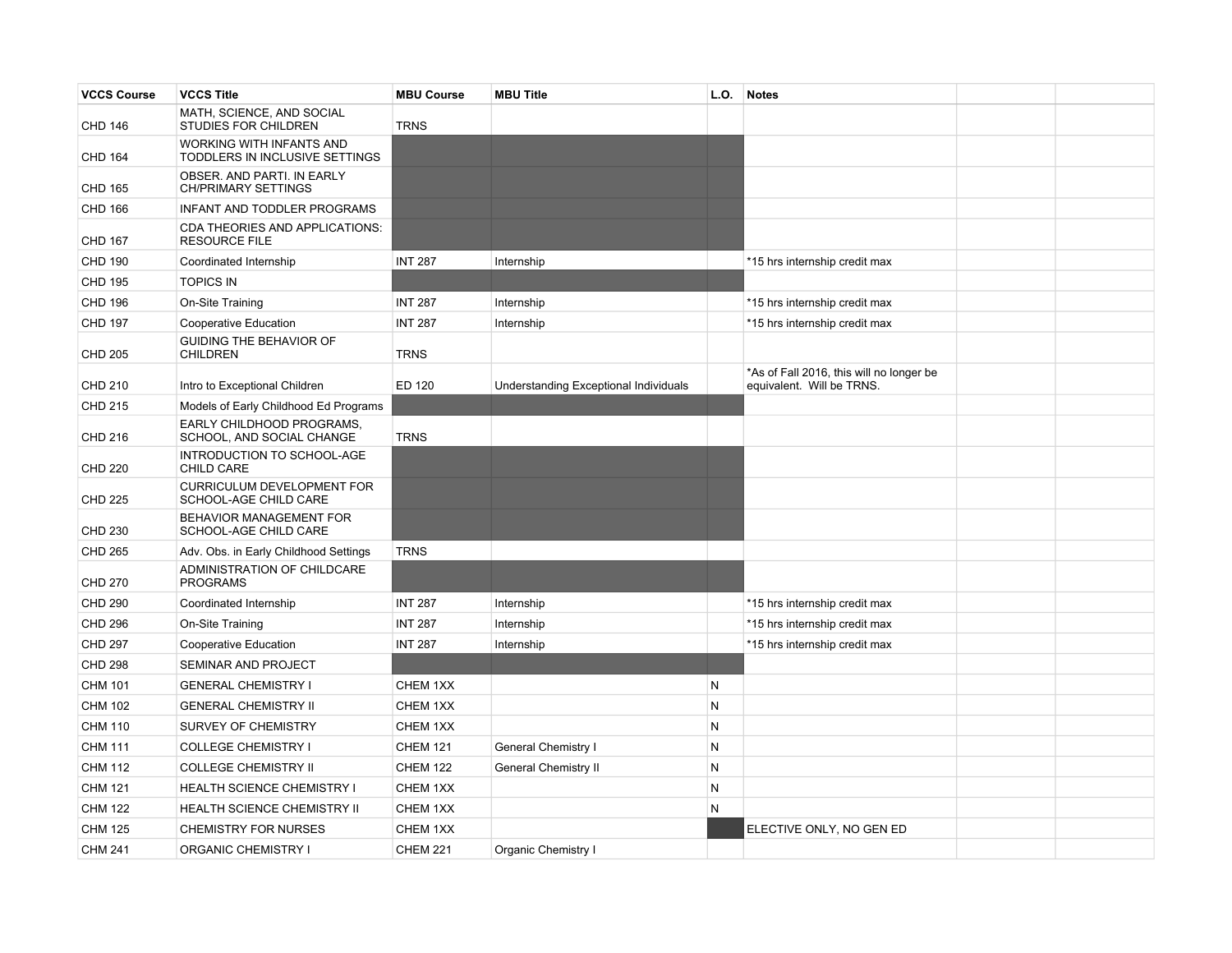| <b>VCCS Course</b> | <b>VCCS Title</b>                                                      | <b>MBU Course</b>             | <b>MBU Title</b>                            | L.O.    | <b>Notes</b>                                                                                           |                                                  |  |
|--------------------|------------------------------------------------------------------------|-------------------------------|---------------------------------------------|---------|--------------------------------------------------------------------------------------------------------|--------------------------------------------------|--|
| <b>CHM 242</b>     | <b>ORGANIC CHEMISTRY II</b>                                            | <b>CHEM 222</b>               | <b>Organic Chemistry II</b>                 |         |                                                                                                        |                                                  |  |
| <b>CHM 245</b>     | ORGANIC CHEMISTRY LABORATORY                                           | <b>CHEM</b>                   | LAB                                         |         |                                                                                                        |                                                  |  |
| <b>CHM 246</b>     | ORGANIC CHEMISTRY LABORATORY<br>$\mathbf{H}$                           | <b>CHEM</b>                   | LAB                                         |         |                                                                                                        |                                                  |  |
| <b>CHM 260</b>     | <b>INTRODUCTORY BIOCHEMISTRY</b>                                       | CHEM 2XX                      | <b>CHEM ELECTIVE</b>                        |         |                                                                                                        |                                                  |  |
| <b>CST 100</b>     | PRINCIPLES OF PUBLIC SPEAKING                                          | <b>COMM 100</b>               | PUBLIC SPEAKING                             | $\circ$ |                                                                                                        |                                                  |  |
| <b>CST 105</b>     | ORAL COMMUNCATION                                                      | <b>COMM 100</b>               | PUBLIC SPEAKING                             | O       |                                                                                                        |                                                  |  |
| <b>CST 110</b>     | INTRODUCTION TO COMMUNICATION COMM 100                                 |                               | PUBLIC SPEAKING                             | O       |                                                                                                        |                                                  |  |
| <b>CST 111</b>     | <b>VOICE AND DICTION I</b>                                             | <b>THEA 111</b>               | Voice, Diction, & Oral Reading              | O       |                                                                                                        | EITHER CST<br>111, CST 112,<br>OR CST 137        |  |
| <b>CST 112</b>     | <b>VOICE AND DICTION II</b>                                            | <b>THEA 111</b>               | Voice, Diction, & Oral Reading              | O       |                                                                                                        | <b>EITHER CST</b><br>111, CST 112,<br>OR CST 137 |  |
| <b>CST 114</b>     | SURVEY OF MASS MEDIA                                                   | <b>COMM 115</b>               | <b>MASS COMMUNICATION</b>                   | S       |                                                                                                        |                                                  |  |
| <b>CST 115</b>     | SMALL GROUP COMMUNICATION                                              | COMM 1XX                      |                                             |         |                                                                                                        |                                                  |  |
| <b>CST 120</b>     | <b>SCREENWRITING</b>                                                   |                               | FILM 264T/COMM SCREENWRITING                |         | No W credit                                                                                            |                                                  |  |
| <b>CST 126</b>     | INTERPERSONAL COMMUNICATION                                            | COMM 1XX                      |                                             |         | 11/4/15 Per J. Sprangel, this course will<br>no longer be considered equivalent to<br><b>BUAD 202.</b> |                                                  |  |
| <b>CST 130</b>     | INTRODUCTION TO THE THEATRE                                            | THEA 1XX                      |                                             | A       |                                                                                                        |                                                  |  |
| <b>CST 131</b>     | <b>ACTING I</b>                                                        | <b>THEA 121</b>               | Acting I                                    |         |                                                                                                        |                                                  |  |
| <b>CST 132</b>     | <b>ACTING II</b>                                                       | <b>THEA 221</b>               | Acting II                                   |         |                                                                                                        |                                                  |  |
| <b>CST 136</b>     | THEATRE/MUSICAL WORKSHOP                                               | <b>THEA 210</b>               | Problems in Production                      | М       |                                                                                                        |                                                  |  |
| <b>CST 137</b>     | ORAL INTERPRETATION                                                    | <b>THEA 111</b>               | Voice, Diction, & Oral Reading              | O       |                                                                                                        | EITHER CST<br>111, CST 112,<br>OR CST 137        |  |
| <b>CST 140</b>     | ACTING FOR THE CAMERA                                                  | THEA 2XX                      |                                             |         |                                                                                                        |                                                  |  |
| <b>CST 141</b>     | THEATRE APPRECIATION I                                                 | THEA 1XX                      |                                             | A       |                                                                                                        |                                                  |  |
| <b>CST 142</b>     | THEATRE APPRECIATION II                                                | THEA 2XX                      |                                             | Α       |                                                                                                        |                                                  |  |
| <b>CST 145</b>     | <b>STAGECRAFT</b>                                                      | THEA 2XX                      |                                             |         |                                                                                                        |                                                  |  |
| <b>CST 151</b>     | FILM APPRECIATION I                                                    | FILM 254/COMM 2 FILM ANALYSIS |                                             | A       |                                                                                                        |                                                  |  |
| <b>CST 152</b>     | FILM APPRECIATION II                                                   | FILM 1xx                      |                                             |         |                                                                                                        |                                                  |  |
| <b>CST 160</b>     | <b>IMPROVISATION I</b>                                                 | THEA 1XX                      |                                             |         |                                                                                                        |                                                  |  |
| <b>CST 161</b>     | <b>IMPROVISATION II</b>                                                | THEA 1XX                      |                                             |         |                                                                                                        |                                                  |  |
| <b>CST 201</b>     | <b>INTRODUCTION TO</b><br>COMMUNICATION, THEORY AND<br><b>RESEARCH</b> | <b>COMM 395</b>               | COMMUNICATION THEORY AND<br><b>RESEARCH</b> |         |                                                                                                        |                                                  |  |
| <b>CST 210</b>     | THEATRE AESTHETICS                                                     | THEA 2XX                      |                                             |         |                                                                                                        |                                                  |  |
| <b>CST 227</b>     | <b>BUSINESS AND PROFESSIONAL</b><br><b>COMMUNCATION</b>                | COMM <sub>2XX</sub>           |                                             |         |                                                                                                        |                                                  |  |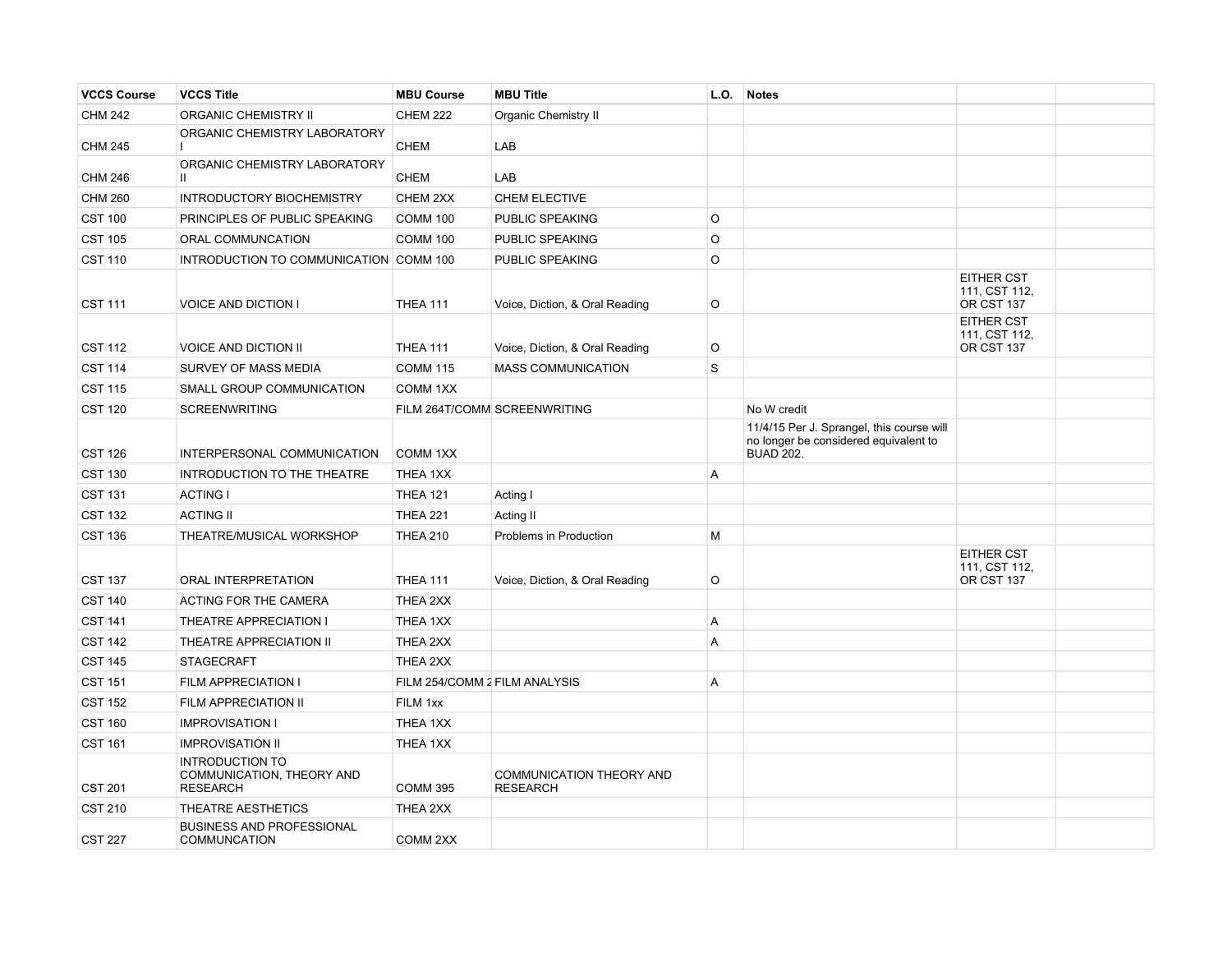| <b>VCCS Course</b> | <b>VCCS Title</b>                                                           | <b>MBU Course</b> | <b>MBU Title</b>             | L.O.           | <b>Notes</b>             |                                                                               |  |
|--------------------|-----------------------------------------------------------------------------|-------------------|------------------------------|----------------|--------------------------|-------------------------------------------------------------------------------|--|
| <b>CST 229</b>     | INTERCULTURAL COMMUNCATION                                                  | <b>COMM 280</b>   | INTERCULTURAL COMMUNICATION  | Ш              |                          |                                                                               |  |
| <b>CST 231</b>     | HISTORY OF THEATRE I                                                        | THEA 2XX          |                              | A              |                          |                                                                               |  |
| <b>CST 233</b>     | REHEARSAL AND PERFORMANCE I                                                 | <b>THEA 210</b>   | Problems in Production       | M              |                          |                                                                               |  |
| <b>CST 234</b>     | REHEARSAL AND PERFORMANCE II                                                | <b>THEA 210</b>   | Problems in Production       | M              |                          |                                                                               |  |
| <b>CST 240</b>     | <b>BASIC SET DESIGN</b>                                                     | THEA 151T         | Scene & Light Design         |                | Does not have R credit   | OK TO REPEAT<br>151, WITH 245<br>OR 251, NOT<br><b>BOTH</b>                   |  |
| <b>CST 241</b>     | <b>INTRODUCTION TO DIRECTING I</b>                                          | <b>THEA 323</b>   | <b>Directing Methods</b>     |                |                          |                                                                               |  |
| <b>CST 242</b>     | <b>INTRODUCTION TO DIRECTING II</b>                                         | <b>THEA 324</b>   | <b>Directing Practicum</b>   |                |                          |                                                                               |  |
| <b>CST 245</b>     | <b>BASIC LIGHTING</b>                                                       | THEA 151T         | Scene & Light Design         |                | Does not have R credit   | <b>CAN ONLY</b><br><b>TRANSFER 1</b><br><b>CLASS FROM:</b><br>cst 245, OR 251 |  |
| <b>CST 250</b>     | THE ART OF THE FILM                                                         | THEA/FILM 254     |                              |                |                          |                                                                               |  |
| <b>CST 251</b>     | STAGE LIGHTING AND SOUND                                                    | THEA 151T         | Scene & Light Design         |                | Does not have R credit   | <b>CAN ONLY</b><br><b>TRANSFER 1</b><br><b>CLASS FROM:</b><br>cst 245, OR 251 |  |
|                    | COSTUME AND MAKE-UP FOR THE                                                 |                   |                              |                |                          |                                                                               |  |
| <b>CST 252</b>     | <b>THEATRE</b>                                                              | THEA 156T         | <b>Stage Costume</b>         |                | Does not have R credit   |                                                                               |  |
| <b>CST 253</b>     | PRODUCTION AND STAGE<br><b>MANAGEMENT</b>                                   | <b>THEA 153</b>   | <b>STAGE MANAGEMENT</b>      |                |                          |                                                                               |  |
| <b>DAN 160</b>     | Modern Dance                                                                | PHE 1xx           |                              | P <sub>2</sub> |                          |                                                                               |  |
| <b>DAN 166</b>     | <b>Ballet</b>                                                               | PHE 1xx           |                              | P <sub>2</sub> |                          |                                                                               |  |
| <b>DAN 171</b>     | <b>Ballroom Dance 1</b>                                                     | PHE 1xx           |                              | P <sub>2</sub> |                          |                                                                               |  |
| <b>DAN 200</b>     | HISTORY OF MODERN DANCE                                                     | <b>TRNS</b>       |                              |                |                          |                                                                               |  |
| <b>DIT 121</b>     | <b>NUTRITION I</b>                                                          | HLTH 1XX          |                              | P <sub>1</sub> |                          |                                                                               |  |
| <b>ECO 110</b>     | <b>Consumer Economics</b>                                                   | ECON 1XX          |                              |                |                          |                                                                               |  |
| <b>ECO 115</b>     | UNDERSTANDING OUR<br><b>ENVIRONMENT: AN ECONOMIC</b><br><b>INTRODUCTION</b> | ECON 1XX          |                              |                |                          |                                                                               |  |
| <b>ECO 120</b>     | Survey of Economics                                                         | ECON 1XX          |                              | <b>S</b>       |                          |                                                                               |  |
| <b>ECO 201</b>     | Principles of Macroeconomics                                                | ECON 102T         | Principles of Macroeconomics | S              | * Does not have I credit |                                                                               |  |
| <b>ECO 202</b>     | Principles of Microeconomics                                                | ECON 101T         | Principles of Microeconomics | $\mathbf S$    | * Does not have Q credit |                                                                               |  |
| ECO 210            | <b>International Economics</b>                                              | ECON 2XX          |                              | Ш              |                          |                                                                               |  |
| <b>ECO 230</b>     | Money and Banking                                                           | ECON 2XX          |                              |                |                          |                                                                               |  |
| ECO 231            | PRINCIPLES OF MONEY & BANKING                                               | ECON 2XX          |                              |                |                          |                                                                               |  |
| <b>EDU 200</b>     | Intro to Teaching as a Profession                                           | ED 115            | FOUNDATIONS OF EDUCATION     | $\top$         |                          |                                                                               |  |
| <b>ENG 111</b>     | College Composition I                                                       | <b>ENG 102</b>    | College English              |                |                          |                                                                               |  |
| <b>ENG 112</b>     | <b>College Composition II</b>                                               | ENG 1XX           |                              |                |                          |                                                                               |  |
| <b>ENG 114</b>     | <b>SCIENTIFIC WRITING</b>                                                   | ENG 1XX           |                              |                |                          |                                                                               |  |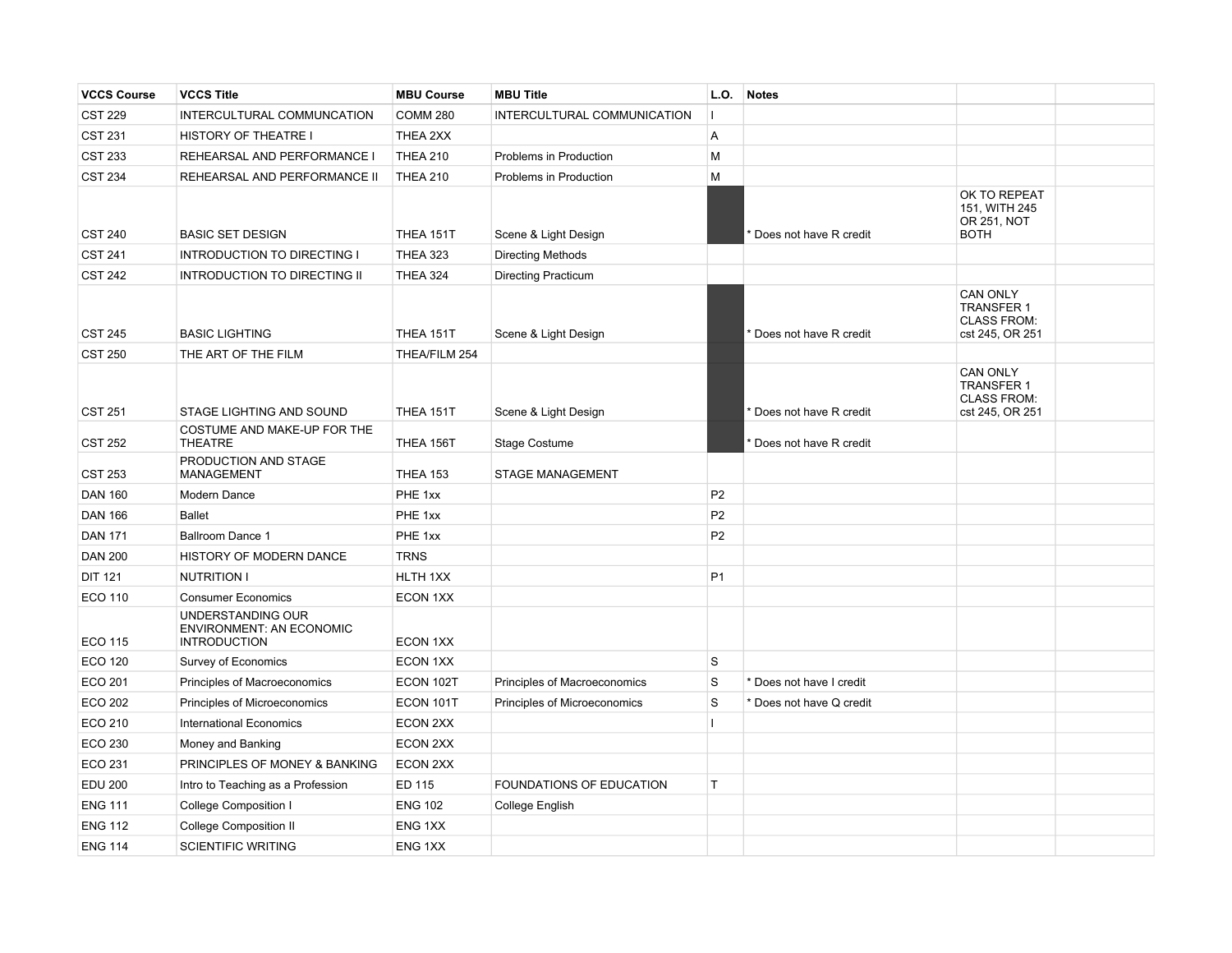| <b>VCCS Course</b> | <b>VCCS Title</b>                             | <b>MBU Course</b>  | <b>MBU Title</b>                                  | L.O. | <b>Notes</b>                          |  |
|--------------------|-----------------------------------------------|--------------------|---------------------------------------------------|------|---------------------------------------|--|
| <b>ENG 125</b>     | Introduction to Literature                    | <b>ENG 111T</b>    | Introduction to Literature                        | H    | *Does not have W credit               |  |
| <b>ENG 139</b>     | <b>COLLEGE GRAMMAR</b>                        | ENG 1XX            |                                                   |      |                                       |  |
| <b>ENG 210</b>     | ADVANCED COMPOSITION                          | ENG <sub>2XX</sub> |                                                   |      |                                       |  |
| <b>ENG 211</b>     | Creative Writing I                            | <b>ENG 246</b>     | The Crafting of Fiction                           |      |                                       |  |
| <b>ENG 212</b>     | <b>Creative Writing II</b>                    |                    | ENG 246 OR 247 The Crafting of Fiction            |      |                                       |  |
| <b>ENG 215</b>     | Creative Writing - Fiction I                  | <b>ENG 346</b>     | The Writing of Fiction                            |      | TAKE EITHER 215 OR 216, NOT BOTH      |  |
| <b>ENG 216</b>     | Creative Writing - Fiction II                 | <b>ENG 346</b>     | The Writing of Fiction                            |      | TAKE EITHER 215 OR 216, NOT BOTH      |  |
| <b>ENG 217</b>     | Creative Writing - Poetry I                   | <b>ENG 347</b>     | The Writing of Poetry                             |      | TAKE EITHER 217 OR 218                |  |
| <b>ENG 218</b>     | Creative Writing - Poetry II                  | <b>ENG 347</b>     | The Writing of Poetry                             |      | TAKE EITHER 217 OR 218                |  |
| <b>ENG 219</b>     | Creative Writing - Drama                      |                    | ENG 246 OR 247 The Crafting of Fiction            |      |                                       |  |
| <b>ENG 230</b>     | Mystery in Literature and Film                | ENG <sub>2XX</sub> |                                                   |      |                                       |  |
| <b>ENG 233</b>     | The Bible as Literature                       | ENG <sub>2XX</sub> |                                                   |      |                                       |  |
| <b>ENG 236</b>     | INTRODUCTION TO THE SHORT<br><b>STORY</b>     | ENG <sub>2XX</sub> |                                                   | H    |                                       |  |
| <b>ENG 237</b>     | <b>INTRODUCTION TO POETRY</b>                 | ENG <sub>2XX</sub> |                                                   | H    |                                       |  |
| <b>ENG 241</b>     | SURVEY OF AMERICAN LIT I                      | <b>ENG 220T</b>    | AMERICAN LITERATURE: COLONIAL<br>TO ROMANTIC      | H    | * Does not have W credit              |  |
| <b>ENG 242</b>     | SURVEY OF AMERICAN LIT II                     | <b>ENG 221T</b>    | AMERICAN LITERATURE: REALISM<br><b>TO PRESENT</b> | H    | * Does not have W credit              |  |
| <b>ENG 243</b>     | SURVEY OF ENGLISH LIT I                       | <b>ENG 208T</b>    | British Literature before 1780                    | H    | * Does not have W credit              |  |
| <b>ENG 244</b>     | SURVEY OF ENGLISH LIT II                      | <b>ENG 209T</b>    | British Literature after 1780                     | H    | * Does not have W credit              |  |
| <b>ENG 245</b>     | <b>MAJOR ENGLISH WRITERS</b>                  | ENG <sub>2XX</sub> |                                                   |      |                                       |  |
| <b>ENG 246</b>     | <b>MAJOR AMERICAN WRITERS</b>                 | ENG <sub>2XX</sub> |                                                   | H    |                                       |  |
| <b>ENG 247</b>     | SURVEY OF POPULAR CULTURE                     | ENG <sub>2XX</sub> |                                                   |      |                                       |  |
| <b>ENG 249</b>     | SURVEY OF ASIAN AMERICAN<br><b>LITERATURE</b> | ENG <sub>2XX</sub> |                                                   |      |                                       |  |
| <b>ENG 250</b>     | <b>CHILDREN'S LIT</b>                         | <b>ENG 204T</b>    | Children's / Young Adult Literature               | H    | * Does not have W credit              |  |
| <b>ENG 251</b>     | SURVEY OF WORLD LIT I                         | ENG <sub>2XX</sub> |                                                   | H    |                                       |  |
| <b>ENG 252</b>     | SURVEY OF WORLD LIT II                        | ENG <sub>2XX</sub> |                                                   | H    |                                       |  |
| <b>ENG 253</b>     | Survey of African-American Lit I              | <b>ENG 364</b>     | African-American Literature                       | D    | TAKE EITHER 253 OR 254 FOR ENG<br>364 |  |
| <b>ENG 254</b>     | Survey of African-American Lit II             | <b>ENG 364</b>     | African-American Literature                       | D    |                                       |  |
| <b>ENG 255</b>     | <b>MAJOR WRITERS IN WORLD</b><br>LITERATURE   | ENG 2XX            |                                                   |      |                                       |  |
| <b>ENG 256</b>     | LITERATURE OF SCIENCE FICTION                 | ENG <sub>2XX</sub> |                                                   |      |                                       |  |
| <b>ENG 257</b>     | <b>MYTHOLOGY</b>                              | ENG <sub>2XX</sub> |                                                   |      |                                       |  |
| <b>ENG 258</b>     | JANE AUSTEN: SELECTED WORKS                   | <b>ENG 375</b>     | Special Topics: Jane Austen                       | G    |                                       |  |
| <b>ENG 260</b>     | <b>FANTASY FICTION</b>                        | ENG <sub>2XX</sub> |                                                   |      |                                       |  |
| <b>ENG 261</b>     | ADVANCED CREATIVE WRITING I                   |                    | ENG 346 OR 347 The Writing of Fiction             |      |                                       |  |
| <b>ENG 262</b>     | ADVANCED CREATIVE WRITING II                  |                    | ENG 346 OR 347 The Writing of Fiction             |      |                                       |  |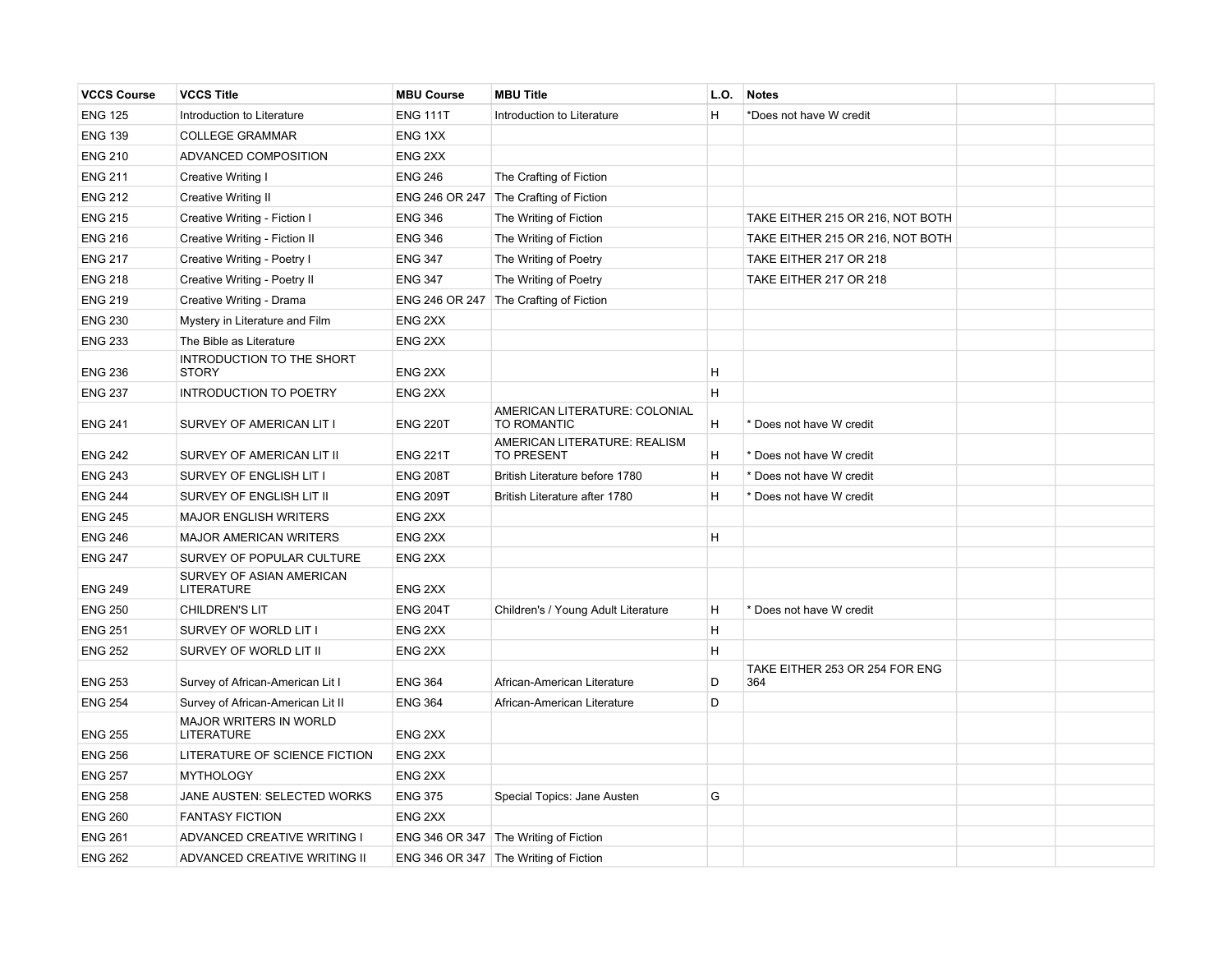| <b>VCCS Course</b> | <b>VCCS Title</b>                                          | <b>MBU Course</b>              | <b>MBU Title</b>                                     | L.O.         | <b>Notes</b>             |  |
|--------------------|------------------------------------------------------------|--------------------------------|------------------------------------------------------|--------------|--------------------------|--|
| <b>ENG 265</b>     | THE MODERN SHORT STORY                                     | ENG <sub>2XX</sub>             |                                                      |              |                          |  |
| <b>ENG 267</b>     | THE MODERN NOVEL                                           | <b>ENG 350</b>                 | Modern Literature                                    |              |                          |  |
| <b>ENG 268</b>     | THE MODERN DRAMA                                           | ENG <sub>2XX</sub>             |                                                      |              |                          |  |
| <b>ENG 270</b>     | NON-WESTERN LITERATURE IN<br><b>GLOBAL CONTEXT</b>         | ENG <sub>2XX</sub>             |                                                      | н.           |                          |  |
| <b>ENG 271</b>     | THE WORKS OF SHAKESPEARE I                                 | <b>ENG 216T</b>                | Introduction to Shakespeare                          | Η            | * Does not have R credit |  |
| <b>ENG 272</b>     | THE WORKS OF SHAKESPEARE II                                | <b>ENG 216T</b>                | Introduction to Shakespeare                          | Η            | * Does not have R credit |  |
| <b>ENG 273</b>     | <b>WOMEN IN LITERATURE I</b>                               | <b>ENG 235T</b>                | Women's Writing                                      | G            | * Does not have W credit |  |
| <b>ENG 274</b>     | WOMEN IN LITERATURE II                                     | <b>ENG 235T</b>                | <b>Women's Writing</b>                               | G            | * Does not have W credit |  |
| <b>ENG 276</b>     | SOUTHERN LITERATURE                                        | ENG <sub>2XX</sub>             |                                                      |              |                          |  |
| <b>ENG 278</b>     | APPALACHIAN LITERATURE                                     | ENG <sub>2XX</sub>             |                                                      | D            |                          |  |
| <b>ENG 279</b>     | FILM & LITERATURE                                          | ENG <sub>2XX</sub>             |                                                      |              |                          |  |
| <b>ENG 281</b>     | AMERICAN FOLKLORE I                                        | ENG <sub>2XX</sub>             |                                                      | D            |                          |  |
| <b>ENG 282</b>     | AMERICAN FOLKLORE II                                       | ENG <sub>2XX</sub>             |                                                      | D            |                          |  |
| <b>ENG 288</b>     | APPALACHIAN FOLKLORE                                       | ENG <sub>2XX</sub>             |                                                      | D            |                          |  |
| <b>ENV 121</b>     | <b>GENERAL ENVIRONMENTAL</b><br>SCIENCE I                  | <b>TRNS</b>                    |                                                      | N            |                          |  |
| <b>ENV 122</b>     | <b>GENERAL ENVIRONMENTAL</b><br><b>SCIENCE II</b>          | <b>TRNS</b>                    |                                                      | N            |                          |  |
| <b>FIN 107</b>     | PERSONAL FINANCE                                           | <b>BUAD 260</b>                | Personal Finance                                     | Q            |                          |  |
| <b>FIN 115</b>     | PERSONAL INVESTMENTS                                       | <b>BUAD 244</b>                | Investments                                          |              |                          |  |
| <b>FIN 215</b>     | <b>Financial Management</b>                                | BUAD 209 OR<br><b>BUAD 340</b> | Financial Decision Making or Financial<br>Management | Q            |                          |  |
| <b>FIN 248</b>     | INTERNATIONAL FINANCE                                      | <b>BUAD 2XX</b>                |                                                      |              |                          |  |
| <b>FRE 101</b>     | <b>BEGINNING FRENCH I</b>                                  | <b>FREN 101</b>                | <b>BEGINNING FRENCH</b>                              | F            |                          |  |
| <b>FRE 102</b>     | <b>BEGINNING FRENCH II</b>                                 | <b>FREN 102</b>                | <b>BEGINNING FRENCH</b>                              | F            |                          |  |
| <b>FRE 201</b>     | <b>INTERMEDIATE FRENCH I</b>                               | <b>FREN 201</b>                | <b>INTERMEDIATE FRENCH</b>                           | F            |                          |  |
| <b>FRE 202</b>     | <b>INTERMEDIATE FRENCH II</b>                              | <b>FREN 202</b>                | <b>INTERMEDIATE FRENCH</b>                           | F            |                          |  |
| <b>GEO 200</b>     | INTRODUCTION TO PHYSICAL<br><b>GEOGRAPHY</b>               | <b>TRNS</b>                    |                                                      | N            |                          |  |
| GEO 210            | PEOPLE AND THE LAND: INTRO TO<br><b>CULTURAL GEOGRAPHY</b> | <b>ANTH 227</b>                | Human Geography:People, Place, and<br>Culture        | T            |                          |  |
| <b>GEO 220</b>     | WORLD REGIONAL GEOGRAPHY                                   | <b>TRNS</b>                    |                                                      | $\mathbf{I}$ |                          |  |
| GEO 221            | REGIONS OF THE WORLD I                                     | <b>TRNS</b>                    |                                                      | Т.           |                          |  |
| <b>GEO 222</b>     | REGIONS OF THE WORLD II                                    | <b>TRNS</b>                    |                                                      | Т.           |                          |  |
| <b>GEO 225</b>     | <b>ECONOMIC GEOGRAPHY</b>                                  | <b>ECON 112</b>                | Economic Geography                                   | <b>S</b>     |                          |  |
| <b>GOL 105</b>     | PHYSICAL GEOLOGY                                           | <b>TRNS</b>                    |                                                      | N            |                          |  |
| <b>GOL 106</b>     | <b>HISTORICAL GEOLOGY</b>                                  | <b>TRNS</b>                    |                                                      | N            |                          |  |
| <b>GOL 110</b>     | <b>EARTH SCIENCE</b>                                       | <b>TRNS</b>                    |                                                      | N            |                          |  |
| GOL 111            | <b>OCEANOGRAPHY I</b>                                      | <b>TRNS</b>                    |                                                      | N            |                          |  |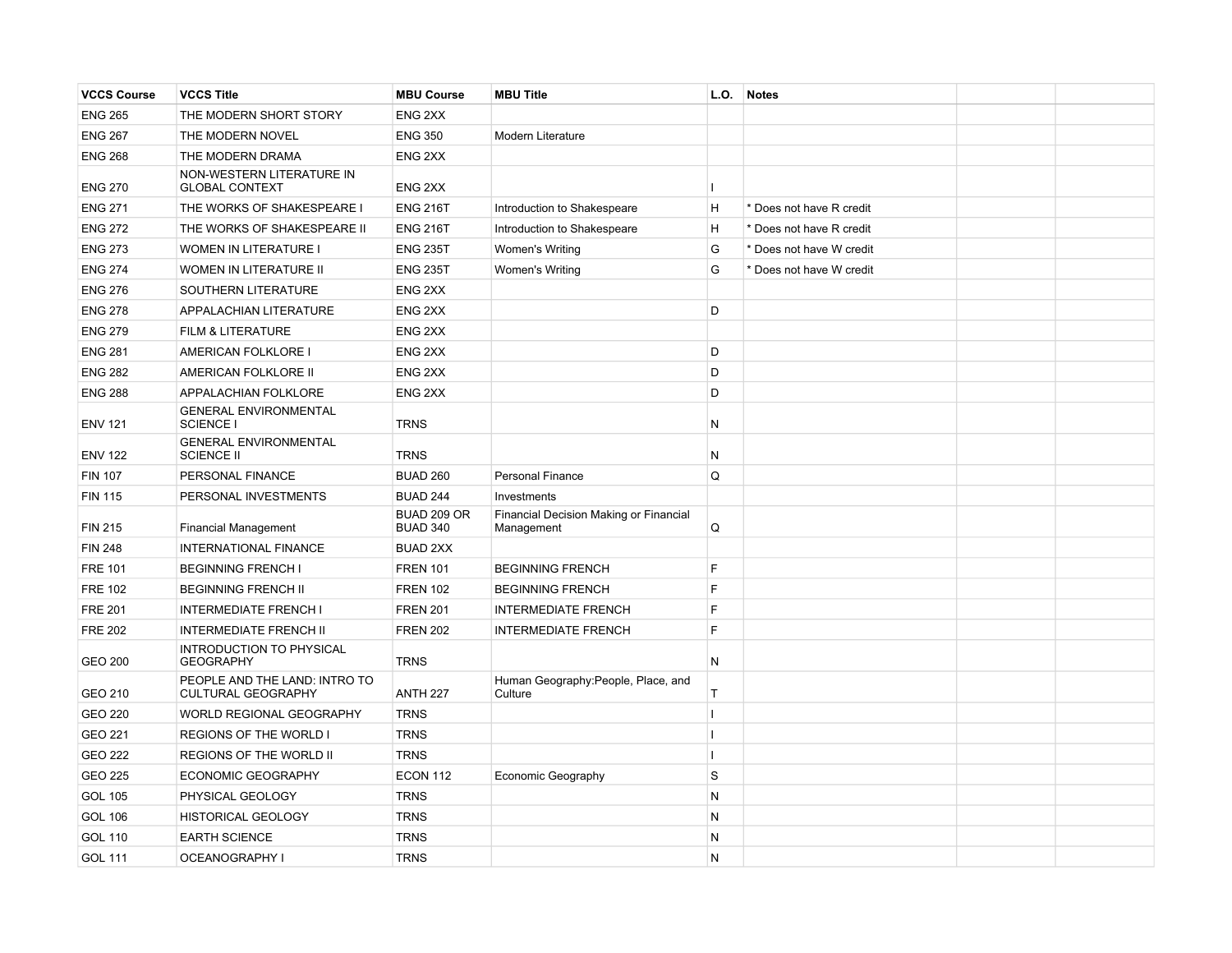| <b>VCCS Course</b> | <b>VCCS Title</b>                                   | <b>MBU Course</b> | <b>MBU Title</b>               | L.O.         | <b>Notes</b>                                                 |                                                                                                  |                                                                                              |
|--------------------|-----------------------------------------------------|-------------------|--------------------------------|--------------|--------------------------------------------------------------|--------------------------------------------------------------------------------------------------|----------------------------------------------------------------------------------------------|
| <b>GOL 112</b>     | <b>OCEANOGRAPHY II</b>                              | <b>TRNS</b>       |                                | N            |                                                              |                                                                                                  |                                                                                              |
| <b>HIS 101</b>     | <b>HISTORY OF WESTERN CIV I</b>                     | <b>HIST 101</b>   | <b>WESTERN CIV TO 1648</b>     | H            | *WILL ACCEPT EITHER HIST 101 OR<br>HIST 111 FOR MBC HIST 101 | <b>WILL ONLY</b><br><b>ACCEPT A MAX</b><br>OF 4 100 LEVEL<br><b>HIST COURSES</b><br>in the major | If student has<br>both 101 & 111,<br>one can count for<br>HIST 101 and the<br>other HIST 1xx |
| <b>HIS 102</b>     | HISTORY OF WESTERN CIV II                           | <b>HIST 102</b>   | <b>WESTERN CIV FROM 1648</b>   | H            | *WILL ACCEPT EITHER HIST 102 OR<br>HIST 112 FOR MBC HIST 102 | <b>WILL ONLY</b><br><b>ACCEPT A MAX</b><br>OF 4 100 LEVEL<br><b>HIST COURSES</b><br>in the major | If student has<br>both 102 & 112,<br>one can count for<br>HIST 102 and the<br>other HIST 1xx |
| <b>HIS 111</b>     | HISTORY OF WORLD CIV I                              | <b>HIST 101*</b>  | <b>WESTERN CIV TO 1648</b>     | H            | *WILL ACCEPT EITHER HIST 101 OR<br>HIST 111 FOR MBC HIST 101 | <b>WILL ONLY</b><br><b>ACCEPT A MAX</b><br>OF 4 100 LEVEL<br><b>HIST COURSES</b><br>in the major | If student has<br>both 101 & 111,<br>one can count for<br>HIST 101 and the<br>other HIST 1xx |
| <b>HIS 112</b>     | HISTORY OF WORLD CIV II                             | <b>HIST 102*</b>  | <b>WESTERN CIV FROM 1648</b>   | H            | *WILL ACCEPT EITHER HIST 102 OR<br>HIST 112 FOR MBC HIST 102 | <b>WILL ONLY</b><br><b>ACCEPT A MAX</b><br>OF 4 100 LEVEL<br><b>HIST COURSES</b><br>in the major | If student has<br>both 102 & 112,<br>one can count for<br>HIST 102 and the<br>other HIST 1xx |
| <b>HIS 121</b>     | US HISTORY I                                        | <b>HIST 111</b>   | Survey of US History to 1877   | H            |                                                              |                                                                                                  |                                                                                              |
| <b>HIS 122</b>     | US HISTORY II                                       | <b>HIST 112</b>   | Survey of US History from 1877 | H            |                                                              |                                                                                                  |                                                                                              |
| <b>HIS 125</b>     | HISTORY OF THE AMERICAN INDIAN                      | HIST 1XX          |                                | D            | Elective credit not towards major                            |                                                                                                  |                                                                                              |
| <b>HIS 127</b>     | WOMEN IN AMERICAN HISTORY                           | HIST 1XX          |                                | G            | Elective credit not towards major                            |                                                                                                  |                                                                                              |
| <b>HIS 135</b>     | HISTORY OF THE CONTEMPORARY<br><b>WORLD</b>         | HIST 1XX          |                                | $\mathbf{I}$ | Elective credit not towards major                            |                                                                                                  |                                                                                              |
| <b>HIS 141</b>     | AFRICAN AMERICAN HISTORY I                          | HIST 1XX          |                                | D            | Elective credit not towards major                            |                                                                                                  |                                                                                              |
| <b>HIS 142</b>     | AFRICAN AMERICAN HISTORY II                         | HIST 1XX          |                                | D            | Elective credit not towards major                            |                                                                                                  |                                                                                              |
| <b>HIS 180</b>     | HISTORICAL ARCHAEOLOGY                              | ANTH 1XX          |                                |              |                                                              |                                                                                                  |                                                                                              |
| <b>HIS 181</b>     | HISTORY & THEORY OF HISTORIC<br><b>PRESERVATION</b> | <b>HISP 226T</b>  | <b>Historic Preservation</b>   |              | Does not have LO                                             |                                                                                                  |                                                                                              |
| <b>HIS 183</b>     | SURVEY OF MUSEUM PRACTICE                           | HPUB 230T         | Introduction to Public History |              | Does not have LO credit                                      |                                                                                                  |                                                                                              |
| <b>HIS 187</b>     | INTERPRETING MATERIAL CULTURE                       | <b>ANTH 1XX</b>   |                                |              |                                                              |                                                                                                  |                                                                                              |
| <b>HIS 188</b>     | FIELD SURVEY TECHNIQUES FOR<br><b>ARCHAEOLOGY</b>   | <b>ANTH 1XX</b>   |                                |              |                                                              |                                                                                                  |                                                                                              |
| <b>HIS 203</b>     | HISTORY OF AFRICAN CIVILIZATON I                    | HIST 2XX          |                                |              |                                                              |                                                                                                  |                                                                                              |
| <b>HIS 211</b>     | HISTORY OF ENGLAND I                                | <b>HIST 241</b>   | British History to 1688        | H            |                                                              |                                                                                                  |                                                                                              |
| <b>HIS 212</b>     | HISTORY OF ENGLAND II                               | <b>HIST 242</b>   | British History from 1688      | H            |                                                              |                                                                                                  |                                                                                              |
| <b>HIS 214</b>     | HISTORY OF SCOTLAND                                 | HIST 2XX          |                                |              |                                                              |                                                                                                  |                                                                                              |
| <b>HIS 225</b>     | TOPICS IN EUROPEAN HISTORY I                        | HIST 2XX          |                                |              |                                                              |                                                                                                  |                                                                                              |
| <b>HIS 226</b>     | TOPICS IN EUROPEAN HISTORY II                       | HIST 2XX          |                                |              |                                                              |                                                                                                  |                                                                                              |
| <b>HIS 231</b>     | HISTORY OF LATIN AMERICAN<br><b>CIVILIZATIONS I</b> | HIST 2XX          |                                | ш            |                                                              |                                                                                                  |                                                                                              |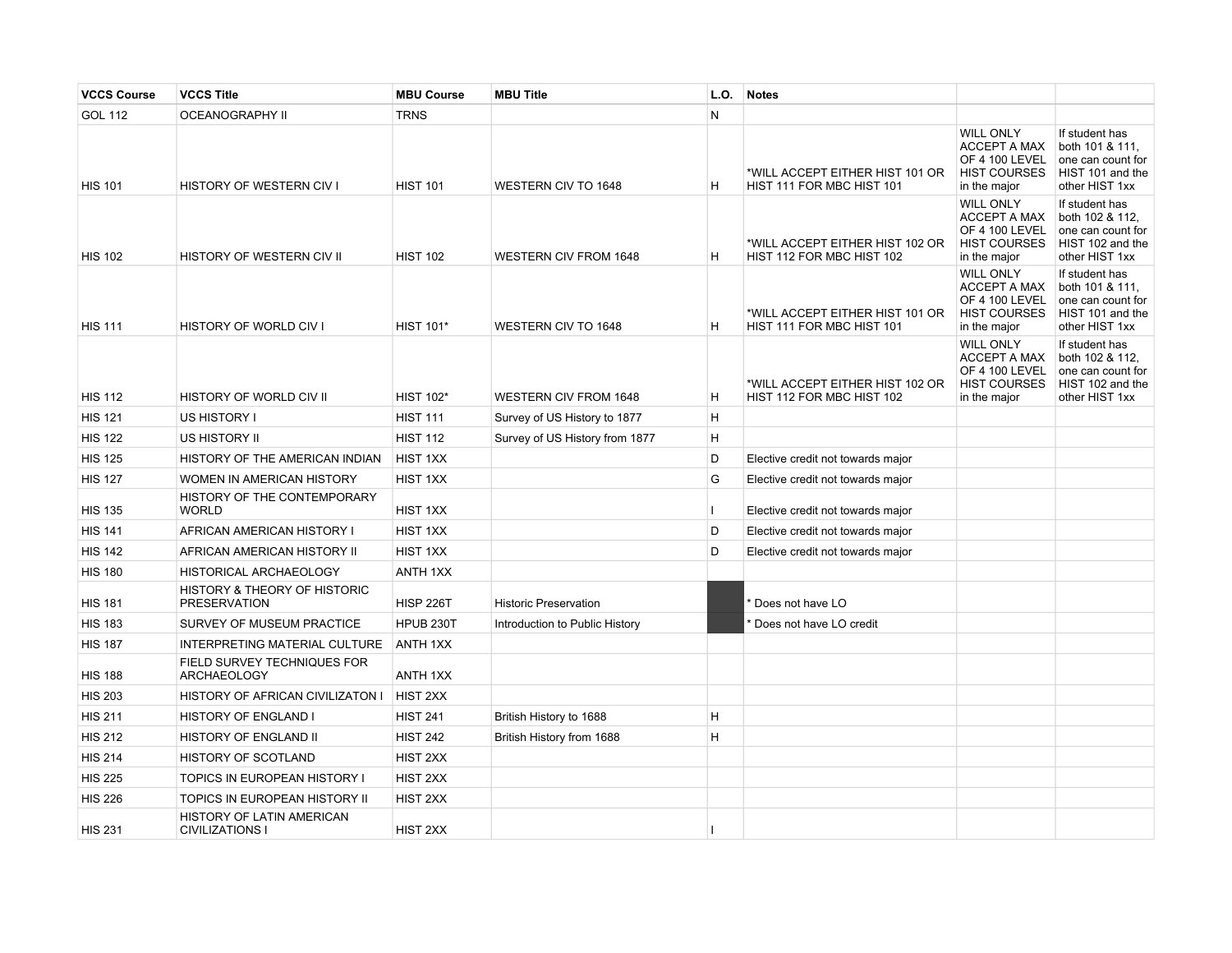| <b>VCCS Course</b> | <b>VCCS Title</b>                                     | <b>MBU Course</b> | <b>MBU Title</b>                                              | L.O.           | Notes                                                                |  |
|--------------------|-------------------------------------------------------|-------------------|---------------------------------------------------------------|----------------|----------------------------------------------------------------------|--|
| <b>HIS 232</b>     | HISTORY OF LATIN AMERICAN<br><b>CIVILIZATIONS II</b>  | HIST 2XX          |                                                               |                |                                                                      |  |
|                    |                                                       |                   |                                                               |                | CAN COUNT EITHER 241 OR 242 AS<br>MBC HIST 255, IF BOTH, ONE IS HIST |  |
| <b>HIS 241</b>     | <b>HISTORY OF RUSSIA I</b>                            | <b>HIST 255</b>   | The History of Russia                                         |                | 2XX                                                                  |  |
| <b>HIS 242</b>     | <b>HISTORY OF RUSSIA II</b>                           | <b>HIST 255</b>   | The History of Russia                                         | $\mathbf{I}$   |                                                                      |  |
| <b>HIS 243</b>     | HISTORY OF THE ANCIENT WORLD I                        | <b>HIST 2XX</b>   |                                                               | H              |                                                                      |  |
| <b>HIS 244</b>     | HISTORY OF THE ANCIENT WORLD II   HIST 2XX            |                   |                                                               | H              |                                                                      |  |
| <b>HIS 251</b>     | HISTORY OF MIDDLE EAST<br><b>CIVILIZATION I</b>       | AS 244            | Modern Middle East                                            | $\mathbf{I}$   |                                                                      |  |
| <b>HIS 252</b>     | HISTORY OF MIDDLE EAST<br><b>CIVILIZATION II</b>      | AS 244            | Modern Middle East                                            | I.             |                                                                      |  |
| <b>HIS 253</b>     | HISTORY OF ASIAN CIVILIZATIONS I                      | <b>AS 106T</b>    | <b>Asian Civilizations</b>                                    | H              | *Does not have W credit                                              |  |
| <b>HIS 254</b>     | HISTORY OF ASIAN CIVILIZATIONS II                     | <b>AS 106T</b>    | <b>Asian Civilizations</b>                                    | H              | *Does not have W credit                                              |  |
| <b>HIS 255</b>     | HISTORY OF CHINESE CULTURE AND<br><b>INSTITUTIONS</b> | AS 253            | Modern China                                                  | L              |                                                                      |  |
| <b>HIS 256</b>     | HISTORY OF JAPANESE CULTURE<br>AND INSTITUTIONS       | AS 246            | Modern Japan                                                  |                |                                                                      |  |
| <b>HIS 262</b>     | UNITED STATES HISTORY IN FILM                         | HIST 2XX          |                                                               |                |                                                                      |  |
| <b>HIS 266</b>     | MILITARY HISTORY OF THE CIVIL<br><b>WAR</b>           | HIST 2XX          |                                                               |                |                                                                      |  |
| <b>HIS 267</b>     | THE SECOND WORLD WAR                                  | HIST 2XX          |                                                               |                |                                                                      |  |
| <b>HIS 269</b>     | CIVIL WAR AND RECONSTRUCTION                          | <b>HIST 213</b>   | The United States: Civil War &<br>Reconstruction              |                |                                                                      |  |
| <b>HIS 270</b>     | AMERICA AND THE GILDED AGE                            | HIST 2XX          |                                                               |                |                                                                      |  |
| <b>HIS 271</b>     | THE AMERICAN FRONTIER: 1607-1890 HIST 217             |                   | The American West                                             |                |                                                                      |  |
| <b>HIS 276</b>     | UNITED STATES HISTORY SINCE<br>WORLD WAR II           | <b>HIST 216</b>   | The United States: Global America, 1929<br>to the Present     |                |                                                                      |  |
| <b>HIS 277</b>     | THE AMERICAN EXPERIENCE IN<br><b>VIETNAM</b>          | HIST 2XX          |                                                               |                |                                                                      |  |
| <b>HIS 279</b>     | AGE OF THE AMERICAN<br><b>REVOLUTION</b>              | <b>HIST 212T</b>  | The United States: The Revolutionary<br>Generation, 1763-1817 |                | * Does not have W credit                                             |  |
| <b>HIS 280</b>     | AMERICAN FOREIGN POLICY SINCE<br>1890                 | <b>HIST 224</b>   | Diplomatic History of the United States                       |                |                                                                      |  |
| <b>HIS 281</b>     | <b>HISTORY OF VIRGINIA I</b>                          | HIST 2XX          |                                                               | D              |                                                                      |  |
| <b>HIS 282</b>     | <b>HISTORY OF VIRGINIA II</b>                         | HIST 2XX          |                                                               | D              |                                                                      |  |
| <b>HIS 295</b>     | TOPICS IN MIDDLE EAST                                 | HIST 2XX          |                                                               |                |                                                                      |  |
| <b>HLT 100</b>     | FIRST AID & CARDIO<br><b>RESUSCITATION</b>            | PHE 1XX           |                                                               | <b>P1</b>      |                                                                      |  |
| <b>HLT 105</b>     | <b>CARDIOPULMONARY</b><br><b>RESUSCITATION</b>        | PHE 1XX           |                                                               | P <sub>1</sub> |                                                                      |  |
| <b>HLT 106</b>     | FIRST AID AND SAFETY                                  | PHE 1XX           |                                                               | <b>P1</b>      |                                                                      |  |
| <b>HLT 110</b>     | CONCEPTS OF PERSONAL &<br><b>COMMUNITY HEALTH</b>     | PHE 1XX           |                                                               | P <sub>1</sub> |                                                                      |  |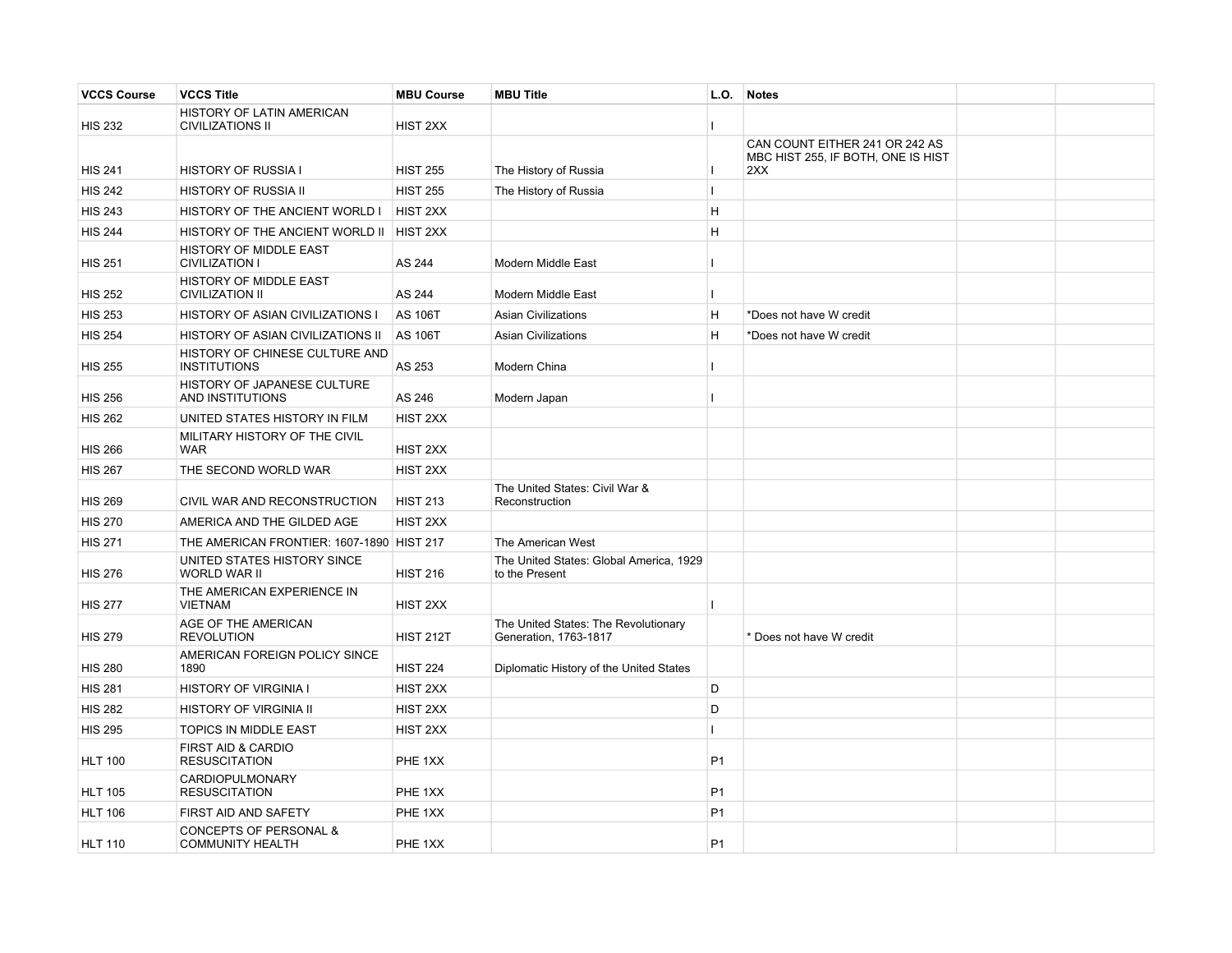| <b>VCCS Course</b> | <b>VCCS Title</b>                                               | <b>MBU Course</b>     | <b>MBU Title</b>              | L.O.           | <b>Notes</b>                                                    |  |
|--------------------|-----------------------------------------------------------------|-----------------------|-------------------------------|----------------|-----------------------------------------------------------------|--|
| <b>HLT 115</b>     | INTRODUCTION TO PERSONAL AND<br><b>COMMUNITY HEALTH</b>         |                       |                               | P <sub>1</sub> |                                                                 |  |
| <b>HLT 116</b>     | INTRO TO PERSONAL WELLNESS<br><b>CONCEPTS</b>                   | PHE 1XX               |                               | P <sub>1</sub> |                                                                 |  |
| <b>HLT 120</b>     | FOUNDATIONS & PRINCIPLES OF<br>SPORT COACHING                   | <b>CEL 220</b>        | <b>Principles of Coaching</b> |                |                                                                 |  |
| <b>HLT 121</b>     | DRUG USE & ABUSE                                                | <b>TRNS</b>           |                               |                |                                                                 |  |
| <b>HLT 125</b>     | ANATOMY AND PHYSIOLOGY FOR<br><b>EXERCISE SCIENCE</b>           | <b>TRNS</b>           |                               | P <sub>1</sub> |                                                                 |  |
| <b>HLT 135</b>     | CHILD HEALTH & NUTRUTION                                        | <b>TRNS</b>           |                               |                |                                                                 |  |
| <b>HLT 138</b>     | PRINCIPLES OF NUTRITION                                         | <b>TRNS</b>           |                               | P <sub>1</sub> |                                                                 |  |
| <b>HLT 141</b>     | INTRODUCTION TO MEDICAL<br><b>TERMINOLOGY</b>                   | <b>TRNS</b>           |                               |                | Maximum 3 hours of medical<br>terminology accepted for transfer |  |
| <b>HLT 143</b>     | MEDICAL TERMINOLOGY I                                           | <b>TRNS</b>           |                               |                |                                                                 |  |
| <b>HLT 145</b>     | ETHICS FOR HEALTH CARE<br><b>PERSONNEL</b>                      | <b>TRNS</b>           |                               |                |                                                                 |  |
| <b>HLT 150</b>     | <b>CROSS CULTURAL HEALTH &amp;</b><br><b>WELLNESS PRACTICES</b> | <b>TRNS</b>           |                               |                |                                                                 |  |
| <b>HLT 155</b>     | <b>CURRENT ISSUES AND HEALTH</b><br>CARE                        | <b>TRNS</b>           |                               |                |                                                                 |  |
| <b>HLT 160</b>     | PERSONAL HEALTH & FITNESS                                       | <b>PHE 199</b>        |                               | P <sub>3</sub> |                                                                 |  |
| <b>HLT 190</b>     | COORDINATED INTERNSHIP                                          | Internship            |                               |                |                                                                 |  |
| <b>HLT 195</b>     | <b>TOPICS IN</b>                                                |                       |                               |                |                                                                 |  |
| <b>HLT 200</b>     | <b>Human Sexuality</b>                                          | <b>TRNS</b>           |                               | S              |                                                                 |  |
| <b>HLT 203</b>     | <b>MEN'S HEALTH</b>                                             | <b>TRNS</b>           |                               | G              |                                                                 |  |
| <b>HLT 204</b>     | <b>WOMEN'S HEALTH</b>                                           | <b>TRNS</b>           |                               | G              |                                                                 |  |
| <b>HLT 205</b>     | SEX ROLES IN CONTEMPORARY<br><b>AMERICA</b>                     | <b>TRNS</b>           |                               | G              |                                                                 |  |
| <b>HLT 206</b>     | <b>EXERCISE SCIENCE</b>                                         | <b>TRNS</b>           |                               | P <sub>1</sub> |                                                                 |  |
| <b>HLT 208</b>     | FITNESS & EXERCISE TRAINING                                     | <b>PHE / BIOL 251</b> | Exercise testing & Training   | P <sub>1</sub> |                                                                 |  |
| <b>HLT 210</b>     | WORKPLACE STRESS MANAGEMENT PHE 1XX                             |                       |                               | P <sub>1</sub> |                                                                 |  |
| <b>HLT 215</b>     | PERSONAL STRESS & STRESS MGMT PHE 1XX                           |                       |                               | P <sub>1</sub> |                                                                 |  |
| <b>HLT 217</b>     | <b>EXERCISE AND NUTRITION FOR</b><br>BEHAVIORAL CHANGE          | PHE 1XX               |                               | P <sub>1</sub> |                                                                 |  |
| <b>HLT 220</b>     | <b>CONCEPTS OF DISEASE</b>                                      | <b>TRNS</b>           |                               |                |                                                                 |  |
| <b>HLT 230</b>     | PRINCIPLES OF NUTRITION & HUMAN<br><b>DEVELOPMENT</b>           | <b>TRNS</b>           |                               | P <sub>1</sub> |                                                                 |  |
| <b>HLT 232</b>     | <b>HEALTHY &amp; ACTIVE CLASSROOMS</b>                          | <b>TRNS</b>           |                               |                |                                                                 |  |
| <b>HLT 240</b>     | CONSUMER HEALTH EDUCATION                                       | <b>TRNS</b>           |                               |                |                                                                 |  |
| <b>HLT 250</b>     | <b>GENERAL PHARMACOLOGY</b>                                     | <b>TRNS</b>           |                               |                |                                                                 |  |
| <b>HLT 290</b>     | <b>COORDINATED INTERNSHIP</b>                                   | Internship            |                               |                |                                                                 |  |
| <b>HMS 100</b>     | Introduction to Human Services                                  | <b>TRNS</b>           |                               |                |                                                                 |  |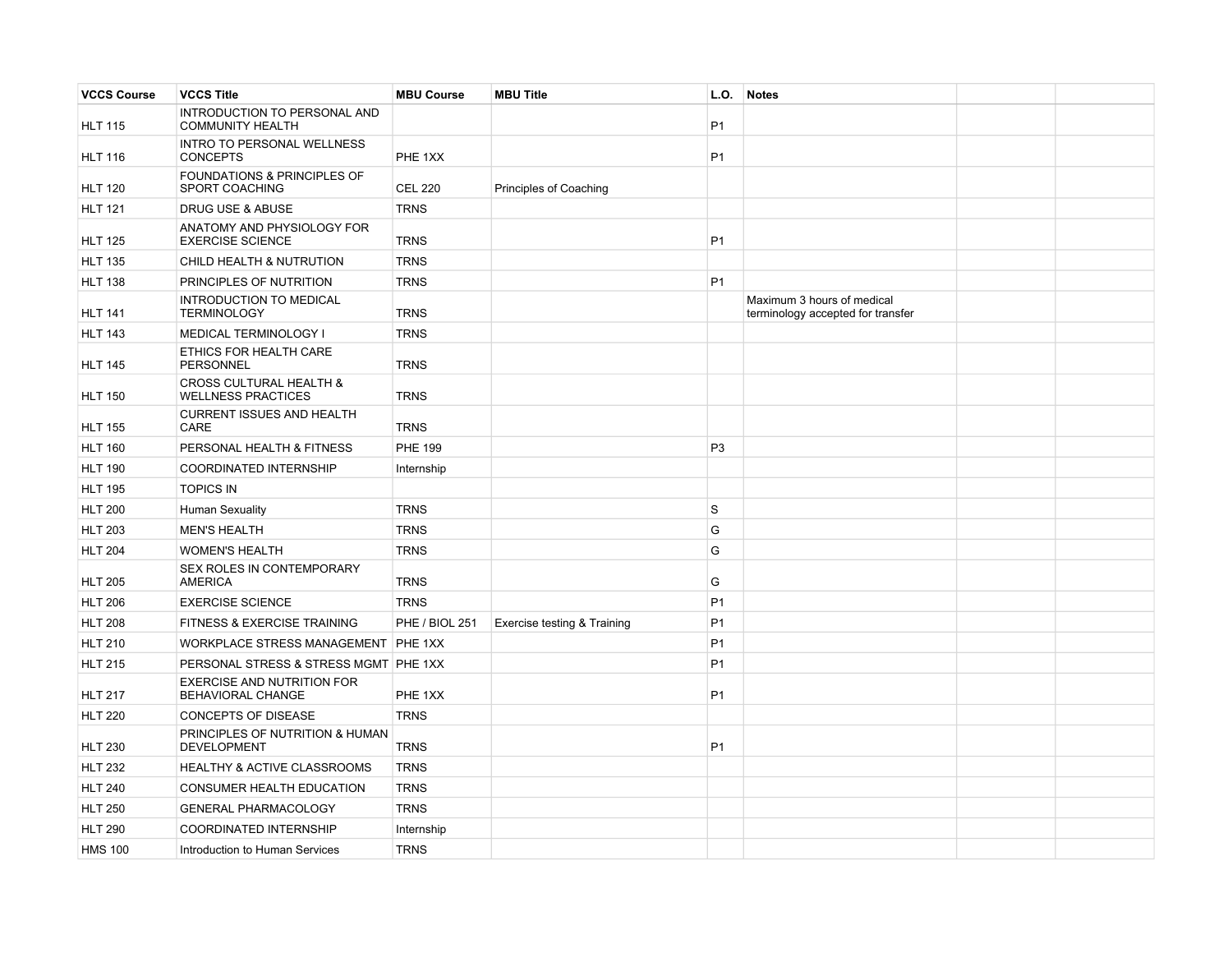| <b>VCCS Course</b> | <b>VCCS Title</b>                              | <b>MBU Course</b> | <b>MBU Title</b>                                          | L.O. | <b>Notes</b>                                                                               |  |
|--------------------|------------------------------------------------|-------------------|-----------------------------------------------------------|------|--------------------------------------------------------------------------------------------|--|
| <b>HMS 106</b>     | Working With Death and Dying                   | SOWK 1xx          |                                                           |      | * Will only accept one of the following:<br>HMS 106, HMS 231, HMS 232, HMS<br>236, HMS 238 |  |
| <b>HMS 121</b>     | <b>Basic Counseling Skills I</b>               | <b>TRNS</b>       |                                                           |      | * if student takes HMS 121 & 122, only<br>accept 1                                         |  |
| <b>HMS 122</b>     | <b>Basic Counseling Skills II</b>              | <b>TRNS</b>       |                                                           |      |                                                                                            |  |
| <b>HMS 139</b>     | Community Resources and Services               | <b>TRNS</b>       |                                                           |      |                                                                                            |  |
| <b>HMS 141</b>     | Group Dynamics I                               | <b>TRNS</b>       |                                                           |      |                                                                                            |  |
| <b>HMS 142</b>     | <b>GROUP DYNAMICS II</b>                       | <b>TRNS</b>       |                                                           |      |                                                                                            |  |
| <b>HMS 145</b>     | Effects of Psychoactive Drugs                  | <b>No</b>         |                                                           |      |                                                                                            |  |
| <b>HMS 190</b>     | <b>Coordinated Practice</b>                    | <b>INT 287</b>    | Internship Credit                                         |      |                                                                                            |  |
| <b>HMS 220</b>     | <b>ADDICTION &amp; PREVENTION</b>              | <b>No</b>         |                                                           |      |                                                                                            |  |
| <b>HMS 225</b>     | FUNCTIONAL FAMILY INTERVENTION SOWK 2xx        |                   |                                                           |      |                                                                                            |  |
| <b>HMS 226</b>     | <b>HELPING ACROSS CULTURES</b>                 | SOWK 353T         | Social Work with Diverse Populations                      | D    | D credit only for Gen Ed. Will not receive<br>W credit                                     |  |
| <b>HMS 227</b>     | THE HELPER AS A CHANGE AGENT                   | <b>TRNS</b>       |                                                           |      |                                                                                            |  |
| <b>HMS 228</b>     | PRODUCTIVE PROBLEM-SOLVING                     | SOWK 2xx          |                                                           |      |                                                                                            |  |
| <b>HMS 231</b>     | <b>GERONTOLOGY I</b>                           | SOWK 2xx          |                                                           |      | * Will only accept one of the following:<br>HMS 106, HMS 231, HMS 232, HMS<br>236, HMS 238 |  |
| <b>HMS 232</b>     | <b>GERONTOLOGY II</b>                          | SOWK 2xx          |                                                           |      | * Will only accept one of the following:<br>HMS 106, HMS 231, HMS 232, HMS<br>236, HMS 238 |  |
| <b>HMS 236</b>     | <b>GERONTOLOGY</b>                             | SOWK 2xx          |                                                           |      | * Will only accept one of the following:<br>HMS 106, HMS 231, HMS 232, HMS<br>236, HMS 238 |  |
| <b>HMS 238</b>     | SELECTED TOPICS IN AGING                       | SOWK 2xx          |                                                           |      | * Will only accept one of the following:<br>HMS 106, HMS 231, HMS 232, HMS<br>236, HMS 238 |  |
| <b>HMS 250</b>     | PRINCIPLES OF CASE MANAGEMENT                  | N <sub>o</sub>    |                                                           |      |                                                                                            |  |
| <b>HMS 251</b>     | SUBSTANCE ABUSE I                              | No                |                                                           |      |                                                                                            |  |
| <b>HMS 252</b>     | SUBSTANCE ABUSE II                             | N <sub>o</sub>    |                                                           |      |                                                                                            |  |
| <b>HMS 258</b>     | CASE MANAGEMENT & SUBSTANCE<br><b>ABUSE</b>    | SOWK 2xx          |                                                           |      | * Only accept HMS 258 or HMS 260, not<br>both                                              |  |
| <b>HMS 260</b>     | SUBSTANCE ABUSE COUNSELING                     | SOWK 2xx          |                                                           |      |                                                                                            |  |
| <b>HMS 261</b>     | <b>HUMAN BEHAVIOR I</b>                        | <b>SOWK 235</b>   | HUMAN BEHAVIOR AND SOCIAL<br><b>ENVIRONMENT I</b>         |      |                                                                                            |  |
| <b>HMS 262</b>     | <b>HUMAN BEHAVIOR 2</b>                        | <b>SOWK 335</b>   | <b>HUMAN BEHAVIOR AND SOCIAL</b><br><b>ENVIRONMENT II</b> |      |                                                                                            |  |
| <b>HMS 265</b>     | PERSONALITY COUNSELING                         | <b>TRNS</b>       |                                                           |      |                                                                                            |  |
| <b>HMS 266</b>     | COUNSELING PSYCHOLOGY                          | <b>TRNS</b>       |                                                           |      |                                                                                            |  |
| <b>HMS 280</b>     | UNDERSTANDING SERIOUS MENTAL<br><b>ILLNESS</b> | <b>TRNS</b>       |                                                           |      |                                                                                            |  |
| <b>HMS 290</b>     | <b>Coordinated Practice</b>                    | <b>INT 287</b>    | <b>Internship Credit</b>                                  |      |                                                                                            |  |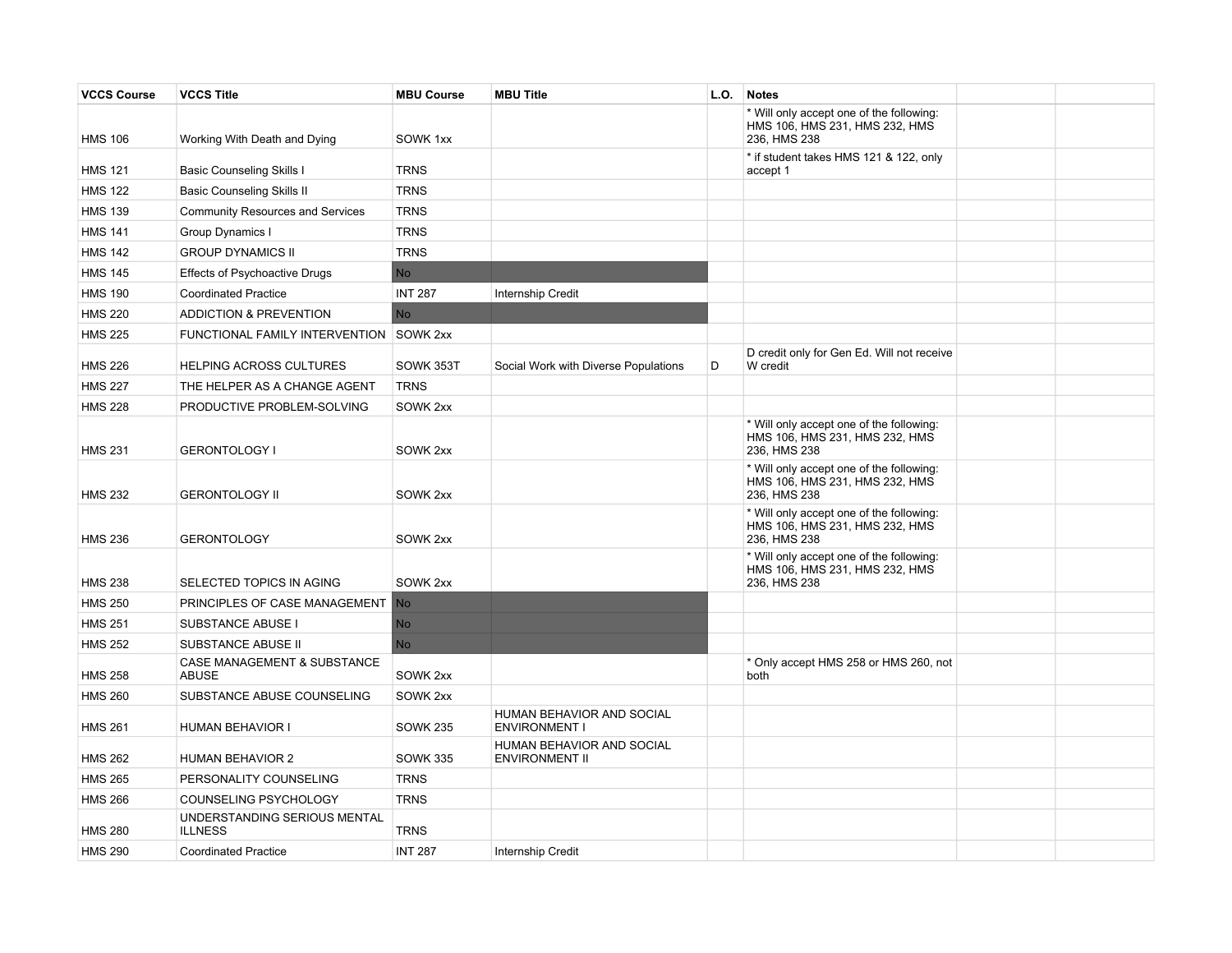| <b>VCCS Course</b> | <b>VCCS Title</b>                                                  | <b>MBU Course</b> | <b>MBU Title</b>                    | L.O. | <b>Notes</b>                                                           |  |
|--------------------|--------------------------------------------------------------------|-------------------|-------------------------------------|------|------------------------------------------------------------------------|--|
| <b>HUM 100</b>     | SURVEY OF THE HUMANITIES                                           | <b>TRNS</b>       |                                     | H    |                                                                        |  |
| <b>HUM 111</b>     | <b>GREAT BOOKS I</b>                                               | <b>TRNS</b>       |                                     | H    |                                                                        |  |
| <b>HUM 112</b>     | <b>GREAT BOOKS II</b>                                              | <b>TRNS</b>       |                                     | H    |                                                                        |  |
| <b>HUM 150</b>     | INTRODUCTION TO VIETNAM                                            | <b>TRNS</b>       |                                     |      |                                                                        |  |
| <b>HUM 153</b>     | INTRODUCTION TO APPALACHIAN<br><b>STUDIES</b>                      | <b>TRNS</b>       |                                     | T    |                                                                        |  |
| <b>HUM 165</b>     | CONTROVERSIAL ISSUES IN<br>CONTEMPORARY AMERICAN<br><b>CULTURE</b> | <b>TRNS</b>       |                                     | l S  |                                                                        |  |
| <b>HUM 201</b>     | SURVEY OF WESTERN CULTURE I                                        | <b>TRNS</b>       |                                     | H.   |                                                                        |  |
| <b>HUM 202</b>     | SURVEY OF WESTERN CULTURE II                                       | <b>TRNS</b>       |                                     | H.   |                                                                        |  |
| <b>HUM 210</b>     | <b>INTRODUCTION TO WOMEN IN</b><br><b>HUMANITIES</b>               | <b>TRNS</b>       |                                     | G    |                                                                        |  |
| <b>HUM 211</b>     | SURVEY OF AMERICAN CULTURE I                                       | <b>TRNS</b>       |                                     | H    |                                                                        |  |
| <b>HUM 212</b>     | SURVEY OF AMERICAN CULTURE II                                      | <b>TRNS</b>       |                                     | H    |                                                                        |  |
| <b>HUM 215</b>     | NATIVE AMERICAN CULTURE                                            | <b>ANTH 212</b>   | Indigenous Peoples of North America | D    |                                                                        |  |
| <b>HUM 218</b>     | <b>SURVEY OF HORROR</b>                                            | <b>TRNS</b>       |                                     | T    |                                                                        |  |
| <b>HUM 220</b>     | <b>INTRODUCTION TO AFRICAN</b><br><b>AMERICAN STUDIES</b>          | <b>TRNS</b>       |                                     | D    |                                                                        |  |
| <b>HUM 234</b>     | FILIPINO-AMERICAN STUDIES                                          | <b>TRNS</b>       |                                     | D    |                                                                        |  |
| <b>HUM 241</b>     | INTERDISCIPLINARY PRINCIPLES OF<br>THE HUMANITIES I                | <b>TRNS</b>       |                                     | H.   |                                                                        |  |
| <b>HUM 242</b>     | INTERDISCIPLINARY PRINCIPLES OF<br>THE HUMANITIES II               | <b>TRNS</b>       |                                     | H    |                                                                        |  |
| <b>HUM 246</b>     | <b>Creative Thinking</b>                                           | <b>TRNS</b>       |                                     | T.   |                                                                        |  |
| <b>HUM 247</b>     | CHRONICLES OF THE SEA                                              | <b>TRNS</b>       |                                     | T.   |                                                                        |  |
| <b>HUM 256</b>     | MYTHOLOGY IN LITERATURE AND<br>THE ARTS                            | <b>TRNS</b>       |                                     | H    |                                                                        |  |
| <b>HUM 259</b>     | <b>GREEK MYTHOLOGY</b>                                             | <b>TRNS</b>       |                                     | H    |                                                                        |  |
| <b>HUM 260</b>     | SURVEY OF TWENTIETH-CENTURY<br><b>CULTURE</b>                      | <b>TRNS</b>       |                                     | H.   |                                                                        |  |
| <b>ITE 115</b>     | <b>INTRO TO COMPUTER</b><br>APPLICATIONS & CONCEPTS                | <b>TRNS</b>       |                                     |      | *10 year limit. Will accept max of 4<br>credits in "computer literacy" |  |
| <b>ITE 119</b>     | <b>INFORMATION LITERACY</b>                                        | <b>INT 103</b>    | <b>INFORMATION LITERACY</b>         |      |                                                                        |  |
| JPN 101            | <b>BEGINNING JAPANESE I</b>                                        | <b>JPN 101</b>    | <b>BEGINNING JAPANESE</b>           | F    |                                                                        |  |
| <b>JPN 102</b>     | <b>BEGINNING JAPANESE II</b>                                       | <b>JPN 102</b>    | <b>BEGINNING JAPANESE</b>           | F.   |                                                                        |  |
| <b>JPN 201</b>     | <b>INTERMEDIATE JAPANESE I</b>                                     | <b>JPN 151</b>    | <b>INTERMEDIATE JAPANESE</b>        | F.   |                                                                        |  |
| <b>JPN 202</b>     | <b>INTERMEDIATE JAPANESE II</b>                                    | <b>JPN 152</b>    | <b>INTERMEDIATE JAPANESE</b>        | F.   |                                                                        |  |
| <b>LGL 110</b>     |                                                                    |                   |                                     |      |                                                                        |  |
| <b>LGL 115</b>     |                                                                    |                   |                                     |      |                                                                        |  |
| <b>LGL 200</b>     |                                                                    |                   |                                     |      |                                                                        |  |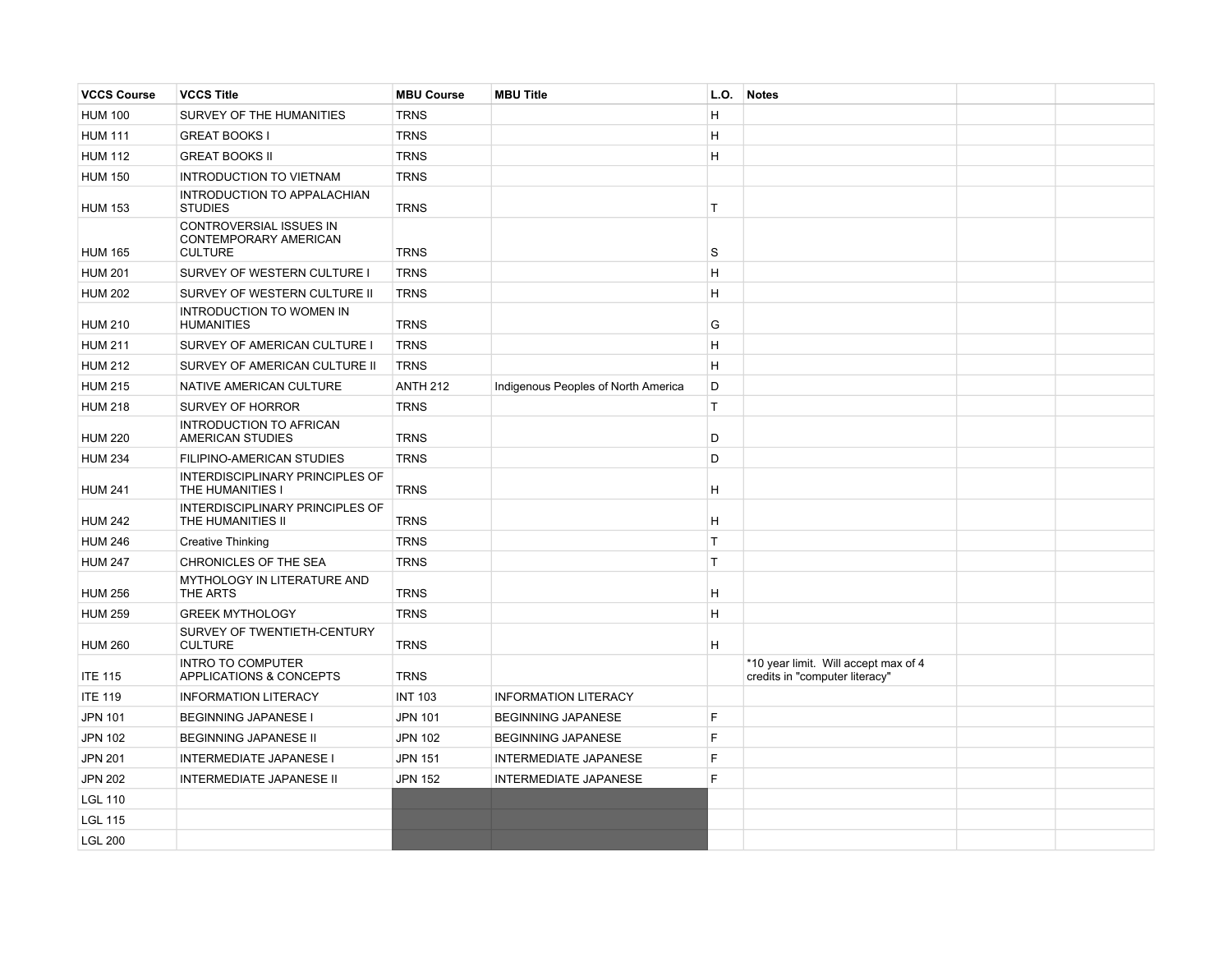| <b>VCCS Course</b>        | <b>VCCS Title</b>                                   | <b>MBU Course</b> | <b>MBU Title</b>            | L.O. | <b>Notes</b>                                                                                                                                       |  |
|---------------------------|-----------------------------------------------------|-------------------|-----------------------------|------|----------------------------------------------------------------------------------------------------------------------------------------------------|--|
| <b>MEN 100</b>            | <b>INTRO TO MENTAL HEALTH</b>                       | <b>TRNS</b>       |                             |      |                                                                                                                                                    |  |
| <b>MEN 101</b>            | MENTAL HEALTH SKILL TRAINING I                      | SOWK 1XX          | Social Work Elective        |      |                                                                                                                                                    |  |
| <b>MEN 102</b>            | MENTAL HEALTH SKILL TRAINING II                     | SOWK 1XX          | Social Work Elective        |      | only count MEN 101 or MEN 102 for<br>elective, other transfers as elective<br>credit                                                               |  |
| <b>MEN 110</b>            | INTRO TO ABNORMAL PSYCHOLOGY                        | <b>TRNS</b>       |                             | l S  |                                                                                                                                                    |  |
| <b>MEN 135</b>            | <b>HUMAN SERVICES LAW</b>                           | <b>TRNS</b>       |                             |      |                                                                                                                                                    |  |
| <b>MEN 221</b>            | <b>GROUP PROCESS I</b>                              | <b>TRNS</b>       | Elective                    |      |                                                                                                                                                    |  |
| <b>MEN 222</b>            | <b>GROUP PROCESS II</b>                             | <b>TRNS</b>       |                             |      |                                                                                                                                                    |  |
| <b>MEN 225</b>            | <b>COUNSELING THERAPY</b>                           | <b>TRNS</b>       |                             |      |                                                                                                                                                    |  |
| <b>MEN 290</b>            | Coordinated Practice in Mental Health               | <b>INT 287</b>    | Internship credit           |      |                                                                                                                                                    |  |
| MEN 295 (Topics<br>Class) | Topics in Interviewing                              | <b>TRNS</b>       |                             |      |                                                                                                                                                    |  |
| <b>MEN 298</b>            | Seminar                                             | <b>TRNS</b>       |                             |      |                                                                                                                                                    |  |
| <b>MKT 100</b>            | PRINCIPLES OF MARKETING                             | <b>BUAD 230</b>   | <b>Marketing Principles</b> |      |                                                                                                                                                    |  |
| <b>MKT 200</b>            | CONSUMERS, MARKETING, &<br><b>SOCIETY</b>           | <b>BUAD 2XX</b>   |                             |      |                                                                                                                                                    |  |
| <b>MKT 201</b>            | <b>INTRO TO MARKETING</b>                           | <b>BUAD 230</b>   | <b>Marketing Principles</b> |      |                                                                                                                                                    |  |
| <b>MKT 215</b>            | <b>SALES &amp; MARKETING MANAGEMENT</b>             | <b>BUAD 330</b>   | <b>Marketing Managment</b>  |      |                                                                                                                                                    |  |
| <b>MKT 220</b>            | PRINCIPLES OF ADVERTISING                           | <b>COMM 240</b>   | Advertising                 |      |                                                                                                                                                    |  |
| <b>MKT 221</b>            | PUBLIC RELATIONS                                    | <b>COMM 260</b>   | <b>Public Relations</b>     |      |                                                                                                                                                    |  |
| <b>MKT 229</b>            | <b>MARKETING RESEARCH</b>                           | <b>BUAD 338</b>   | <b>Marketing Research</b>   |      |                                                                                                                                                    |  |
| <b>MKT 271</b>            | <b>CONSUMER BEHAVIOR</b>                            | <b>BUAD 362</b>   | <b>Consumer Behavior</b>    |      |                                                                                                                                                    |  |
| <b>MKT 275</b>            | INTERNATIONAL MARKETING                             | <b>BUAD 2XX</b>   |                             |      |                                                                                                                                                    |  |
| <b>MKT 276</b>            | INTERNATIONAL MARKETING<br>MANAGEMENT               | <b>BUAD 2XX</b>   |                             |      |                                                                                                                                                    |  |
| MTH 001-120               |                                                     | N/A               | Not accepted                |      | 11/2014 MBC does not accept Math<br>course numbered below 121, will accept<br>1 course 121-150, but only 147 will carry<br>Q credit for this range |  |
| <b>MTH 130</b>            | FUNDAMENTALS OF REASONING                           | <b>MATH 1XX</b>   |                             | Q    |                                                                                                                                                    |  |
| MTH 131                   | <b>TECHNICAL MATHEMATICS</b>                        | MATH 1XX          |                             | Q    |                                                                                                                                                    |  |
| MTH 132                   | <b>BUSINESS MATHEMATICS</b>                         | MATH 1XX          |                             | Q    |                                                                                                                                                    |  |
| <b>MTH 133</b>            | <b>MATHEMATICS FOR HEALTH</b><br><b>PROFESSIONS</b> | <b>MATH 1XX</b>   |                             | Q    |                                                                                                                                                    |  |
| <b>MTH 141</b>            | <b>BUSINESS MATHEMATICS I</b>                       | <b>MATH 1XX</b>   |                             | Q    |                                                                                                                                                    |  |
| <b>MTH 147</b>            | INTRODUCTION TO ELEMENTARY<br><b>STATISTICS</b>     | <b>MATH 1XX</b>   | Elective                    | Q    |                                                                                                                                                    |  |
| <b>MTH 150</b>            | <b>TOPICS IN GEOMETRY</b>                           | <b>MATH 1XX</b>   |                             | Q    |                                                                                                                                                    |  |
| <b>MTH 151</b>            | MATHEMATICS FOR THE LIBERAL<br>ARTS I               | <b>MATH 1XX</b>   | Elective                    | Q    |                                                                                                                                                    |  |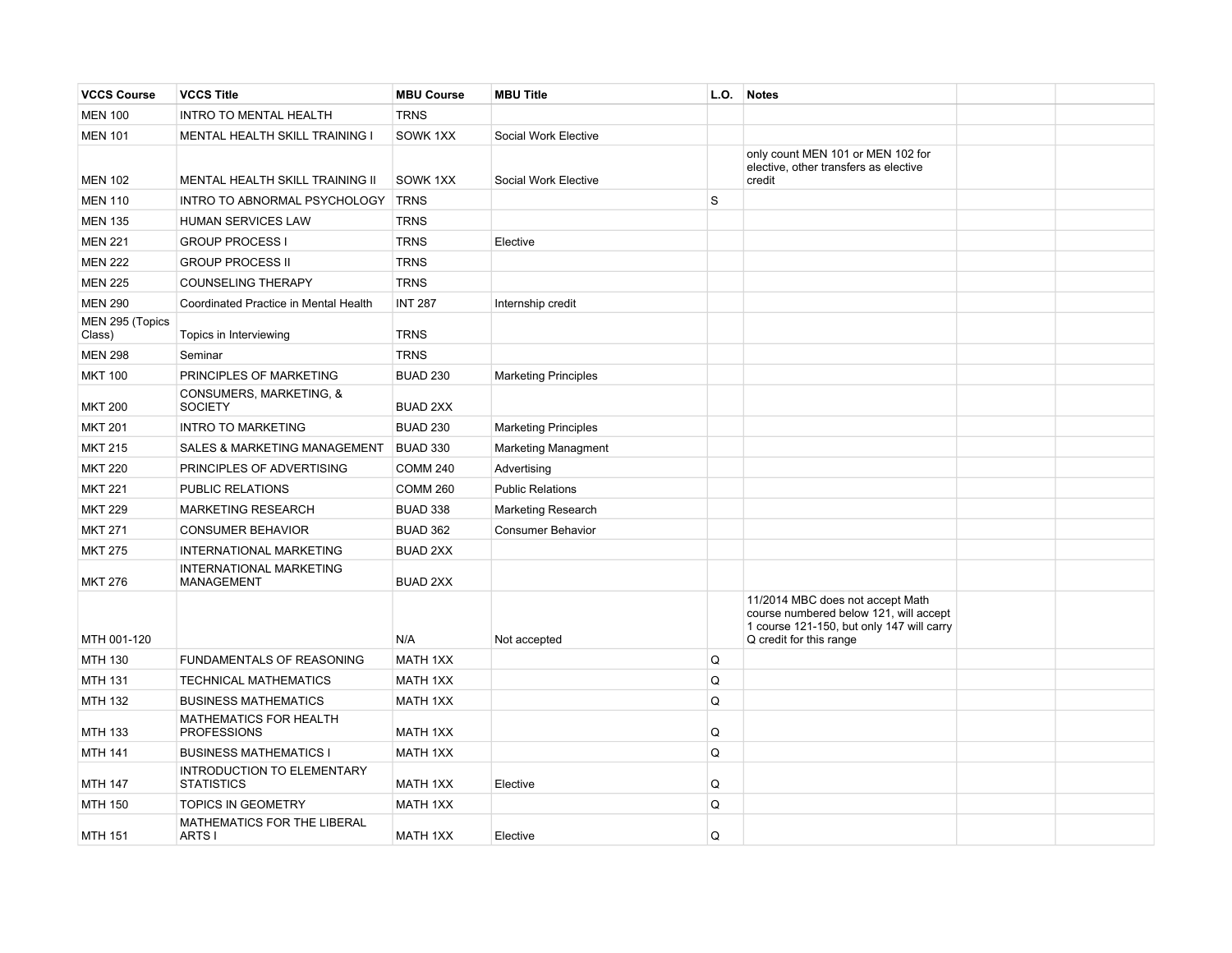| <b>VCCS Course</b> | <b>VCCS Title</b>                                       | <b>MBU Course</b> | <b>MBU Title</b>                                     | L.O. | <b>Notes</b>                                                                                                           |  |
|--------------------|---------------------------------------------------------|-------------------|------------------------------------------------------|------|------------------------------------------------------------------------------------------------------------------------|--|
| <b>MTH 152</b>     | MATHEMATICS FOR THE LIBERAL<br><b>ARTS II</b>           | <b>MATH 1XX</b>   | Elective                                             | Q    |                                                                                                                        |  |
| <b>MTH 154</b>     | <b>QUANTITATIVE REASONING</b>                           | <b>MATH 1XX</b>   |                                                      | Q    |                                                                                                                        |  |
| MTH 156            | ELEMENTARY STATISTICS                                   | MATH 1XX          |                                                      | Q    |                                                                                                                        |  |
| <b>MTH 157</b>     | <b>ELEMENTARY STATISTICS</b>                            | <b>MATH 1XX</b>   |                                                      | Q    |                                                                                                                        |  |
| <b>MTH 158</b>     | <b>COLLEGE ALGEBRA</b>                                  | <b>MATH 159</b>   | <b>COLLEGE ALGEBRA</b>                               | Q    |                                                                                                                        |  |
| <b>MTH 161</b>     | PRECALCULUS I                                           | <b>MATH 1XX</b>   |                                                      | Q    |                                                                                                                        |  |
| <b>MTH 162</b>     | PRECALCULUS II                                          | <b>MATH 1XX</b>   |                                                      | Q    |                                                                                                                        |  |
| <b>MTH 163</b>     | PRECALCULUS I                                           | <b>MATH 1XX</b>   |                                                      | Q    | *Does not satisfy the requirements to<br>meet be equivalent to MBC Pre-calculus<br>as it does not include Trigonometry |  |
| <b>MTH 164</b>     | PRECALCULUS II                                          | <b>MATH 171</b>   | PRECALCULUS WITH<br><b>TRIGONOMETRY</b>              | Q    |                                                                                                                        |  |
| <b>MTH 165</b>     | <b>FINITE MATH</b>                                      | <b>MATH 1XX</b>   |                                                      | Q    |                                                                                                                        |  |
| <b>MTH 166</b>     | PRECALCULUS WITH<br><b>TRIGONOMETRY</b>                 | <b>MATH 171</b>   | PRECALCULUS WITH<br><b>TRIGONOMETRY</b>              | Q    |                                                                                                                        |  |
| <b>MTH 167</b>     | PRECALCULUS WITH<br><b>TRIGONOMETRY</b>                 | <b>MATH 1XX</b>   |                                                      | Q    |                                                                                                                        |  |
| <b>MTH 168</b>     | PRECALCULUS II WITH INTRO<br><b>CALCULUS</b>            | <b>MATH 171</b>   | PRECALCULUS WITH<br><b>TRIGONOMETRY</b>              | Q    |                                                                                                                        |  |
| <b>MTH 169</b>     | INTRODUCTION TO CRYPTOGRAPHY                            | MATH 1XX          |                                                      | Q    |                                                                                                                        |  |
| <b>MTH 170</b>     | FOUNDATIONS IN CONTEMPORARY<br><b>MATHEMATICS</b>       | <b>MATH 155</b>   | MATHEMATICS IN CONTEMPORARY<br><b>SOCIETY</b>        | Q    |                                                                                                                        |  |
| <b>MTH 173</b>     | Calculus with Analytic Geometry I                       | <b>MATH 211</b>   | INTRODUCTION TO CALCULUS AND<br>ANALYTIC GEOMETRY I  | Q    |                                                                                                                        |  |
| <b>MTH 174</b>     | Calculus with Analytic Geometry II                      | <b>MATH 212</b>   | INTRODUCTION TO CALCULUS AND<br>ANALYTIC GEOMETRY II | Q    |                                                                                                                        |  |
| <b>MTH 175</b>     | CALCULUS OF ONE VARIABLE I                              | Math 2xx          |                                                      | Q    |                                                                                                                        |  |
| <b>MTH 176</b>     | CALCULUS OF ONE VARIABLE II                             | Math 2xx          |                                                      | Q    |                                                                                                                        |  |
| <b>MTH 177</b>     | INTRODUCTORY LINEAR ALGEBRA                             | <b>MATH 2XX</b>   |                                                      | Q    |                                                                                                                        |  |
| <b>MTH 178</b>     | TOPICS IN ANALYTIC GEOMETRY                             | <b>MATH 2XX</b>   |                                                      | Q    |                                                                                                                        |  |
| <b>MTH 180</b>     | <b>FINITE MATHEMATICS</b>                               | <b>MATH 2XX</b>   |                                                      | Q    |                                                                                                                        |  |
| <b>MTH 181</b>     | <b>FINITE MATHEMATICS I</b>                             | <b>MATH 2XX</b>   |                                                      | Q    |                                                                                                                        |  |
| <b>MTH 182</b>     | <b>FINITE MATHEMATICS II</b>                            | MATH 2XX          |                                                      | Q    |                                                                                                                        |  |
| <b>MTH 200</b>     | <b>ABSTRACT ALGEBRA</b>                                 | <b>MATH 2XX</b>   |                                                      | Q    |                                                                                                                        |  |
| MTH 213            | ADVANCED ENGINEERING<br><b>TECHNICAL MATHEMATICS I</b>  | <b>MATH 2XX</b>   |                                                      | Q    |                                                                                                                        |  |
| <b>MTH 214</b>     | <b>ADVANCED ENGINEERING</b><br>TECHNICAL MATHEMATICS II | MATH 2XX          |                                                      | Q    |                                                                                                                        |  |
| <b>MTH 240</b>     | <b>STATISTICS</b>                                       | <b>MATH 2XX</b>   |                                                      | Q    |                                                                                                                        |  |
| <b>MTH 241</b>     | STATISTICS I                                            | <b>MATH 233</b>   | Statistical Methods and Theory I                     | Q    |                                                                                                                        |  |
| <b>MTH 242</b>     | <b>STATISTICS II</b>                                    | <b>MATH 234</b>   | Statistical Methods and Theory II                    | Q    |                                                                                                                        |  |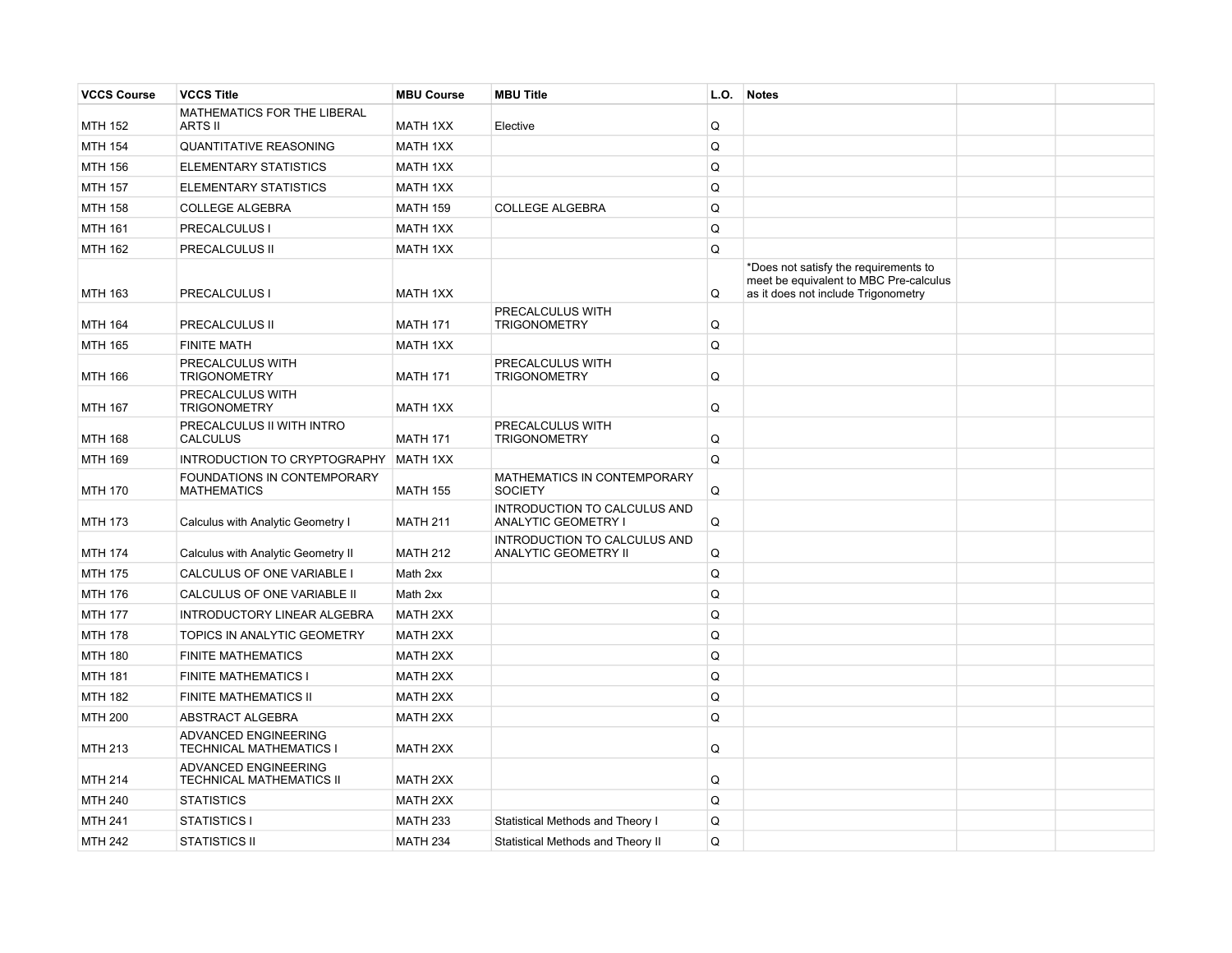| <b>VCCS Course</b> | <b>VCCS Title</b>                                                              | <b>MBU Course</b>  | <b>MBU Title</b>                          | L.O. | <b>Notes</b> |  |
|--------------------|--------------------------------------------------------------------------------|--------------------|-------------------------------------------|------|--------------|--|
| <b>MTH 243</b>     | PROBABILITY AND STATISTICS I                                                   | <b>MATH 233</b>    | Statistical Methods and Theory I          | Q    |              |  |
| <b>MTH 244</b>     | PROBABILITY AND STATISTICS II                                                  | <b>MATH 234</b>    | Statistical Methods and Theory II         | Q    |              |  |
| <b>MTH 245</b>     | <b>STATISTICS I</b>                                                            | <b>MATH 2XX</b>    |                                           | Q    |              |  |
| <b>MTH 246</b>     | <b>STATISTICS II</b>                                                           | <b>MATH 2XX</b>    |                                           | Q    |              |  |
| <b>MTH 250</b>     | <b>COLLEGE GEOMETRY</b>                                                        | <b>MATH 2XX</b>    |                                           | Q    |              |  |
| <b>MTH 261</b>     | APPLIED CALCULUS I                                                             | <b>MATH 2XX</b>    |                                           | Q    |              |  |
| <b>MTH 262</b>     | APPLIED CALCULUS II                                                            | <b>MATH 2XX</b>    |                                           | Q    |              |  |
| MTH 263            | <b>CALCULUS I</b>                                                              | MATH 2XX           |                                           | Q    |              |  |
| <b>MTH 264</b>     | <b>CALCULUS II</b>                                                             | <b>MATH 2XX</b>    |                                           | Q    |              |  |
| MTH 265            | <b>CALCULUS III</b>                                                            | <b>MATH 2XX</b>    |                                           | Q    |              |  |
| <b>MTH 266</b>     | LINEAR ALGEBRA                                                                 | <b>MATH 2XX</b>    |                                           | Q    |              |  |
| <b>MTH 267</b>     | DIFFERENTIAL EQUATIONS                                                         | <b>MATH 2XX</b>    |                                           | Q    |              |  |
| <b>MTH 270</b>     | APPLIED CALCULUS                                                               | <b>MATH 2XX</b>    |                                           | Q    |              |  |
| <b>MTH 271</b>     | <b>APPLIED CALCULUS I</b>                                                      | MATH 2XX           |                                           | Q    |              |  |
| <b>MTH 272</b>     | APPLIED CALCULUS II                                                            | MATH 2XX           |                                           | Q    |              |  |
| <b>MTH 273</b>     | <b>CALCULUS I</b>                                                              | MATH 2XX           |                                           | Q    |              |  |
| <b>MTH 274</b>     | <b>CALCULUS II</b>                                                             | MATH 2XX           |                                           | Q    |              |  |
| <b>MTH 275</b>     | MULTIVARIABLE CALCULUS AND<br><b>LINEAR ALGEBRA</b>                            | MATH 2XX           |                                           | Q    |              |  |
| <b>MTH 277</b>     | <b>VECTOR CALCULUS</b>                                                         | <b>MATH 301</b>    | MULTIVARIABLE CALCULUS 1                  | Q    |              |  |
| <b>MTH 279</b>     | <b>Ordinary Differential Equations</b>                                         | <b>MATH 306</b>    | ORDINARY DIFFERENTIAL<br><b>EQUATIONS</b> | Q    |              |  |
| <b>MTH 280</b>     | <b>COLLEGE GEOMETRY</b>                                                        | <b>MATH 2XX</b>    |                                           | Q    |              |  |
| <b>MTH 281</b>     | INTRODUCTORY ABSTRACT<br><b>ALGEBRA</b>                                        | <b>MATH 2XX</b>    |                                           | Q    |              |  |
| <b>MTH 282</b>     | MATHEMATICAL REASONING:<br><b>INTRODUCTION TO HIGHER</b><br><b>MATHEMATICS</b> | <b>MATH 231</b>    | <b>Discrete Mathematical Structures</b>   | Q    |              |  |
| <b>MTH 283</b>     | PROBABILITY AND STATISTICS                                                     | <b>MATH 2XX</b>    |                                           | Q    |              |  |
| <b>MTH 285</b>     | Linear Algebra                                                                 | <b>MATH 322</b>    | <b>LINEAR ALGEBRA</b>                     | Q    |              |  |
| <b>MTH 286</b>     | <b>DISCRETE MATHEMATICS</b>                                                    | MATH 2XX           |                                           | Q    |              |  |
| <b>MTH 287</b>     | MATHEMATICAL STRUCTURES                                                        | <b>MATH 2XX</b>    |                                           | Q    |              |  |
| <b>MTH 288</b>     | <b>DISCRETE MATHEMATICS</b>                                                    | MATH 2XX           |                                           | Q    |              |  |
| <b>MTH 291</b>     | DIFFERENTIAL EQUATIONS                                                         | MATH 2XX           |                                           | Q    |              |  |
| <b>MTH 292</b>     | <b>TOPICS IN DIFFERENTIAL</b><br><b>EQUATIONS</b>                              | MATH 2XX           |                                           | Q    |              |  |
| <b>MUS 111</b>     | MUSIC THEORY I                                                                 | MUS 1XX            |                                           | A    |              |  |
| <b>MUS 112</b>     | MUSIC THEORY II                                                                | MUS 1XX            |                                           |      |              |  |
| <b>MUS 121</b>     | MUSIC APPRECIATION I                                                           | MUS <sub>1XX</sub> |                                           | A    |              |  |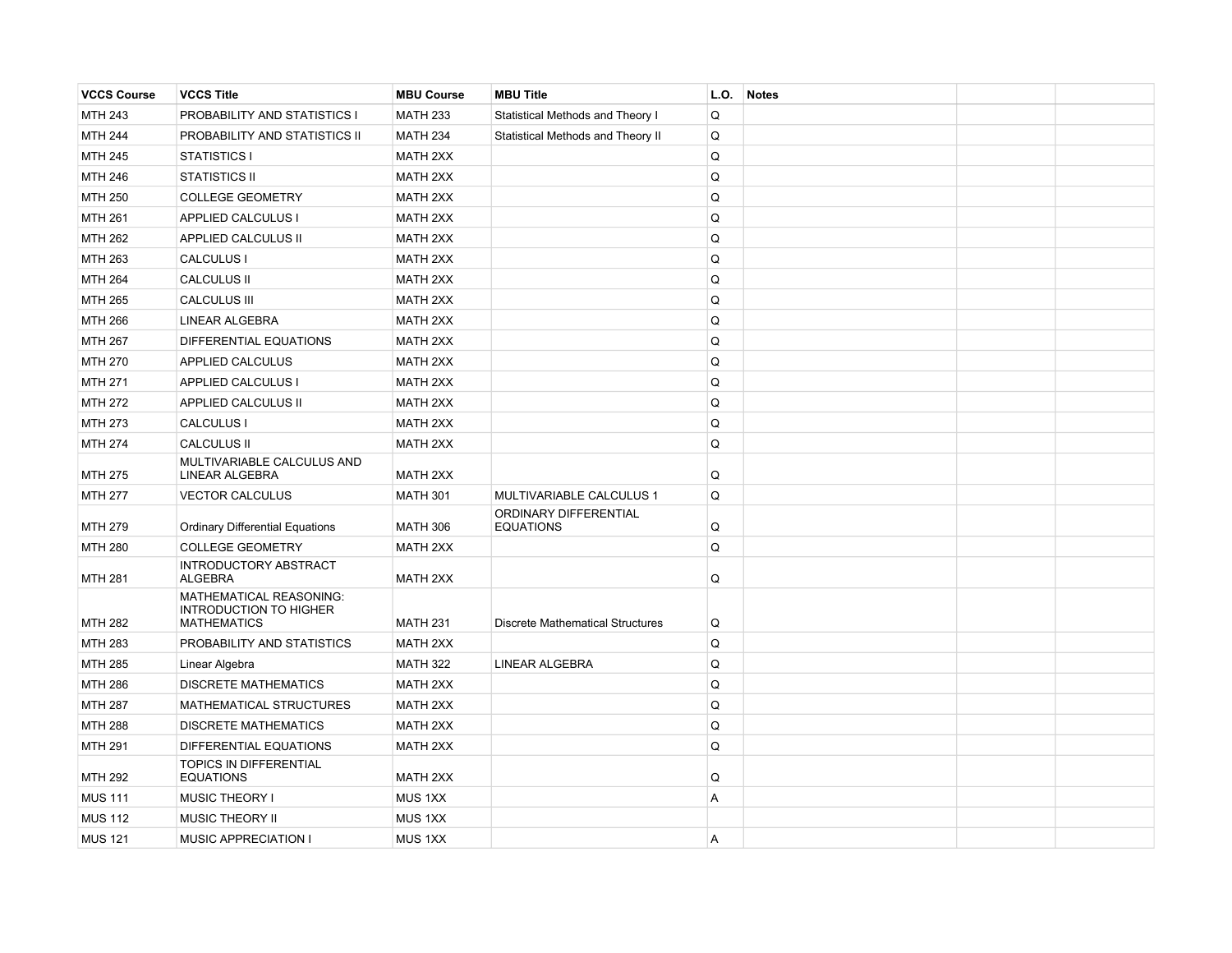| <b>VCCS Course</b> | <b>VCCS Title</b>                                   | <b>MBU Course</b>  | <b>MBU Title</b>                            | L.O.           | <b>Notes</b>                                                                                                                                                                                |  |
|--------------------|-----------------------------------------------------|--------------------|---------------------------------------------|----------------|---------------------------------------------------------------------------------------------------------------------------------------------------------------------------------------------|--|
| <b>MUS 122</b>     | MUSIC APPRECIATION II                               | MUS <sub>1XX</sub> |                                             | A              |                                                                                                                                                                                             |  |
| <b>MUS 136</b>     | APPLIED MUSIC-VOICE                                 | MUS <sub>1XX</sub> |                                             |                |                                                                                                                                                                                             |  |
| <b>MUS 211</b>     | ADVANCED MUSIC THEORY I                             | <b>MUS 211</b>     | MUSIC THEORY III                            |                |                                                                                                                                                                                             |  |
| <b>MUS 212</b>     | ADVANCED MUSIC THEORY II                            | <b>MUS 212</b>     | MUSIC THEORY IV                             |                |                                                                                                                                                                                             |  |
| <b>MUS 225</b>     | THE HISTORY OF JAZZ                                 | MUS 1XX            |                                             | D              |                                                                                                                                                                                             |  |
| <b>NAS 101</b>     | NATURAL SCIENCES I                                  | <b>TRNS</b>        |                                             | N              |                                                                                                                                                                                             |  |
| <b>NAS 102</b>     | <b>NATURAL SCIENCES II</b>                          | <b>TRNS</b>        |                                             | N              |                                                                                                                                                                                             |  |
| <b>NAS 105</b>     | NATURAL SCIENCE TOPICS FOR<br><b>MODERN SOCIETY</b> | <b>TRNS</b>        |                                             | N              |                                                                                                                                                                                             |  |
| <b>NAS 120</b>     | INTRODUCTORY METEOROLOGY                            | <b>TRNS</b>        |                                             | N              |                                                                                                                                                                                             |  |
| <b>NAS 130</b>     | ELEMENTS OF ASTRONOMY                               | PHYS 1XX           |                                             | N              |                                                                                                                                                                                             |  |
| <b>NAS 131</b>     | <b>ASTRONOMY I</b>                                  | PHYS 1XX           |                                             | N              |                                                                                                                                                                                             |  |
| <b>NAS 132</b>     | <b>ASTRONOMY II</b>                                 | PHYS 1XX           |                                             | N              |                                                                                                                                                                                             |  |
| <b>NAS 145</b>     | <b>INTRO NAT HIST</b>                               | <b>TRNS</b>        |                                             | N              |                                                                                                                                                                                             |  |
| <b>NAS 161</b>     | <b>HEALTH SCIENCE I</b>                             | <b>TRNS</b>        |                                             | N              |                                                                                                                                                                                             |  |
| <b>NAS 162</b>     | <b>HEALTH SCIENCE II</b>                            | <b>TRNS</b>        |                                             | N              |                                                                                                                                                                                             |  |
| <b>NUR 100+</b>    |                                                     | <b>TRNS</b>        | UP TO 39 HRS NUR CLASSES ABOVE<br>100 LEVEL |                | Accept from: BRCC, Dabney,<br>Germanna, J. Sarg., John Tyler, Mount<br>Empire, NOVA, Patrick Henry,<br>Piedmont, Rappahannock, SW VA, Th.<br>Nelson, Tidewater, VA Highlands,<br>Wytheville |  |
| <b>PED 100</b>     | <b>PILATES</b>                                      | PHE 1xx            |                                             | P <sub>2</sub> |                                                                                                                                                                                             |  |
| <b>PED 101</b>     | FUNDAMENTALS OF PHYSICAL<br><b>ACTIVITY I</b>       | PHE 1xx            |                                             | P <sub>2</sub> |                                                                                                                                                                                             |  |
| <b>PED 102</b>     | FUNDAMENTALS OF PHYSICAL<br><b>ACTIVITY II</b>      | PHE 1xx            |                                             | P <sub>2</sub> |                                                                                                                                                                                             |  |
| PED 103            | <b>AEROBIC FITNESS I</b>                            | PHE 1xx            |                                             | P <sub>2</sub> |                                                                                                                                                                                             |  |
| <b>PED 104</b>     | <b>AEROBIC FITNESS II</b>                           | PHE 1xx            |                                             | P <sub>2</sub> |                                                                                                                                                                                             |  |
| <b>PED 105</b>     | <b>AEROBIC DANCE I</b>                              | PHE 1xx            |                                             | P <sub>2</sub> |                                                                                                                                                                                             |  |
| <b>PED 106</b>     | <b>AEROBIC DANCE II</b>                             | PHE 1xx            |                                             | P <sub>2</sub> |                                                                                                                                                                                             |  |
| <b>PED 109</b>     | <b>YOGA</b>                                         | PHE 1xx            |                                             | P <sub>2</sub> |                                                                                                                                                                                             |  |
| <b>PED 110</b>     | <b>ZUMBA</b>                                        | PHE 1xx            |                                             | P <sub>2</sub> |                                                                                                                                                                                             |  |
| <b>PED 111</b>     | <b>WEIGHT TRAINING I</b>                            | PHE 1xx            |                                             | P <sub>2</sub> |                                                                                                                                                                                             |  |
| <b>PED 112</b>     | <b>WEIGHT TRAINING II</b>                           | PHE 1xx            |                                             | P <sub>2</sub> |                                                                                                                                                                                             |  |
| <b>PED 113</b>     | <b>LIFETIME ACTIVITIES I</b>                        | PHE 1xx            |                                             | P <sub>2</sub> |                                                                                                                                                                                             |  |
| <b>PED 116</b>     | LIFETIME, FITNESS, AND WELLNESS                     | PHE 1xx            |                                             | P <sub>3</sub> | P3 if greater than 2 credits                                                                                                                                                                |  |
| <b>PED 117</b>     | <b>FITNESS WALKING</b>                              | PHE 1xx            |                                             | P <sub>2</sub> |                                                                                                                                                                                             |  |
| <b>PED 118</b>     | <b>BASEBALL FUNDAMENTALS I</b>                      | PHE 1xx            |                                             | P <sub>2</sub> |                                                                                                                                                                                             |  |
| <b>PED 120</b>     | YOGA II                                             | PHE 1xx            |                                             | P <sub>2</sub> |                                                                                                                                                                                             |  |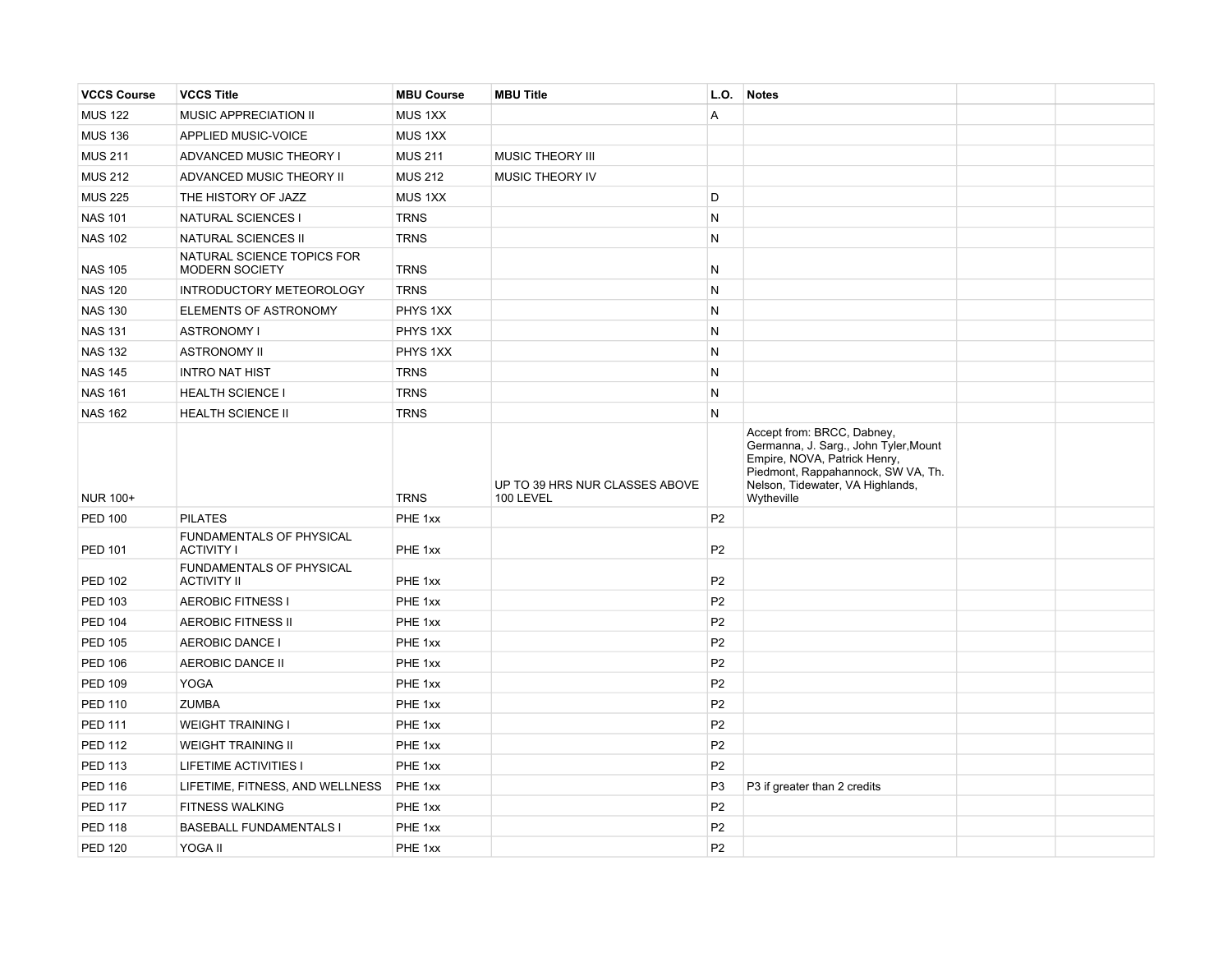| <b>VCCS Course</b> | <b>VCCS Title</b>          | <b>MBU Course</b> | <b>MBU Title</b> | L.O.           | <b>Notes</b> |  |
|--------------------|----------------------------|-------------------|------------------|----------------|--------------|--|
| <b>PED 121</b>     | RACKETBALL I               | PHE 1xx           |                  | P <sub>2</sub> |              |  |
| <b>PED 123</b>     | <b>TENNIS I</b>            | PHE 1xx           |                  | P <sub>2</sub> |              |  |
| <b>PED 124</b>     | <b>TENNIS II</b>           | PHE 1xx           |                  | P <sub>2</sub> |              |  |
| <b>PED 125</b>     | <b>BADMINTON</b>           | PHE 1xx           |                  | P <sub>2</sub> |              |  |
| <b>PED 126</b>     | <b>ARCHERY</b>             | PHE 1xx           |                  | P <sub>2</sub> |              |  |
| <b>PED 127</b>     | <b>CYCLING</b>             | PHE 1xx           |                  | P <sub>2</sub> |              |  |
| <b>PED 128</b>     | <b>HORSEBACK RIDING</b>    | PHE 1xx           |                  | P <sub>2</sub> |              |  |
| <b>PED 129</b>     | SELF-DEFENSE               | PHE 1xx           |                  | P <sub>2</sub> |              |  |
| PED 131            | <b>FENCING</b>             | PHE 1xx           |                  | P <sub>2</sub> |              |  |
| PED 133            | GOLF I                     | PHE 1xx           |                  | P <sub>2</sub> |              |  |
| <b>PED 134</b>     | <b>GOLF II</b>             | PHE 1xx           |                  | P <sub>2</sub> |              |  |
| <b>PED 135</b>     | <b>BOWLING I</b>           | PHE 1xx           |                  | P <sub>2</sub> |              |  |
| <b>PED 136</b>     | <b>BOWLING II</b>          | PHE 1xx           |                  | P <sub>2</sub> |              |  |
| <b>PED 137</b>     | <b>MARTIAL ARTS I</b>      | PHE 1xx           |                  | P <sub>2</sub> |              |  |
| <b>PED 138</b>     | <b>MARTIAL ARTS II</b>     | PHE 1xx           |                  | P <sub>2</sub> |              |  |
| <b>PED 139</b>     | <b>ICE SKATING</b>         | PHE 1xx           |                  | P <sub>2</sub> |              |  |
| <b>PED 140</b>     | <b>WATER AEROBICS</b>      | PHE 1xx           |                  | P <sub>2</sub> |              |  |
| <b>PED 141</b>     | SWIMMING I                 | PHE 1xx           |                  | P <sub>2</sub> |              |  |
| <b>PED 142</b>     | SWIMMING II                | PHE 1xx           |                  | P <sub>2</sub> |              |  |
| <b>PED 144</b>     | SKIN & SCUBA DIVING        | PHE 1xx           |                  | P <sub>2</sub> |              |  |
| <b>PED 147</b>     | <b>HIKING</b>              | PHE 1xx           |                  | P <sub>2</sub> |              |  |
| <b>PED 148</b>     | SNOWBOARDING               | PHE 1xx           |                  | P <sub>2</sub> |              |  |
| <b>PED 149</b>     | CARDIO SCULPT I            | PHE 1xx           |                  | P <sub>2</sub> |              |  |
| <b>PED 150</b>     | <b>SOCCER</b>              | PHE 1xx           |                  | P <sub>2</sub> |              |  |
| <b>PED 152</b>     | <b>BASKETBALL</b>          | PHE 1xx           |                  | P <sub>2</sub> |              |  |
| <b>PED 154</b>     | VOLLEYBALL                 | PHE 1xx           |                  | P <sub>2</sub> |              |  |
| <b>PED 155</b>     | WALLYBALL                  | PHE 1xx           |                  | P <sub>2</sub> |              |  |
| <b>PED 156</b>     | SOFTBALL                   | PHE 1xx           |                  | P <sub>2</sub> |              |  |
| <b>PED 157</b>     | <b>SOCCER</b>              | PHE 1xx           |                  | P <sub>2</sub> |              |  |
| <b>PED 160</b>     | <b>MODERN DANCE</b>        | PHE 1xx           |                  | P <sub>2</sub> |              |  |
| <b>PED 163</b>     | JAZZ I                     | PHE 1xx           |                  | P <sub>2</sub> |              |  |
| <b>PED 166</b>     | <b>BALLET</b>              | PHE 1xx           |                  | P <sub>2</sub> |              |  |
| <b>PED 167</b>     | DANCE IMPROVISATION        | PHE 1xx           |                  | P <sub>2</sub> |              |  |
| <b>PED 170</b>     | Tai Chi I                  | PHE 1xx           |                  | P <sub>2</sub> |              |  |
| <b>PED 171</b>     | <b>BALLROOM DANCE I</b>    | PHE 1xx           |                  | P <sub>2</sub> |              |  |
| <b>PED 173</b>     | ROCK CLIMBING & RAPPELLING | PHE 1xx           |                  | P <sub>2</sub> |              |  |
| <b>PED 181</b>     | <b>DOWNHILL SKIING I</b>   | PHE 1xx           |                  | P <sub>2</sub> |              |  |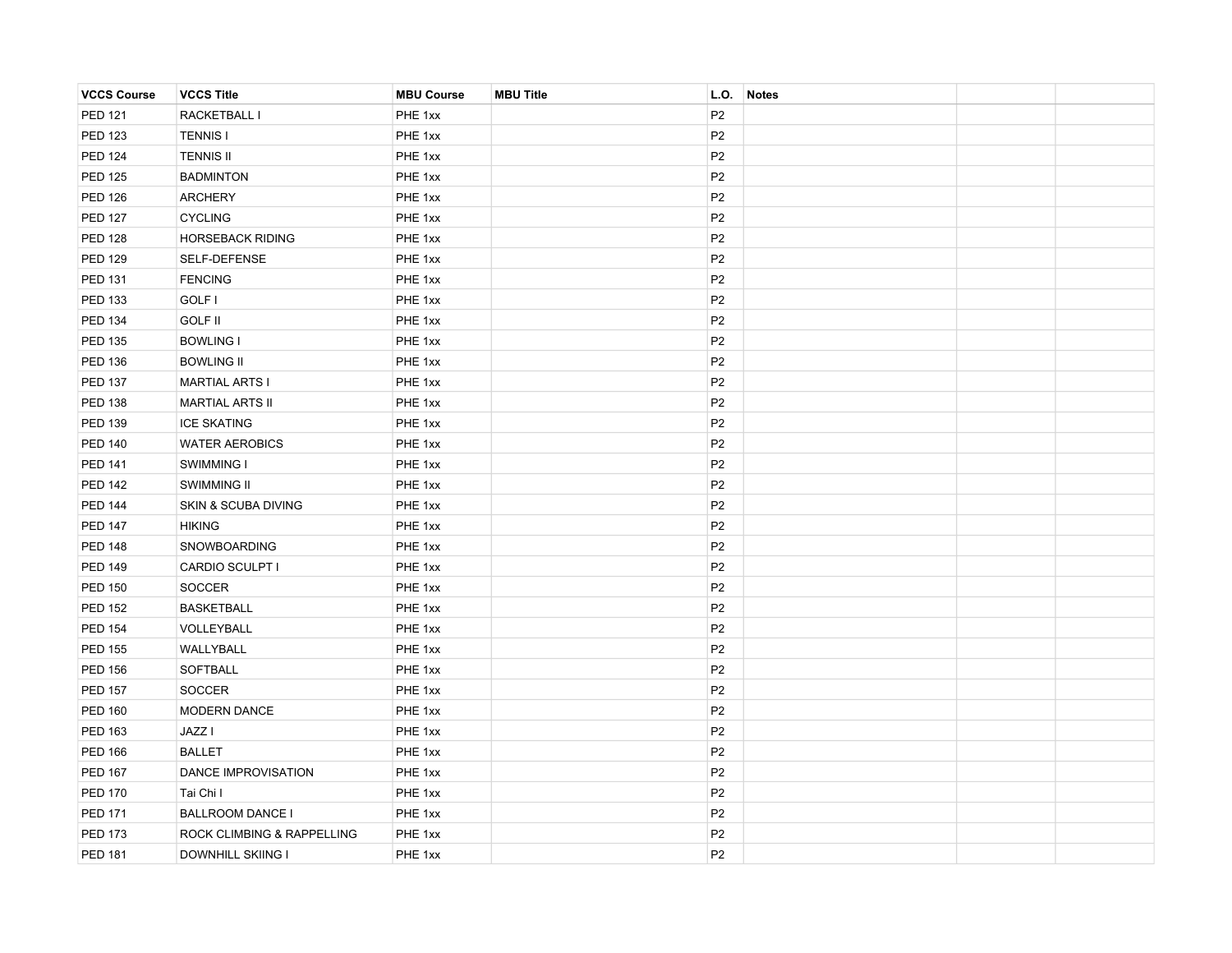| <b>VCCS Course</b> | <b>VCCS Title</b>                             | <b>MBU Course</b>                     | <b>MBU Title</b>                                  | L.O.           | <b>Notes</b>                                       |  |
|--------------------|-----------------------------------------------|---------------------------------------|---------------------------------------------------|----------------|----------------------------------------------------|--|
| <b>PED 182</b>     | DOWNHILL SKIING II                            | PHE 1xx                               |                                                   | P <sub>2</sub> |                                                    |  |
| <b>PED 183</b>     | <b>OUTDOOR ADVENTURES I</b>                   | PHE 1xx                               |                                                   | P <sub>2</sub> |                                                    |  |
| <b>PED 187</b>     | <b>BACKPACKING</b>                            | PHE 1xx                               |                                                   | P <sub>2</sub> |                                                    |  |
| <b>PHI 100</b>     | INTRODUCTION TO PHILOSOPHY                    | <b>PHIL 101T</b>                      | <b>INTRO TO PHILOSOPHY</b>                        | H              | * Does not have W credit                           |  |
| <b>PHI 101</b>     | INTRODUCTION TO PHILOSOPHY I                  | <b>PHIL 101T</b>                      | <b>INTRO TO PHILOSOPHY</b>                        | Η              | * Does not have W credit                           |  |
| PHI 102            | <b>INTRODUCTION TO PHILOSOPHY II</b>          | PHIL                                  |                                                   | H              | *IF ONLY PHIL CLASS, THEN EQUAL<br><b>PHIL 101</b> |  |
| <b>PHI 111</b>     | LOGIC I                                       | <b>PHIL 103</b>                       | Introduction to Logic                             | Q              |                                                    |  |
| <b>PHI 112</b>     | <b>LOGIC II</b>                               | PHIL 1XX                              |                                                   | Q              |                                                    |  |
| <b>PHI 115</b>     | PRACTICAL REASONING                           | PHIL 1XX                              |                                                   | Q              |                                                    |  |
| <b>PHI 200</b>     | THE HISTORY OF WESTERN<br>PHILOSOPHY          | <b>PHIL 201 OR</b><br><b>PHIL 202</b> |                                                   | Η              |                                                    |  |
| <b>PHI 211</b>     | THE HISTORY OF WESTERN<br>PHILOSOPHY I        | <b>PHIL 201</b>                       | Greek & Medieval Philosophy                       | H              |                                                    |  |
| PHI 212            | THE HISTORY OF WESTERN<br>PHILOSOPHY II       | <b>PHIL 202</b>                       | Modern Philosophy                                 | Η              |                                                    |  |
| <b>PHI 220</b>     | <b>ETHICS</b>                                 | <b>PHIL 102</b>                       | Introduction to Ethics                            | H              |                                                    |  |
| <b>PHI 225</b>     | Selected Problems in Applied Ethics           | PHIL 1XX                              |                                                   | H              |                                                    |  |
| <b>PHI 226</b>     | <b>SOCIAL ETHICS</b>                          | <b>PHIL 102</b>                       | Introduction to Ethics                            | H              |                                                    |  |
| <b>PHI 227</b>     | <b>BIO-MEDICAL ETHICS</b>                     | <b>HCA 230</b>                        | Medical & Healthcare Ethics                       |                |                                                    |  |
| <b>PHI 260</b>     | STUDIES IN EASTERN THINKING                   | PHIL 2XX                              |                                                   |                |                                                    |  |
| <b>PHI 265</b>     | PHILOSOPHY OF RELIGION                        | PHIL 2XX                              |                                                   |                |                                                    |  |
| <b>PHI 276</b>     | WOMEN AND WESTERN<br><b>PHILOSOPHY</b>        | <b>PHIL 231</b>                       | Contemporary Feminisms & Gender<br><b>Studies</b> | G              |                                                    |  |
| <b>PHT 100</b>     | INTRODUCTION TO PHOTOGRAPHY                   | ART 1XX                               |                                                   | A              |                                                    |  |
| <b>PHT 101</b>     | PHOTOGRAPHY I                                 | ART 1XX                               |                                                   | A              |                                                    |  |
| <b>PHT 110</b>     | HISTORY OF PHOTOGRAPHY                        | <b>ARTH 206</b>                       | History of Photography                            | Α              |                                                    |  |
| <b>PHT 164</b>     | <b>INTRODUCTION TO DIGITAL</b><br>PHOTOGRAPHY | ART 1XX                               |                                                   | $\overline{A}$ |                                                    |  |
| <b>PHY 100</b>     | <b>ELEMENTS OF PHYSICS</b>                    | <b>PHYS 100</b>                       | <b>Exploring the Physical World</b>               | N              |                                                    |  |
| PHY 101            | <b>INTRODUCTION TO PHYSICS I</b>              | PHYS 1XX                              |                                                   | N              |                                                    |  |
| PHY 102            | <b>INTRODUCTION TO PHYSICS II</b>             | PHYS 1XX                              |                                                   | N              |                                                    |  |
| <b>PHY 121</b>     | PRINCIPLES OF PHYSICS I                       | PHYS 1XX                              |                                                   | N              |                                                    |  |
| <b>PHY 122</b>     | PRINCIPLES OF PHYSICS II                      | PHYS 1XX                              |                                                   | N              |                                                    |  |
| <b>PHY 150</b>     | ELEMENTS OF ASTRONOMY                         | <b>PHYS 131</b>                       | Introduction to Astronomy                         | N              |                                                    |  |
| <b>PHY 201</b>     | <b>GENERAL COLLEGE PHYSICS I</b>              | PHYS 2XX                              |                                                   | N              | OK FOR PRE-MED                                     |  |
| <b>PHY 202</b>     | <b>GENERAL COLLEGE PHYSICS II</b>             | PHYS 2XX                              |                                                   |                | OK FOR PRE-MED                                     |  |
| <b>PHY 231</b>     | <b>GENERAL UNIVERSITY PHYSICS I</b>           | <b>PHYS 201</b>                       | General Physics I                                 | N              |                                                    |  |
| <b>PHY 232</b>     | <b>GENERAL UNIVERSITY PHYSICS II</b>          | PHYS 1XX                              |                                                   |                |                                                    |  |
| <b>PHY 241</b>     | UNIVERSITY PHYSICS I                          | <b>PHYS 201</b>                       | <b>General Physics 1</b>                          | N              |                                                    |  |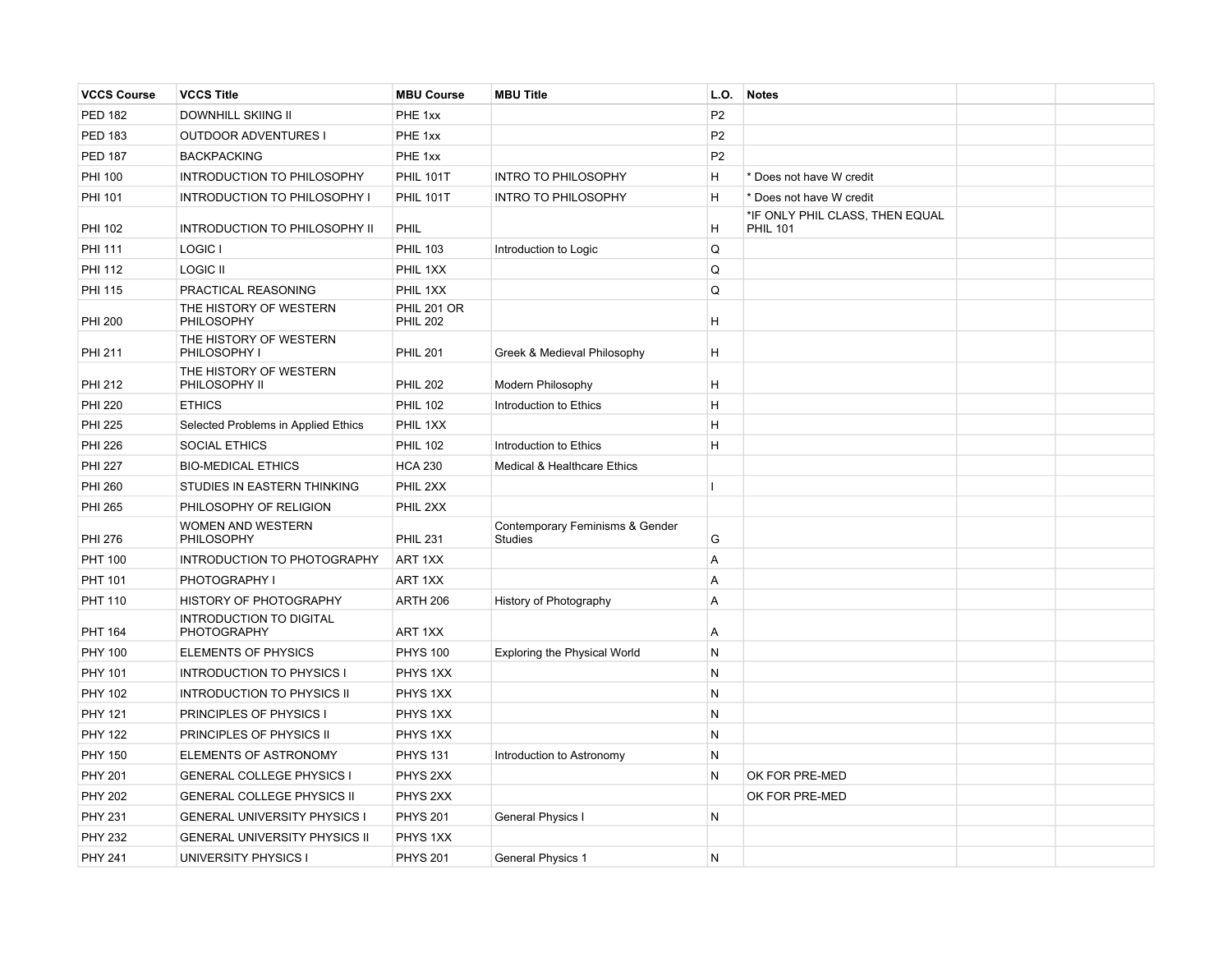| <b>VCCS Course</b> | <b>VCCS Title</b>                                  | <b>MBU Course</b>                 | <b>MBU Title</b>                                           | L.O.    | <b>Notes</b>                                                       |  |
|--------------------|----------------------------------------------------|-----------------------------------|------------------------------------------------------------|---------|--------------------------------------------------------------------|--|
| <b>PHY 242</b>     | UNIVERSITY PHYSICS II                              | <b>PHYS 202</b>                   | <b>General Physics II</b>                                  |         |                                                                    |  |
| <b>PHY 243</b>     | <b>MODERN PHYSICS</b>                              | <b>PHYS 210</b>                   | <b>Modern Physics</b>                                      |         |                                                                    |  |
| <b>PLS 120</b>     | <b>INTRODUCTION TO POLITICAL</b><br><b>SCIENCE</b> | POLS 1XX                          |                                                            | S       |                                                                    |  |
| <b>PLS 130</b>     | <b>BASICS OF AMERICAN POLITICS</b>                 | <b>POLS 100</b>                   | <b>INTRO TO AMERICAN GOVERNMENT</b><br><b>AND POLITICS</b> | S       |                                                                    |  |
| <b>PLS 135</b>     | AMERICAN NATIONAL POLITICS                         | <b>POLS 100</b>                   | INTRO TO AMERICAN GOVERNMENT<br><b>AND POLITICS</b>        | S       |                                                                    |  |
| <b>PLS 136</b>     | STATE AND LOCAL POLITICS                           | <b>POLS 200</b>                   | State & Local Government                                   | $\rm s$ | CAN GET CREDIT FOR EITHER PLS<br>136 OR PLS 215                    |  |
| <b>PLS 211</b>     | US GOVERNMENT I                                    | <b>POLS 100</b>                   | <b>INTRO TO AMERICAN GOVERNMENT</b><br><b>AND POLITICS</b> | $\rm s$ |                                                                    |  |
| <b>PLS 212</b>     | US GOVERNMENT II                                   | <b>POLS 100</b>                   | INTRO TO AMERICAN GOVERNMENT<br><b>AND POLITICS</b>        | S       |                                                                    |  |
| <b>PLS 215</b>     | VIRGINIA GOVERNMENT AND<br><b>POLITICS</b>         | <b>POLS 200</b>                   | State & Local Government                                   | S       | CAN GET CREDIT FOR EITHER PLS<br>136 OR PLS 215                    |  |
| <b>PLS 216</b>     | <b>WOMEN IN POLITICS</b>                           | <b>POLS 209</b>                   | Women & Politics                                           | G       |                                                                    |  |
| <b>PLS 220</b>     | POLITICAL PARTIES AND ELECTIONS<br>IN THE US       | <b>POLS 205</b>                   | Political Parties & Interest Groups                        |         |                                                                    |  |
| <b>PLS 225</b>     | THE US PRESIDENCY                                  | <b>POLS 213</b>                   | The US Presidency                                          |         |                                                                    |  |
| <b>PLS 230</b>     | CONGRESS OF THE US<br><b>GOVERNMENT</b>            | <b>POLS 203</b>                   | The US Congress                                            |         |                                                                    |  |
| <b>PLS 241</b>     | <b>INTERNATIONAL RELATIONS I</b>                   | <b>POLS 112</b>                   | <b>International Relations</b>                             |         | CAN GET CREDIT FOR EITHER 241<br>OR 242                            |  |
| <b>PLS 242</b>     | <b>INTERNATIONAL RELATIONS II</b>                  | <b>POLS 112</b>                   | <b>International Relations</b>                             | Ш       | CAN GET CREDIT FOR EITHER 241<br>OR 242                            |  |
| <b>PLS 255</b>     | INTRODUCTION TO PEACE AND<br>STABILITY OPERATIONS  | <b>POLS 215T</b>                  | Politics of Developing Nations                             | Т       | * Does not get W credit                                            |  |
| <b>PSY 100</b>     | PRINCIPLES OF APPLIED<br><b>PSYCHOLOGY</b>         | <b>TRNS</b>                       |                                                            |         |                                                                    |  |
| <b>PSY 105</b>     | PSYCHOLOGY OF PERSONAL<br><b>ADJUSTMENT</b>        | <b>TRNS</b>                       |                                                            |         |                                                                    |  |
| <b>PSY 116</b>     | PSYCHOLOGY OF DEATH AND DYING TRNS                 |                                   |                                                            | T       |                                                                    |  |
| <b>PSY 120</b>     | <b>HUMAN RELATIONS</b>                             | <b>TRNS</b>                       |                                                            |         |                                                                    |  |
| <b>PSY 125</b>     | <b>INTERPERSONAL RELATIONS</b>                     | <b>TRNS</b>                       |                                                            |         |                                                                    |  |
| <b>PSY 126</b>     | PSYCHOLOGY FOR BUSINESS AND<br><b>INDUSTRY</b>     | <b>TRNS</b>                       |                                                            |         |                                                                    |  |
| <b>PSY 135</b>     | CHILD CARE PSYCHOLOGY                              |                                   |                                                            |         | Does not transfer                                                  |  |
| <b>PSY 166</b>     | PSYCHOLOGY OF MARRIAGE                             | <b>PSYC 218</b>                   | Psychology of Relationships                                |         |                                                                    |  |
| <b>PSY 200</b>     | PRINCIPLES OF PSYCHOLOGY                           | <b>PSYC 111</b>                   | Introduction to Psychology as a Social<br>Science          | S       |                                                                    |  |
| <b>PSY 201</b>     | <b>INTRODUCTION TO PSYCHOLOGY I</b>                | <b>PSYC 111</b>                   | Introduction to Psychology as a Social<br>Science          | S       |                                                                    |  |
| <b>PSY 202</b>     | <b>INTRODUCTION TO PSYCHOLOGY II</b>               | <b>PSYC 111 OR</b><br><b>TRNS</b> | Introduction to Psychology as a Social<br>Science          | S       | * If PSY 201 & 202, credit for PSYC 111<br>(3 CR) and TRNS (3 CR). |  |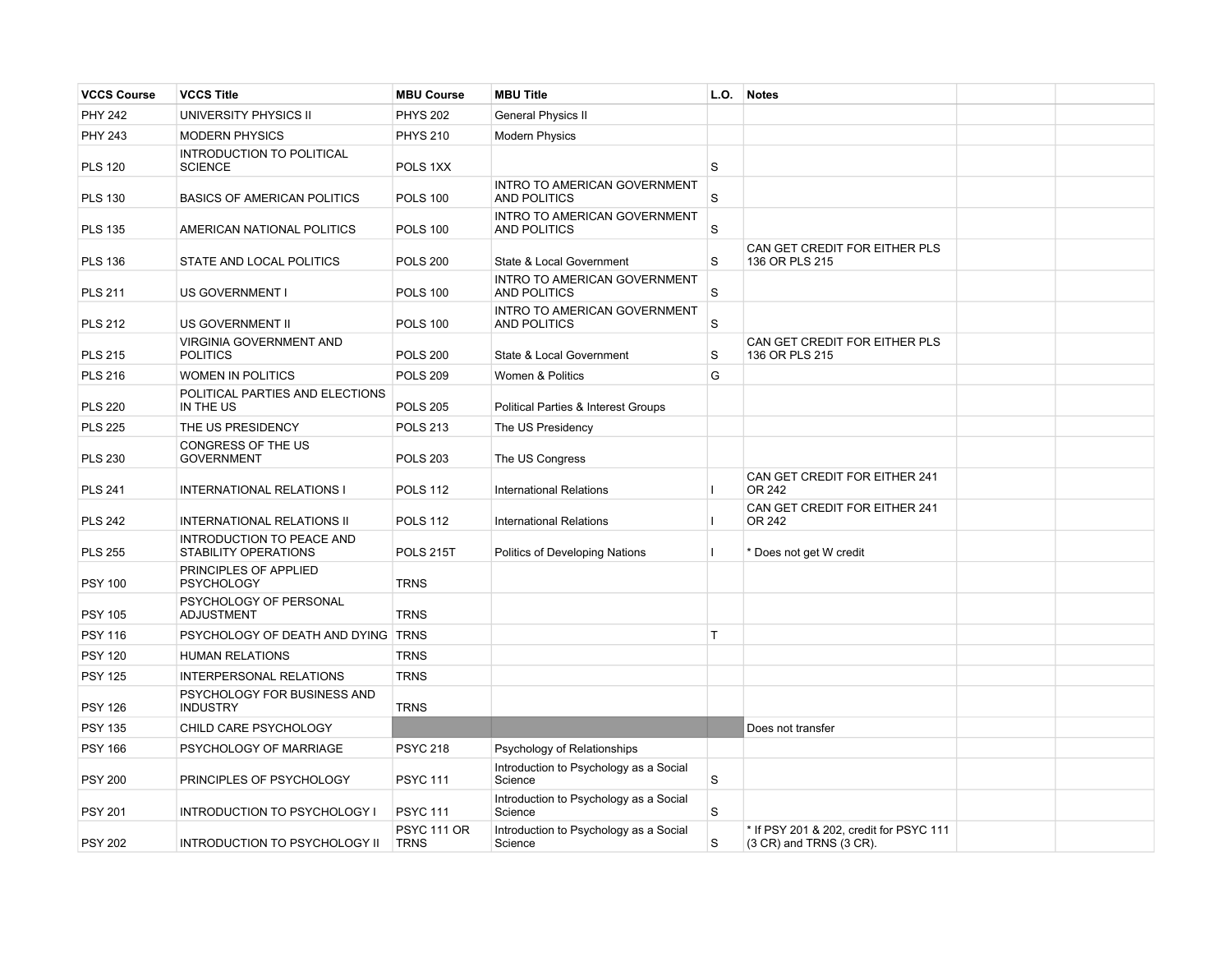| <b>VCCS Course</b> | <b>VCCS Title</b>                                         | <b>MBU Course</b>   | <b>MBU Title</b>                             | L.O. | Notes                                                                                                               |  |
|--------------------|-----------------------------------------------------------|---------------------|----------------------------------------------|------|---------------------------------------------------------------------------------------------------------------------|--|
| <b>PSY 205</b>     | PERSONAL CONFLICT AND CRISIS<br><b>MANAGEMENT</b>         | <b>TRNS</b>         |                                              |      |                                                                                                                     |  |
| <b>PSY 211</b>     | RESEARCH METHODOLOGY FOR<br>BEHAVIORAL SCIENCES           | <b>TRNS</b>         |                                              |      |                                                                                                                     |  |
| <b>PSY 213</b>     | STATISTICS FOR BEHAVIORAL<br><b>SCIENCES</b>              | <b>PSYC 250</b>     | <b>BEHAVIORAL STATISTICS</b>                 | Q    |                                                                                                                     |  |
| <b>PSY 215</b>     | ABNORMAL PSYCHOLOGY                                       | <b>PSYC 203</b>     | Abnormal Psychology                          | S    |                                                                                                                     |  |
| <b>PSY 216</b>     | SOCIAL PSYCHOLOGY                                         | <b>PSYC 275</b>     | Principles of Social Psychology              |      |                                                                                                                     |  |
| <b>PSY 219</b>     | CROSS-CULTURAL PSYCHOLOGY                                 | <b>PSYC 216T</b>    | Multicultural Psychology                     |      | Does not get W credit                                                                                               |  |
| <b>PSY 220</b>     | INTRODUCTION TO BEHAVIOR<br><b>MODIFICATION</b>           | PSYC 2XX            |                                              |      |                                                                                                                     |  |
| <b>PSY 225</b>     | THEORIES OF PERSONALITY                                   | <b>PSYC 231</b>     | Psychology of Personality                    | S    |                                                                                                                     |  |
| <b>PSY 226</b>     | <b>INTRODUCTION TO COUNSELING</b><br><b>RELATIONSHIPS</b> | <b>PSYC 205</b>     | Techniques of Counseling &<br>Psychotheraphy |      |                                                                                                                     |  |
| <b>PSY 230</b>     | DEVELOPMENTAL PSYCHOLOGY                                  | <b>TRNS</b>         |                                              | S    |                                                                                                                     |  |
| <b>PSY 231</b>     | LIFE SPAN HUMAN DEVELOPMENT I                             | <b>PSYC or TRNS</b> |                                              | S    | *If both PSY 231 & 232, one will count<br>as PSYC 210 OR 211 and the other will<br>be TRNS, If only one taken, TRNS |  |
| <b>PSY 232</b>     | LIFE SPAN HUMAN DEVELOPMENT II                            | <b>PSYC or TRNS</b> |                                              | S    | *If both PSY 231 & 232, one will count<br>as PSYC 210 OR 211 and the other will<br>be TRNS, If only one taken, TRNS |  |
| <b>PSY 235</b>     | CHILD PSYCHOLOGY                                          | <b>PSYC 210</b>     | Child Psychology                             | S    |                                                                                                                     |  |
| <b>PSY 236</b>     | ADOLESCENT PSYCHOLOGY                                     | <b>PSYC 211</b>     | Adolescent Psychology                        | S    |                                                                                                                     |  |
| <b>PSY 237</b>     | ADULT PSYCHOLOGY                                          | <b>PSYC 311</b>     | Psychology of Adult Development              |      |                                                                                                                     |  |
| <b>PSY 240</b>     | <b>HEALTH PSYCHOLOGY</b>                                  | PSYC 2XX            |                                              |      |                                                                                                                     |  |
| <b>PSY 245</b>     | EDUCATIONAL PSYCHOLOGY                                    | <b>PSYC 232</b>     | <b>Educational Psychology</b>                |      |                                                                                                                     |  |
| <b>PSY 250</b>     | LAW ENFORCEMENT PSYCHOLOGY                                | <b>TRNS</b>         |                                              |      |                                                                                                                     |  |
| <b>PSY 255</b>     | PSYCHOLOGICAL ASPECTS OF<br><b>CRIMINAL BEHAVIOR</b>      | <b>PSYC 248T</b>    | Forensic Psychology                          |      | Does not get D credit                                                                                               |  |
| <b>PSY 260</b>     | PSYCHOPHARMACOLOGY AND<br><b>SUBSTANCE ABUSE</b>          |                     |                                              |      | Does not transfer                                                                                                   |  |
| <b>PSY 265</b>     | PSYCHOLOGY OF MEN AND WOMEN                               | <b>PSYC 214</b>     | Psychology of Women                          | G    |                                                                                                                     |  |
| <b>PSY 270</b>     | PSYCHOLOGY OF HUMAN<br><b>SEXUALITY</b>                   | PSYC <sub>2XX</sub> |                                              | G    |                                                                                                                     |  |
| <b>PSY 273</b>     | Topics in Parapsychology                                  | <b>TRNS</b>         |                                              |      |                                                                                                                     |  |
| <b>REL 100</b>     | INTRODUCTION TO THE STUDY OF<br><b>RELIGION</b>           | REL 1XX             |                                              | H    |                                                                                                                     |  |
| <b>REL 200</b>     | SURVEY OF THE OLD TESTAMENT                               | <b>REL 101</b>      | Old Testament (Hebrew Bible)                 | H    |                                                                                                                     |  |
| <b>REL 210</b>     | SURVEY OF THE NEW TESTAMENT                               | <b>REL 102</b>      | New Testament (Christian Bible)              | H    | Only rec credit for REL 210 or 215, not<br>both                                                                     |  |
| <b>REL 215</b>     | NEW TESTAMENT AND EARLY<br><b>CHRISTIANITY</b>            | <b>REL 102</b>      | New Testament (Christian Bible)              | H    |                                                                                                                     |  |
| <b>REL 216</b>     | LIFE AND TEACHINGS OF JESUS                               | REL 2XX             |                                              |      |                                                                                                                     |  |
| <b>REL 217</b>     | LIFE AND LETTERS OF PAUL                                  | REL 2XX             |                                              |      |                                                                                                                     |  |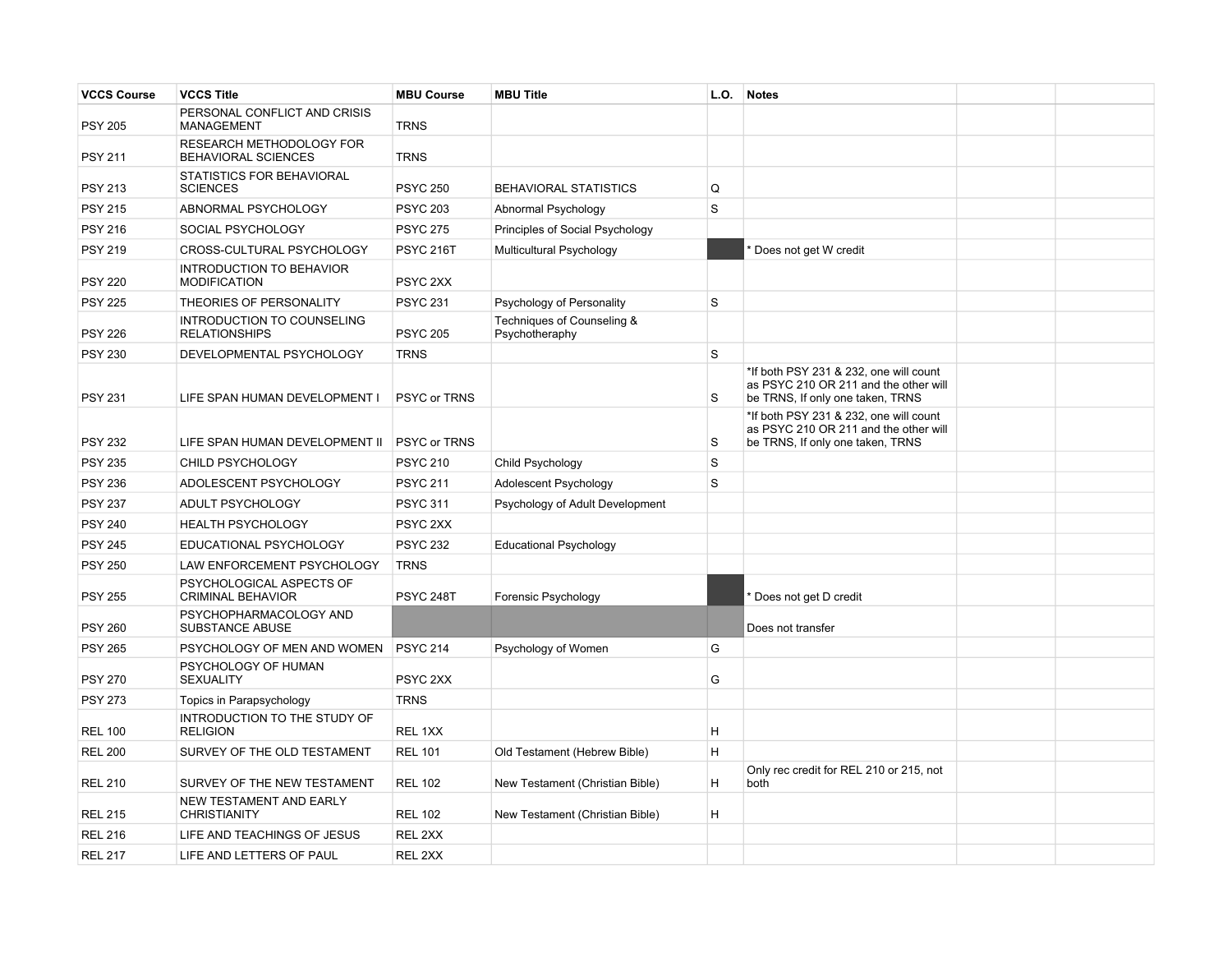| <b>VCCS Course</b> | <b>VCCS Title</b>                            | <b>MBU Course</b>   | <b>MBU Title</b>                                  | L.O.         | <b>Notes</b>                                                                                                        |  |
|--------------------|----------------------------------------------|---------------------|---------------------------------------------------|--------------|---------------------------------------------------------------------------------------------------------------------|--|
| <b>REL 230</b>     | RELIGIONS OF THE WORLD                       | REL 2XX             |                                                   | т            |                                                                                                                     |  |
| <b>REL 231</b>     | RELIGIONS OF THE WORLD I                     | REL 2XX             |                                                   | $\mathbf{I}$ |                                                                                                                     |  |
| <b>REL 232</b>     | RELIGIONS OF THE WORLD II                    | REL 2XX             |                                                   | $\mathbf{I}$ |                                                                                                                     |  |
| <b>REL 233</b>     | <b>INTRODUCTION TO ISLAM</b>                 | REL 2XX             |                                                   | H            |                                                                                                                     |  |
| <b>REL 235</b>     | <b>MAJOR RELIGIOUS THINKERS</b>              | REL 2XX             |                                                   |              |                                                                                                                     |  |
| <b>REL 237</b>     | <b>EASTERN RELIGIONS</b>                     | REL / AS 212        | Asian Religions                                   | H            |                                                                                                                     |  |
| <b>REL 238</b>     | <b>WESTERN RELIGIONS</b>                     | <b>REL 202</b>      | Judaism, Christianity, & Islam                    | $\mathbf{I}$ |                                                                                                                     |  |
| <b>REL 246</b>     | <b>CHRISTIANITY</b>                          | REL 2XX             |                                                   | H            |                                                                                                                     |  |
| <b>REL 247</b>     | HISTORY OF CHRISTIANITY                      | REL 2XX             |                                                   |              |                                                                                                                     |  |
| SDV                |                                              |                     |                                                   |              | No SDV classes accepted for transfer                                                                                |  |
| <b>SOC 200</b>     | PRINCIPLES OF SOCIOLOGY                      | <b>SOC 100</b>      | General Sociology                                 | S            |                                                                                                                     |  |
|                    |                                              |                     |                                                   |              | * If SOC 201 & 202, credit for SOC 100                                                                              |  |
| <b>SOC 201</b>     | INTRODUCTION TO SOCIOLOGY I                  | <b>SOC 100</b>      | General Sociology                                 | S            | & TRNS for other class                                                                                              |  |
| <b>SOC 202</b>     | INTRODUCTION TO SOCIOLOGY II                 | SOC 1XX             |                                                   | S            |                                                                                                                     |  |
| <b>SOC 205</b>     | RURAL SOCIOLOGY                              | SOC 2XX             |                                                   |              |                                                                                                                     |  |
| <b>SOC 207</b>     | MEDICAL SOCIOLOGY<br>SURVEY OF PHYSICAL AND  | SOC 2XX             |                                                   |              |                                                                                                                     |  |
| SOC 210            | CULTURAL ANTHROPOLOGY                        | ANTH <sub>2xx</sub> |                                                   | S            |                                                                                                                     |  |
| SOC 211            | PRINCIPLES OF ANTHROPOLOGY I                 | ANTH 2XX*           |                                                   | S            | ONLY SOC 211 OR 212 CAN BE<br>COUNTED TOWARD MAJOR. IF<br>STUDENT HAS BOTH, BRING IN<br>OTHER CLASS AS INT ELECTIVE |  |
| SOC 215            | SOCIOLOGY OF THE FAMILY                      | SOC 110             | SOCIOLOGY OF THE FAMILY                           | $\mathbf S$  |                                                                                                                     |  |
|                    |                                              |                     |                                                   |              |                                                                                                                     |  |
| SOC 216            | CHILD - PARENT COMMUNITY<br><b>RELATIONS</b> | SOC 2XX             |                                                   |              |                                                                                                                     |  |
| SOC 218            | <b>FAMILY VIOLENCE</b>                       | SOC 2XX             |                                                   |              |                                                                                                                     |  |
| <b>SOC 220</b>     | SOCIALIZATION AND THE LIFE CYCLE SOC 2XX     |                     |                                                   |              |                                                                                                                     |  |
| <b>SOC 225</b>     | SOCIOLOGY OF GENDER                          | SOC 225             | SEX ROLES AND MALE-FEMALE<br><b>RELATIONSHIPS</b> | G            |                                                                                                                     |  |
| SOC 235            | JUVENILE DELINQUENCY                         | SOC 2XX             |                                                   |              |                                                                                                                     |  |
| SOC 236            | <b>CRIMINOLOGY</b>                           | SOC 211             | <b>CRIMINOLOGY</b>                                |              | * Can only get credit for SOC 236, ADJ<br>201, or ADJ 107                                                           |  |
| SOC 245            | SOCIOLOGY OF AGING                           | SOC 2XX             |                                                   |              |                                                                                                                     |  |
| SOC 246            | <b>DEATH AND SOCIETY</b>                     | SOC 2XX             |                                                   |              |                                                                                                                     |  |
| SOC 247            | <b>DEATH AND DYING</b>                       | SOC 205             | <b>DEATH AND DYING</b>                            |              |                                                                                                                     |  |
| <b>SOC 250</b>     | SOCIOLOGY OF SPORT                           | SOC 2XX             |                                                   |              |                                                                                                                     |  |
| <b>SOC 252</b>     | SOCIOLOGY THROUGH VISUAL<br><b>MEDIA</b>     | SOC 2XX             |                                                   |              |                                                                                                                     |  |
| <b>SOC 255</b>     | COMPARATIVE SOCIOLOGY                        | SOC 2XX             |                                                   |              |                                                                                                                     |  |
| <b>SOC 265</b>     | SOCIAL PSYCHOLOGY                            | <b>SOC 254</b>      | SOCIAL PSYCHOLOGY                                 | S            |                                                                                                                     |  |